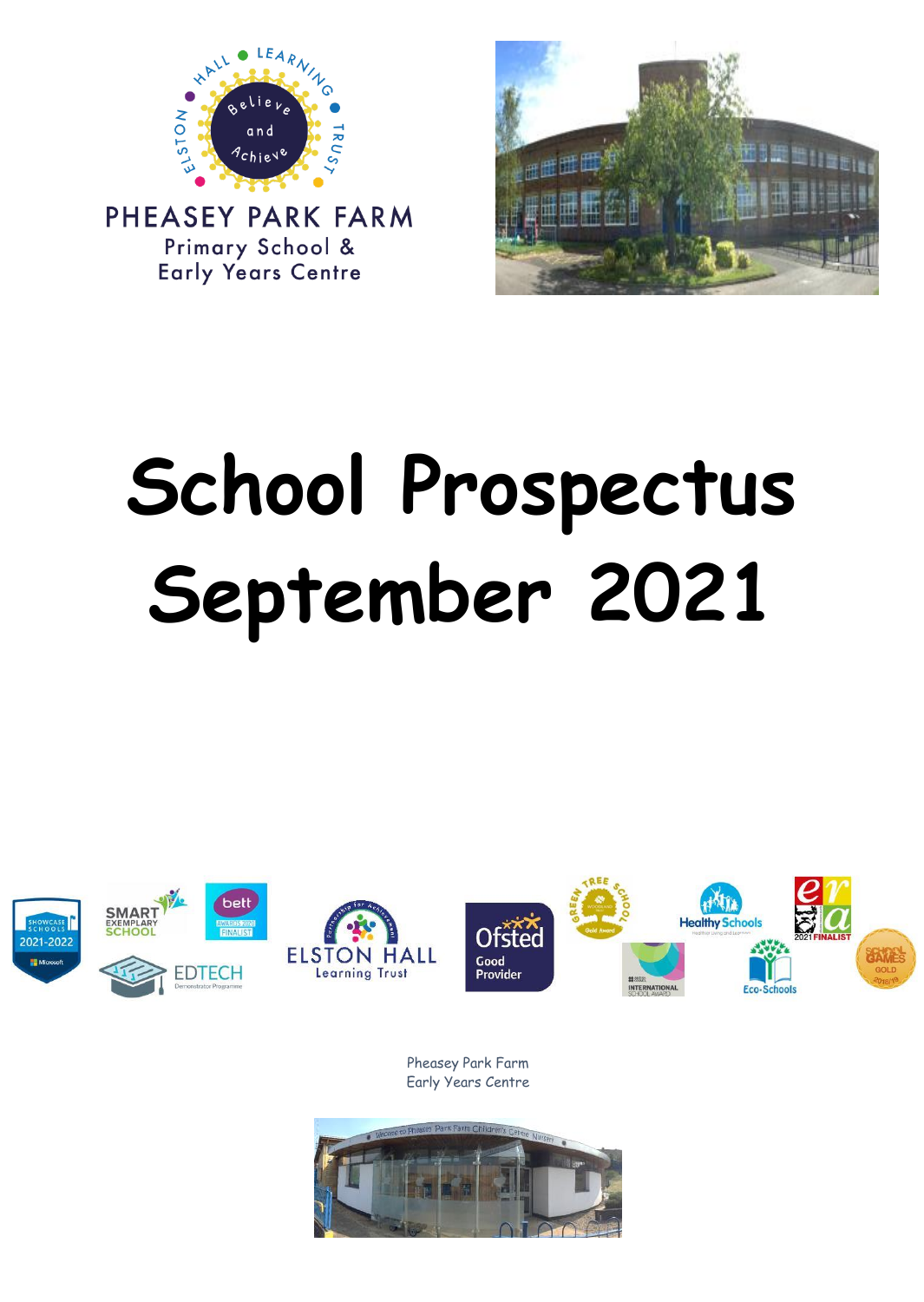# **Welcome to Pheasey Park Farm Primary School and Early Years Centre**

# **Background Information**

#### **VISION AND MISSION STATEMENT**

*Our Vision is to develop a learning community where all children enthusiastically participate, excel and are proud of their achievements across the curriculum.*

We have the motto "Believe and Achieve " to remind everyone in the school community, pupils, parents, staff and governors that we should always have high expectations of ourselves and each other. If we believe we can do it then we really can do it.

#### **OUR PLEDGE**

Our vision and mission statement are clearly set out. We have our 11 year pledge – our promise of 11 valuable opportunities during their time with us.

#### **CURRICULUM INTENT**

#### **Our curriculum is designed to:**

- recognise children's prior learning
- provide high quality and progressive learning experiences
- allow the children to develop interpersonal skills
- build resilience, creativity, problem solving and critical thinking skills
- develop an awareness of health and safety
- promote tolerance and diversity including Cultural Capital and British Values

Our **Curriculum Drivers** are:

**Possibilities** – For pupils to be aware of all opportunities available to them and to have high aspirations for their future

**Resilience –** For pupils to have the courage to bounce back from any setbacks or challenges and maintain a positive outlook on life

**Diversity** – For pupils to appreciate and understand that each individual is unique and to recognise and celebrate our individual differences.

Our **Intent, Implementation and Impact** is based on locally identified issues and the thread of independence runs through all that we do.

The school recognises the important part parents play and places high priority upon relationships with parents and the local community.

Pheasey Park Farm Primary School was formed as a result of the amalgamation of two schools. The school gained Grant-Maintained status on 1<sup>st</sup> September 1996. Since 1<sup>st</sup> September 1999 this changed to Foundation Status and in February 2020 the School became part of Elston Hall Multi Academy Trust.

Pheasey Park Farm Primary School is situated in the heart of a pleasant residential area on the edge of Birmingham, close to Beacon Regional park. A unique feature is the environment which borders on city, town and country. The school site is extensive, the building is spacious and pupils access a wide range of facilities.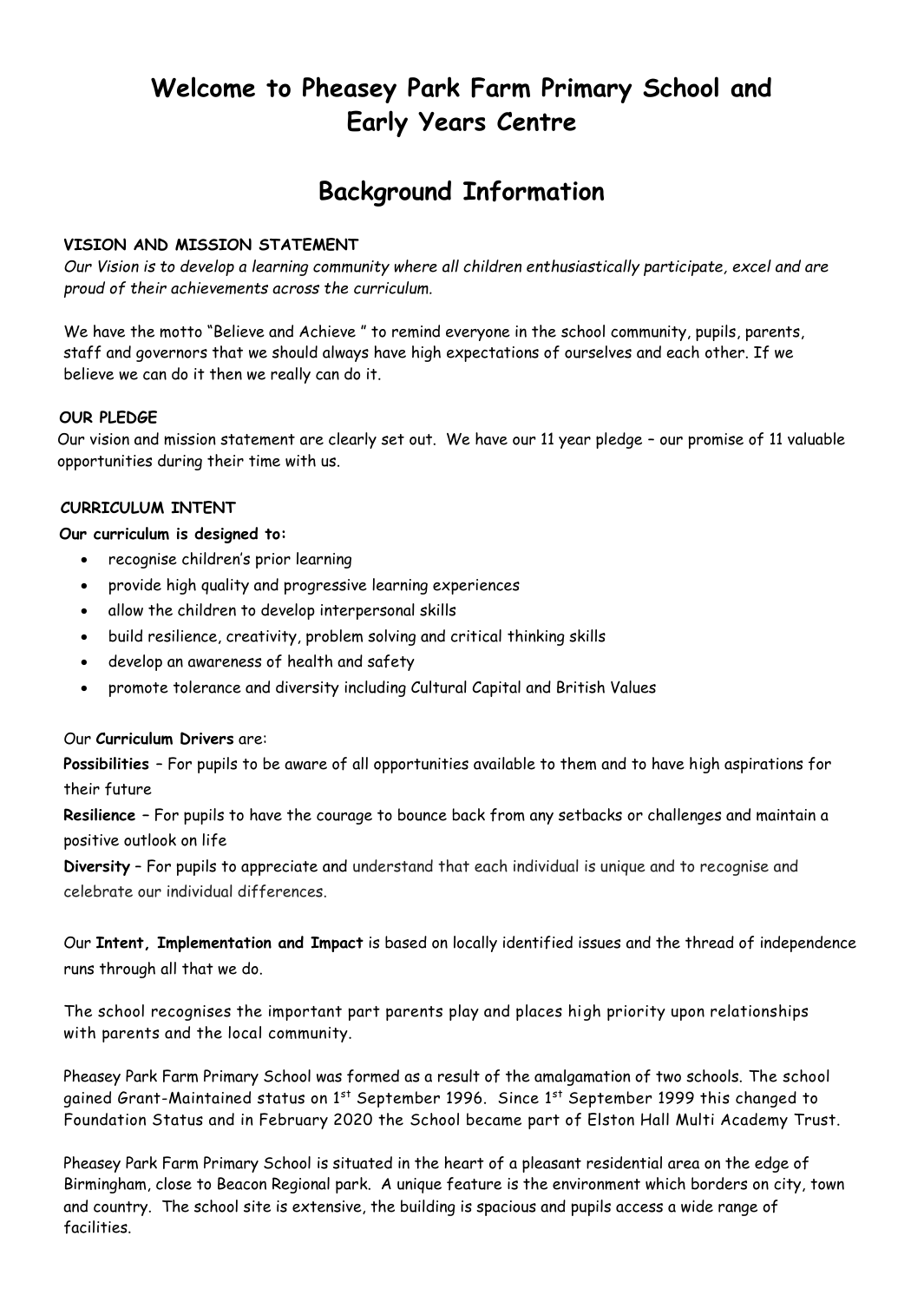Our large, bright Nursery Unit is well equipped and has its own outdoor play area. In addition to the

Nursery on the ground floor, there are Reception and KS1 classrooms, large hall and 2 dining rooms. The general office is just off the beautiful entrance hall so as to be accessible to parents.

On the upper floor are the KS2 classrooms, a well stocked library and a large hall with a curtained stage. There is a room for Art, Design Technology or cookery with pottery kiln. The music room has a wonderful stock of varied instruments, including computers and music keyboards. Our newly developed Digital Learning Suite further enhances children's learning as well as providing quality training opportunities for Staff. There are also recently installed Interactive SMART Boards in all Classrooms. A 21<sup>st</sup> Century Collaborative Classroom is at the centre of our Collaborative learning initiatives.

Our swimming teachers are based in the swimming pool on site which is designed for teaching and has its own changing rooms adjacent to it. Outside we have an outdoor classroom, an adventure playground, tyre play and climbing equipment, two large playgrounds and a field for sports activities.

The children respond well to learning in well ordered and attractive surroundings. Our primary school offers the opportunity for your child to feel secure in belonging to one establishment from the age of 3 years to 11 years. It enables younger and older children to work side by side and benefit from each other's

contribution to the school community. We have whole school policies for the curriculum so that your child will progress through continuous planned stages of learning.

The Curriculum includes daily English and Mathematics lessons which together with all other national curriculum subjects offers a broad range of additional knowledge and skill s. Music, Sport, German and Digital Learning are taught by specialist Staff and there is a wide range of Extra Curricular Clubs including Music, Art and Sport.

#### **Section 5 Ofsted Inspection-Pheasey Park Farm Primary School -24th and 25th May 2016**

We are delighted that our school has been graded as **good and improving** in all areas of its work with Inspectors clearly stating that:

*….the governing body, head teacher and senior leaders have a strong drive towards excellence…….*

*…..there is strong capacity for further improvement…*

We are very proud of our children and staff for the work that has been undertaken and we thank wholeheartedly our parents and governors for their work and support to the school. This is an outstanding achievement.

We are particularly pleased that inspectors have noted that good and better teaching by teachers and support staff across the school has led to significantly improved progress for our children.

We are equally pleased that pupils' personal development has been recognised as strong and that behaviour has been noted as exceptionally good.

Outcomes have been recognised as good and rising and it is our intention that this rapid drive towards excellence will continue so that we are recognised as an Outstanding School in our next Section 5 Inspection.

The Children's Centre (now known as Early Years Centre) was formally designated on February 8<sup>th</sup> 2007, recognising it as a facility to deliver a core of integrated services to families with children under five.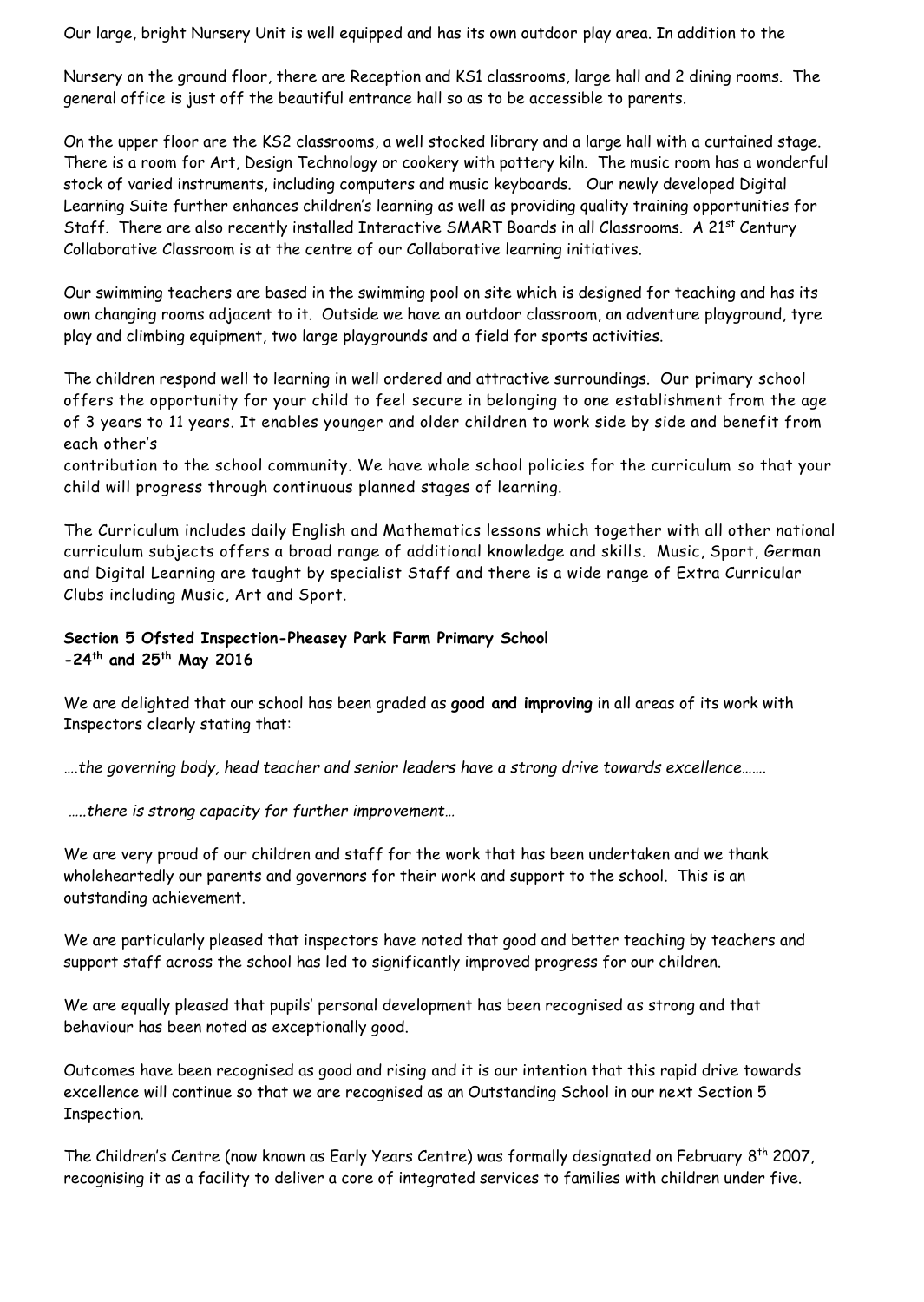#### **Section 49 and 50 Ofsted Inspection**

**Pheasey Park Farm Children's Centre-3 rd and 14th March 2017 (Now known as Early Years Centre)**

We are delighted that the Centre has been graded as **good and improving** in all areas of its work with Inspectors clearly stating that:

*many changes, including the imaginative development of the outside play space, have been made since the last inspection….*

*leaders and managers provide strong leadership and have a clear vision to develop a learning community where all children enthusiastically participate….*

*Staff are highly skilled and provide activities that cater well for children's individual learning needs.* 

*Children are happy in the nursery and demonstrate by their behaviour that they feel emotionally secure…*

*Arrangements for safeguarding are effective and children's good health is promoted well…*

*all groups of pupils make good progress from their starting points and are well prepared for the next stage in their learning…*

We are particularly pleased that inspectors have noted that staff know the children very well and plan effectively for their learning.

We are equally pleased that pupils' personal development has been recognised and children are happy in the nursery and demonstrate by their behaviour that they feel emotionally secure.

Outcomes have been recognised as good and rising and it is our intention that this rapid drive towards excellence will continue so that we are recognised as an Outstanding Centre at our next Inspection.

Our provision includes:

Full day child-care which is OFSTED registered, is open from 7.30 a.m. to 6p.m.for 48 weeks of the year in the Children's Centre and in other rooms in the school building: We offer:- Baby Provision Pre Nursery Provision Nursery Wraparound Before and After School Care 30 Hour Provision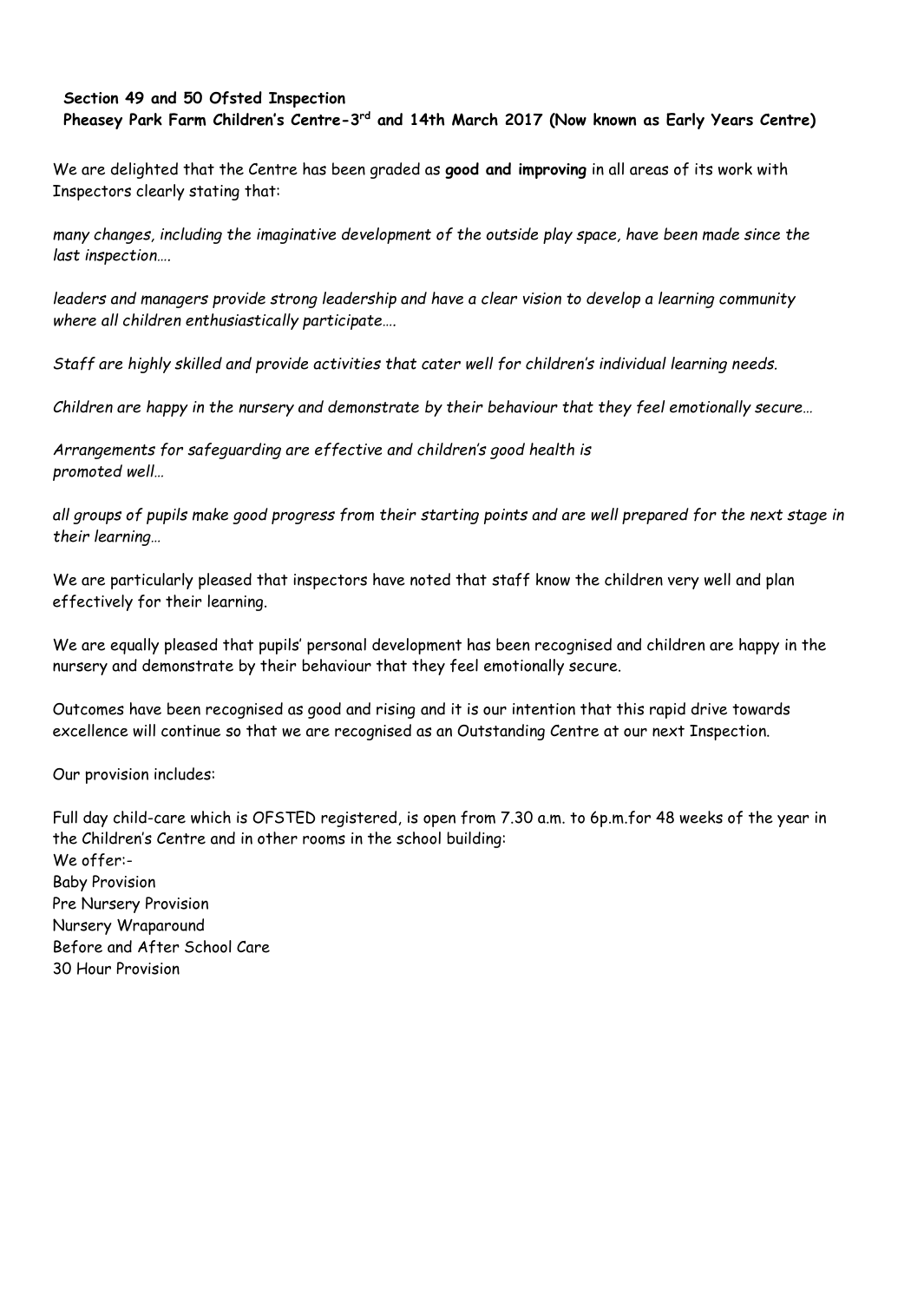# **Pheasey Park Farm Primary School and Early Years Centre Mission Statement**

*Our Vision is to develop a learning community where all children enthusiastically participate, excel and are proud of their achievements across the curriculum.*

#### **Our School Motto is Believe and Achieve.**

To learn well a child needs to be:

- \* safe and secure
- \* motivated and interested
- \* actively involved in the learning process
- \* able to see the purpose of the learning.

A child will get the best from education if:

- \* she/he attends school/Early Years Centre regularly.
- \* his/her efforts are valued and supported
- \* she/he is able to attain achievable targets.
- \* she/he is rewarded for successes
- \* she/he is encouraged at home.

To teach well we need to:

- \* work well together
- \* feel valued and supported
- \* be prepared to cater for the needs of each child
- \* have high expectations of our pupils
- \* expect outstanding professional development

To have an outstanding School and Early Years Centre we need to:

- \* have outstanding leadership and clearly defined policies.
- \* work as a team (staff, pupils, parents, governors).
- \* promote a caring, well disciplined ethos.
- \* have excellent facilities and resources.
- \* ensure continuity and progression in the curriculum.
- \* maximise the strengths of the staff.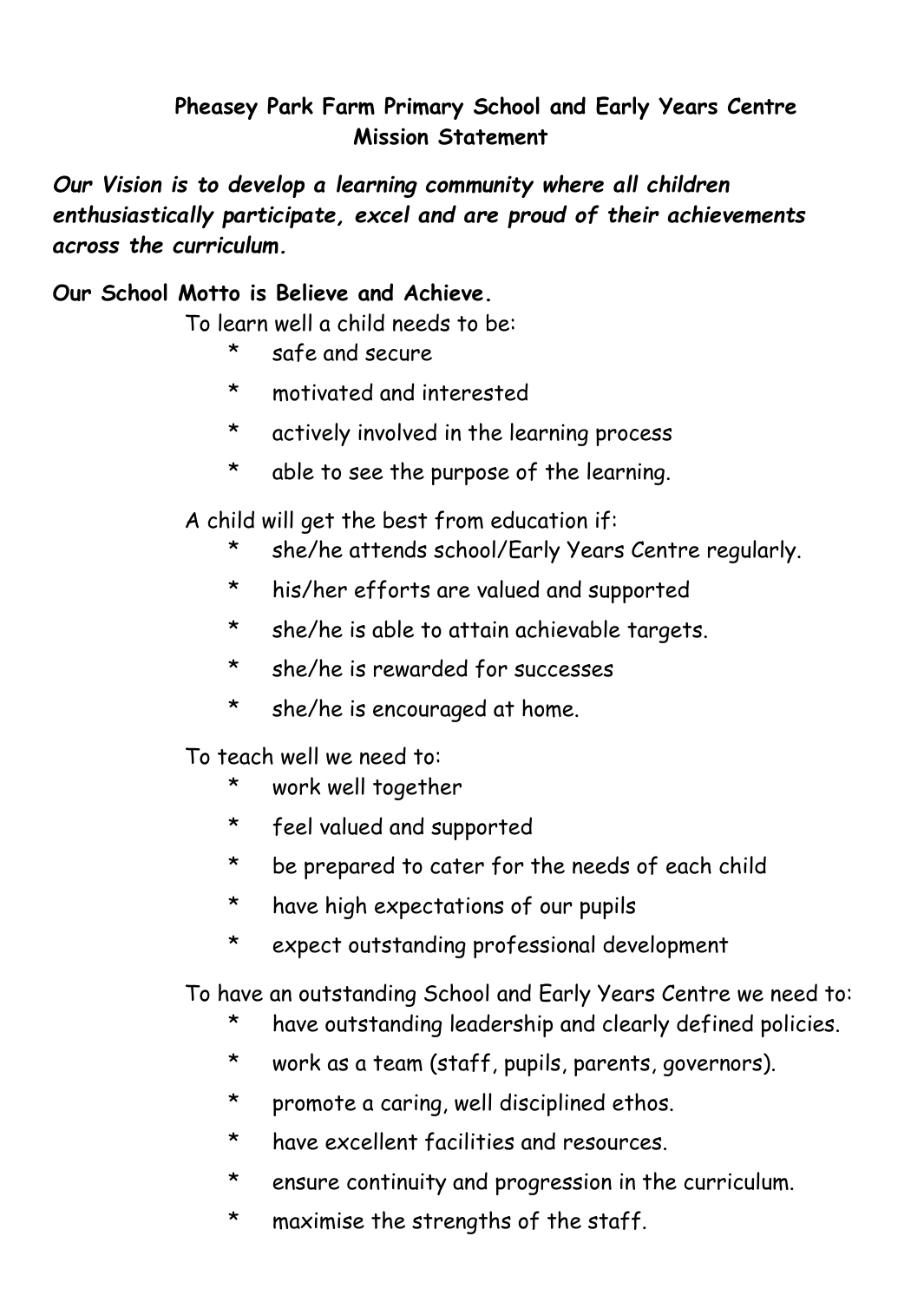#### \* develop links with the local community.

#### **Pheasey Park Farm Primary School and Early Years Centre**

#### **OUR INTENT**

#### **Basic Principles:**

- 1. Learning is a change to long term memory
- 2. We aim for our pupils to experience a wide breadth of study and have, by the end of each key stage, long-term memory of an ambitious body of procedural and semantic knowledge.

#### **Curriculum Design and Breadth**

When planning our curriculum we consider our principles, local issues, cultural capital, subject topics and high expectations for all our pupils. We ensure that we provide a progression model by:

- recognising children's prior learning
- providing high quality and progressive learning experiences
- allowing the children to develop interpersonal skills
- building resilience, creativity, problem solving and critical thinking skills
- developing an awareness of health and safety
- promoting tolerance and diversity including Cultural Capital and British Values

#### Our **Curriculum Drivers** are:

**Opportunities** – For pupils to be aware of all possibilities available to them and to have high aspirations for their future

**Resilience –** For pupils to have the courage to bounce back from any setbacks or challenges and maintain a positive outlook on life

**Diversity** – For pupils to appreciate and understand that each individual is unique and to recognise and celebrate our individual differences.

#### **OUR AIMS:**

#### **To value each individual, enhance self-esteem through social and emotional development.**

- To develop an awareness of self and growth in self-confidence and self esteem
- To develop self-discipline and an understanding of acceptable behaviour and politeness
- To develop co-operation, group responsibility and a sensitivity and empathy towards others
- To build resilience, creativity, problem solving and critical thinking skills

#### **To develop the natural curiosity children exhibit about themselves and their world, and use this to foster positive attitudes to learning.**

- To develop an enquiring mind, independent thought and creative thinking
- To train pupils to plan and organise work and persevere until a task is complete
- To assist children to identify problems, investigate them and find solutions
- To teach children how to acquire information from various sources and record this in a variety of ways
- To encourage the ability to communicate ideas and information, to express views, make reasoned judgements and choices
- To develop Cultural Capital and equip children with the necessary knowledge, skills, values and attitudes to become responsible adults and citizens of the future
- To equip our learners to thrive and excel as 21<sup>st</sup> Century citizens (In line with our vision for EdTech).

#### **To develop each individual to his/her potential by offering a wide range of high quality experiences.**

- To provide differentiated, personalised learning opportunities to meet individual needs
- To ensure equal opportunity for all, irrespective of gender, race, religion or disability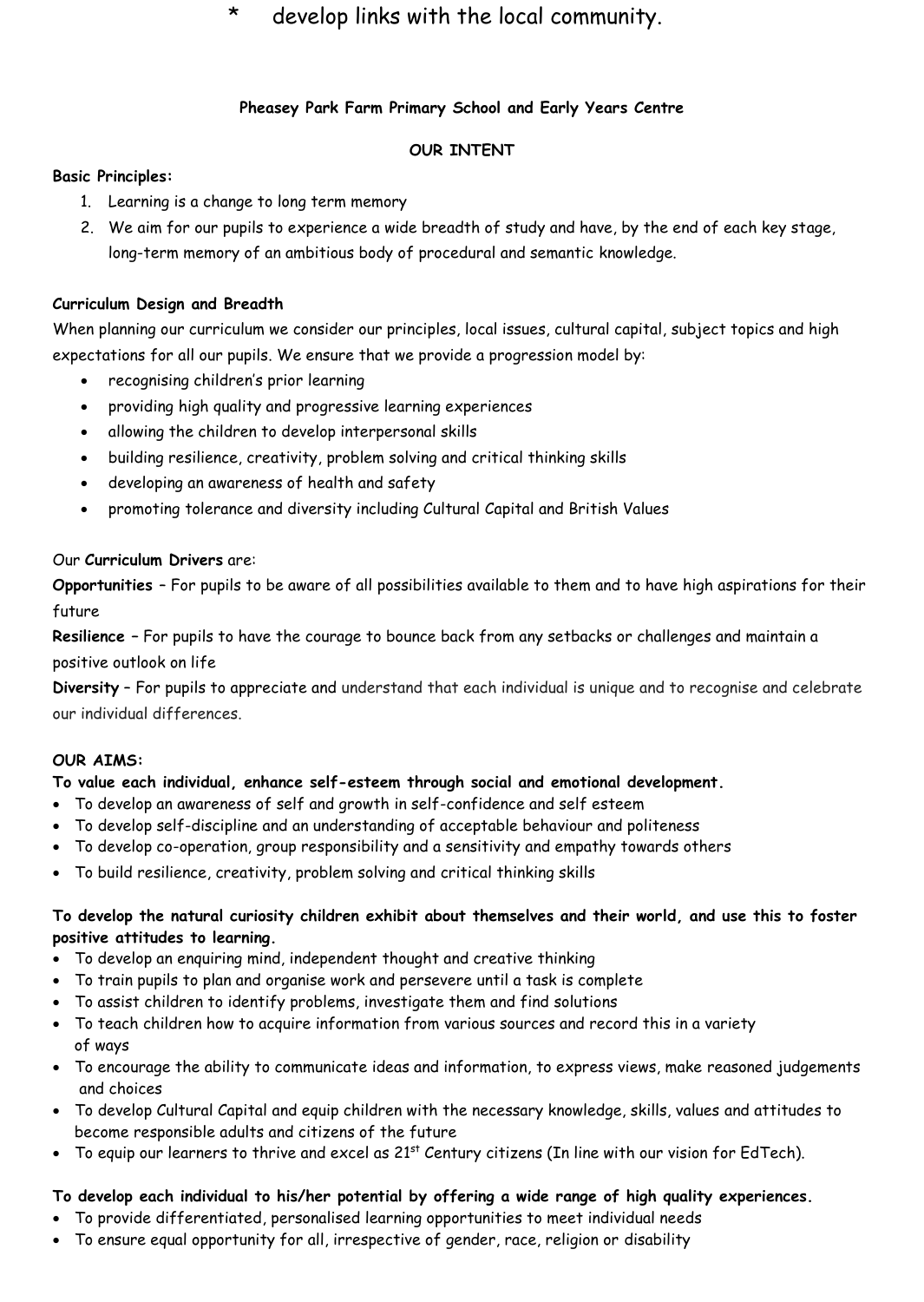• To extend individual talents and encourage a healthy spirit of competition

#### **To develop spiritual, moral and cultural awareness**

- To develop a set of beliefs and values and understanding of right and wrong
- To promote British Values and develop an understanding of and respect for the religious beliefs of others
- To offer experiences which inspire awe and wonder for children and opportunities for reflection

#### **To develop children's imagination and creativity by offering a wide range of experiences.**

- To develop the skills and understanding to access, appreciate and enjoy the arts
- To develop the ability to experience emotion and express feelings through the creative arts
- To encourage creative and adventurous physical activities.

#### **To promote a health conscious, safe and stimulating learning environment.**

- To promote the importance of healthy lifestyle and healthy eating, hygiene and safety
- To involve children in regular exercise and extend their physical capabilities
- To ensure that the learning environment is bright, well resourced, orderly, safe and secure

#### **To develop positive relationships between home, school and the community.**

- To involve parents in their child's learning and in school life
- To develop links with other agencies and organisations in the community

#### **To provide a broad, balanced, relevant and sequenced curriculum for all children.**

- To provide a wide variety of relevant learning opportunities catering for a variety of learning styles.
- To provide high quality and progressive learning experience across the Curriculum
- To provide a balance of academic, creative and physical education and a balance of individual and group activities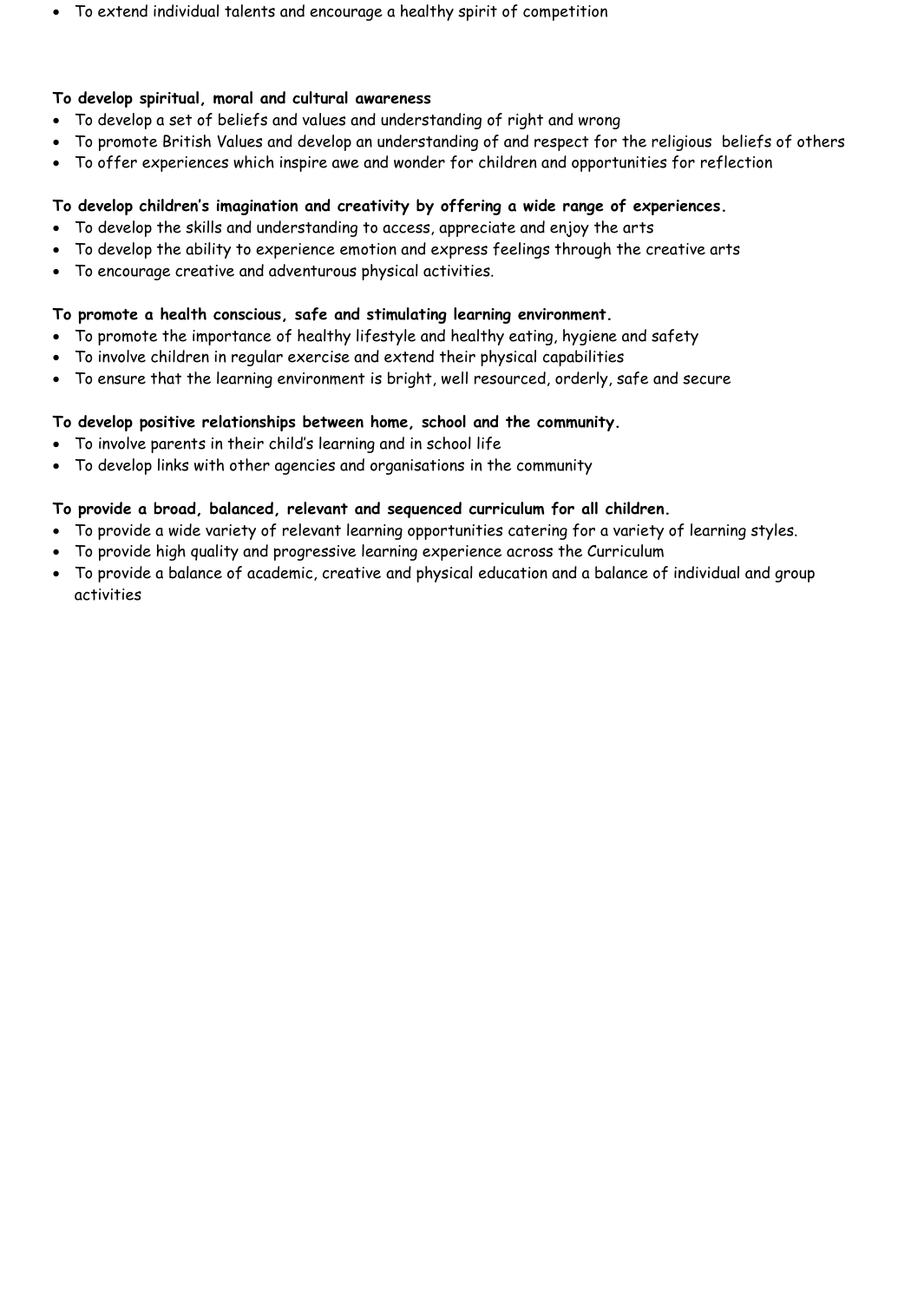#### **PHEASEY PARK FARM PRIMARY SCHOOL AND EARLY YEARS CENTRE**

#### **OUR 11 YEAR PLEDGE**

**By the time our children leave our school there are 11 enrichment activities which they will experience:**

- 1. To be involved in at least one outward bound residential visit
- 2. Experience playing a Steel Pan and performing in a steel pans concert
- 3. Experience at least one on site theatre group
- 4. Learn at least one other language
- 5. Experience the Heart Start life saving programme
- 6. Participate in at least 2 fund raising events for charity
- 7. Take part annually in a school performance or production
- 8. Experience dancing on the stage as part of a Dance Festival
- 9. Vote in a Mock Election
- 10. Visit a farm and also experience feeding our own School chickens
- 11. Take part in Remembrance and remember great war heroes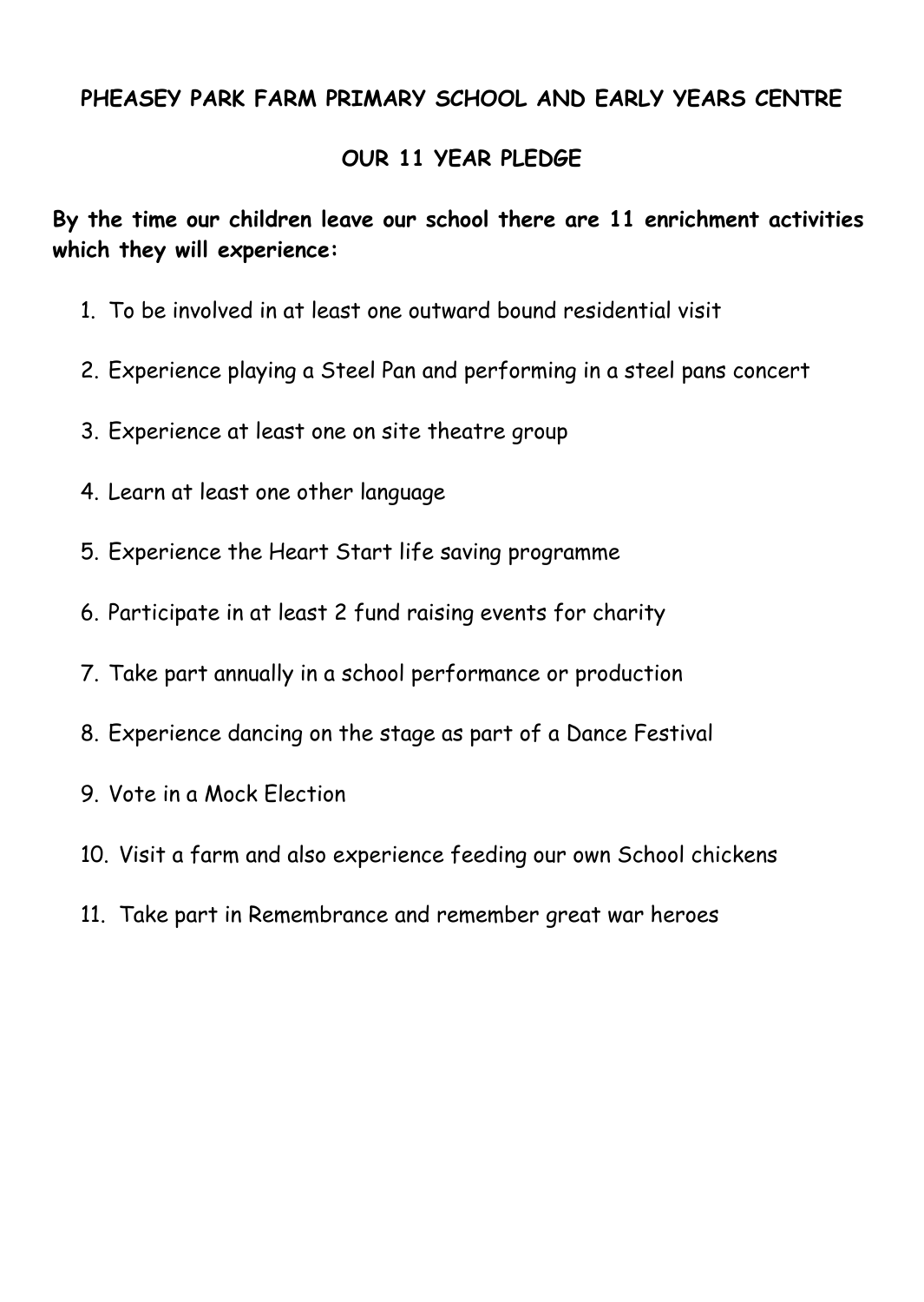#### **School Poem**

This is our school.

Let peace dwell here.

Let the rooms be full of contentment.

Let love abide here,

Love of one another,

Love of mankind,

Love of life itself.

Let us remember that

As many hands are needed to build a house

So, many hearts make a school.

#### **School Prayer**

O Lord, Bless our school, That working together and playing together, We may learn to serve you, And serve one another. For Jesus sake. Amen.

#### **School Song**

Our School is a wonderful place; Walk in with a smile on my face, Ready just to learn and be the best that I can be.

Trying hard in all I do, Teachers here to help us too And together we'll believe and achieve - We can do it!

Our school is a wonderful place; Walk in with a smile on my face. We're so glad to be at Pheasey School.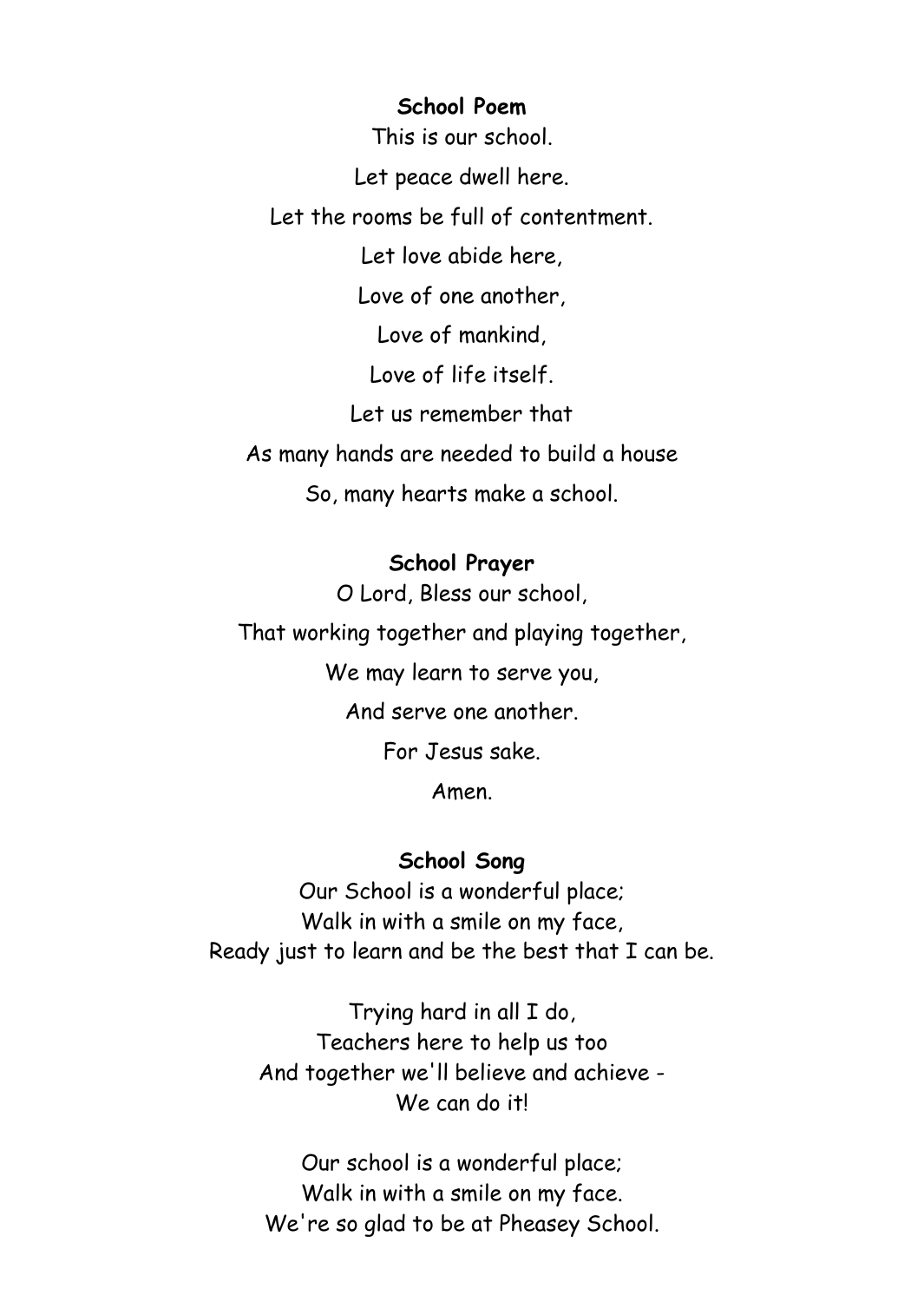**The School Day**

The doors open at 8.40 a.m.

| Morning             |                                                        |                        |
|---------------------|--------------------------------------------------------|------------------------|
|                     | Reception/Key Stage 1 and 2                            | 8.45 am. - 12.15 p.m.  |
| Nursery             |                                                        | $8.45$ am $-11.45$ pm  |
| Afternoon           |                                                        |                        |
|                     | Reception/Key Stage 1 and 2                            | 1.10 pm. $-3.25$ p.m.  |
| Nursery             |                                                        | 12.30 p.m. - 3.30 p.m. |
|                     | All children receive a morning and an afternoon break. |                        |
| $8:40 - 9:00$ am    | Registration and Handwriting                           |                        |
| 9:00-9:30 am        | Assembly                                               |                        |
| $9:30-12:15$ am     | Morning Sessions(includes a 15 minute break)           |                        |
| $1:10-3:25/3:30$ pm | Afternoon Session(includes a 10 minute break for KS1)  |                        |

#### **School Organisation**

| <b>Foundation Stage</b>     | Nursery Age 3 - 4 years       |  |
|-----------------------------|-------------------------------|--|
|                             | Reception Age 4 - 5 years     |  |
| (Key Stage 1)               | (Key Stage 2)                 |  |
| Year 1 Age $5 \sim 6$ years | Year 3 Age $7 \sim 8$ years   |  |
| Year 2 Age $6 \sim 7$ years | Year 4 Age8 $\sim$ 9 years    |  |
|                             | Year 5 Age $9 \sim 10$ years  |  |
|                             | Year 6 Age $10 \sim 11$ years |  |

#### **Arrival and Dismissal**

All children must be collected at the end of the day by a responsible adult – aged 16 or over and listed on the Essential Information Form. Children will enter and be dismissed through either:

Classroom Doors or Y3/4 Corridor Door or KS2 Foyer Door. Please check with your child's class teacher.

If you wish your child to be dismissed from school without an adult present (Y5/6 only) then please complete the consent form available from the School Office. Children in lower year groups are not able to be dismissed without a responsible adult present-any letters requesting this will be referred to the School Office.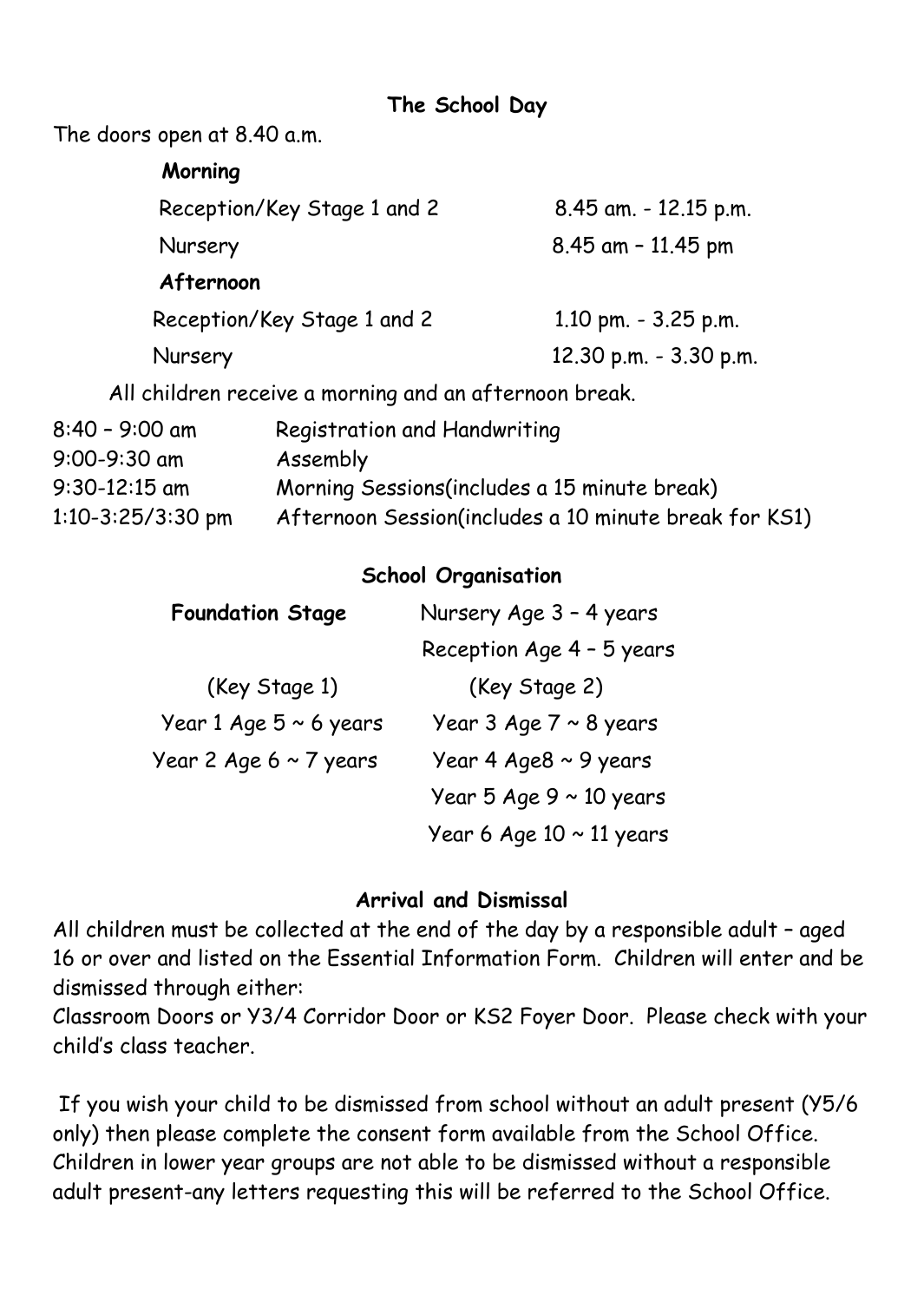Children cannot be dismissed without an adult present following after school clubs or other events and must be collected at these times by a responsible adult-aged

# **Teaching and Learning**

We have high expectations of all our pupils and focus on each child's learning to enhance progress, achievements and participation. We aim to provide children with an outstanding academic education, whilst catering for individual needs and making the best of each child's talents and interests.

Great emphasis is given to the teaching of the basic skills involved in reading, writing and mathematics, within a curriculum that provides breadth, balance and continuity.

The Foundation Stage curriculum for Nursery and Reception children delivers the Early Learning Goals and is based upon practical activity and learning through experience. The foundations of education are laid as children are trained to become independent, responsible members of a group. Integrated themes are taught which introduce children to a wide range of subjects and all aspects of school life through play.

Children aged 5 to 7 years work on Key Stage 1 of the National Curriculum and children aged 7 to 11 years work on Key Stage 2. At Key Stages 1 and 2, subjects are timetabled separately, but linked when relevant. Pupils are taught English and Mathematics every day.

Children are expected to learn information and practise skills carefully, and they will sometimes have open-ended problem solving tasks or be expected to access information independently.

A variety of teaching styles are adopted throughout the school depending upon the purpose of the activity. Introductory lessons or those where key information is delivered will usually be whole-class lessons, on other occasions, children will work as individuals or in groups. The varied learning styles of pupils are accommodated and encouraged.

Personalised learning puts the focus on an individual's potential and learning skills. It removes barriers and customises the learning experience to fulfil the need of the individual. Work is differentiated or additional support may be given. Staff do all they can to encourage and extend those children who are academically more able.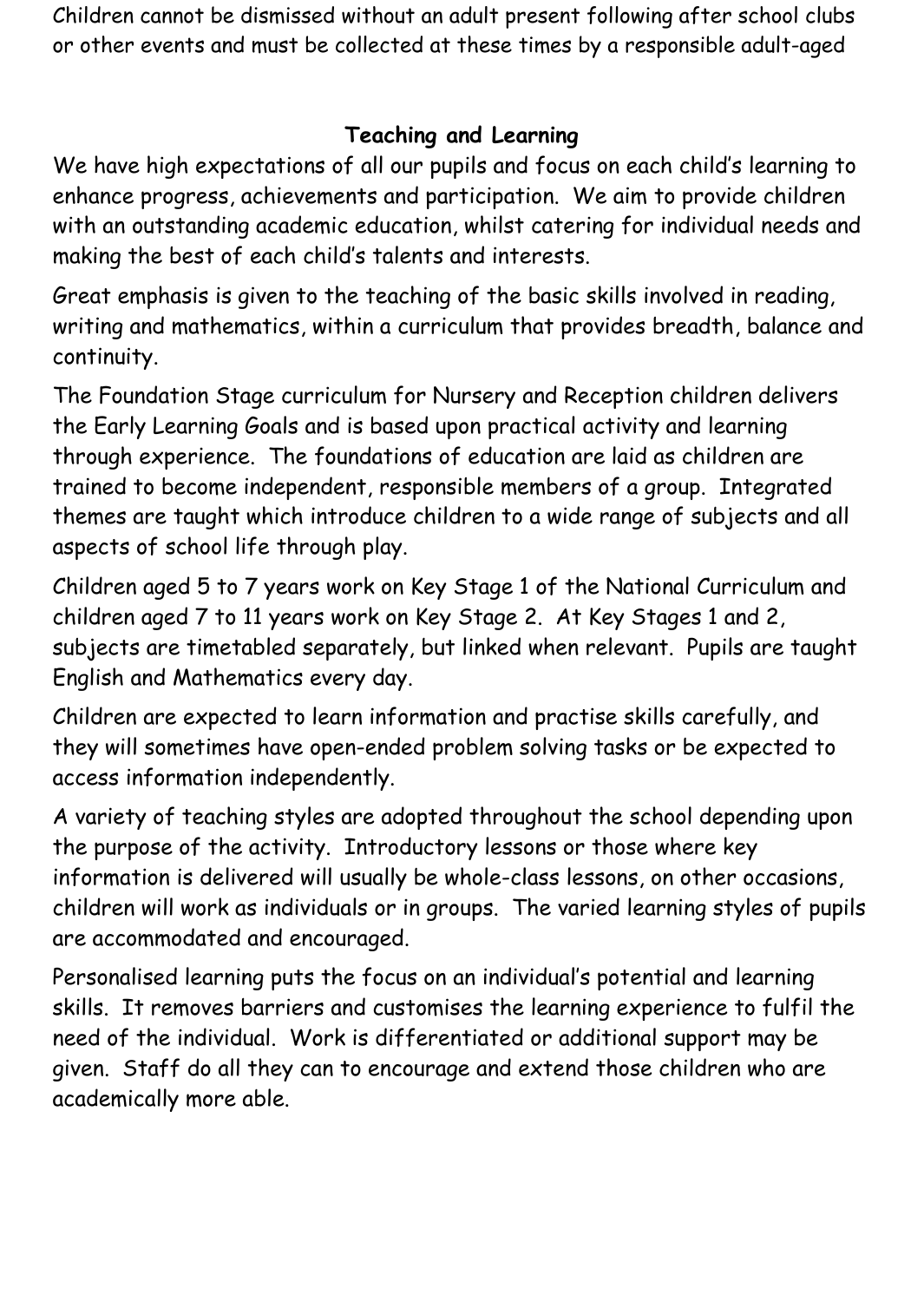# **The Early Years Foundation Stage – Birth to Five**

#### **Prime Areas**:

- Communication and Language
- Physical Development
- Personal, Social and Emotional Development

## **Specific Areas**

- Literacy
- Mathematics
- Understanding the World
- Expressive Arts and Design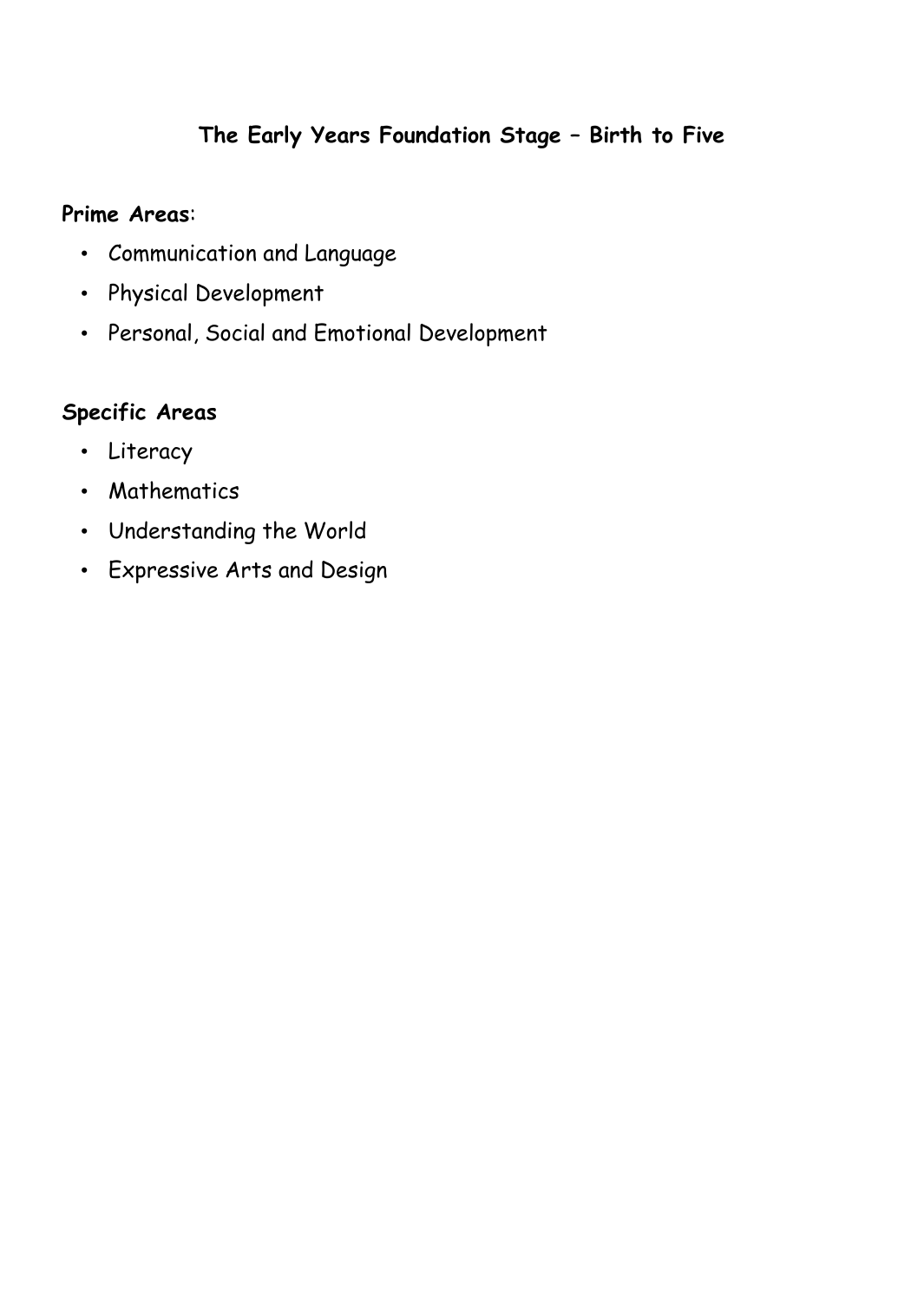## **The National Curriculum Key Stages 1 and 2**

## **Core Subjects:**

English, Mathematics, Science, Computing, Religious Education

# **Foundation Subjects:**

History, Geography, Design Technology, Art, Music, Physical Education, Modern Foreign Languages, Personal, Social, Health Education

# **Extra Curricular Clubs**

All children are expected to take part in the concerts, productions, events and visits related to their year group. These are a compulsory part of our curriculum. All children will go on a day visit and Y4 and 6 enjoy a residential visit during the year.

#### **Visits**

Day visits take place for all year groups. Residential Visits take place for children in years 4 and 6. Governors expect all children to attend these valuable experiences which develop children's knowledge, skills, confidence and independence. These experiences are integrated into classroom work.

## **Music/Drama**

Concerts are as follows:

## **Productions/Presentations – Autumn Term**

**Nursery** Reception Carol Service –Year 5 - Church Music Concerts – KS2

## **Productions/Presentations – Spring Term**

Year 4 Year 1 Easter Service – Year 3 - Church Music Concerts – KS2

## **Productions – Summer Term**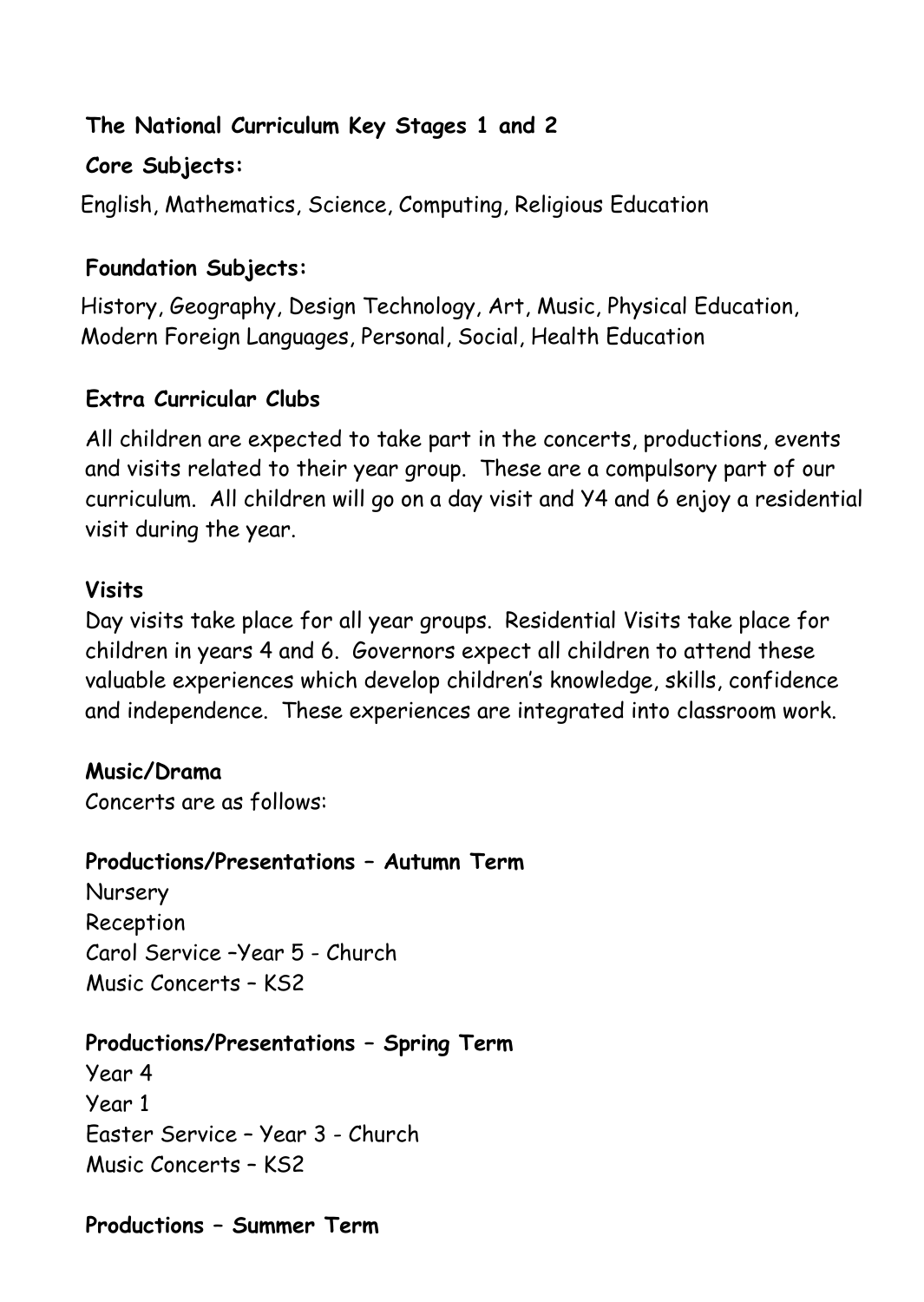Year 2 Year 6 Music Concerts – KS2

Music Tuition includes Recorders, Strings, Woodwind, Keyboards, Percussion, Brass and Steel Pans. We also have our School Choir which regularly performs in school and out in the community.

#### **Extra Curricular Clubs**

 A range of Extra Curricular Clubs are available for our children in Y1-6. These clubs are of huge benefit to the children. A letter will be sent out in September for children to sign up. See list at end of this document.

#### **Sports**

 Our Sports programme of work includes Gymnastics, Dance, Athletics, Swimming, Games and Outdoor Pursuits.

 A range of Extra Curricular Clubs are also available before and after school and at lunchtimes.

Sports Plus offer our children specialist coaching both during the day and after school.

All children should take part in all activities each week.

Please note for Non Swimmers/PE if we get a note from parents with a genuine reason for non participation then the children will go to another class with work. If kit is forgotten the children will either borrow a kit or observe the session.

#### **Reading**

Regular reading is encouraged both at home and at school. Please see guidelines on the next page.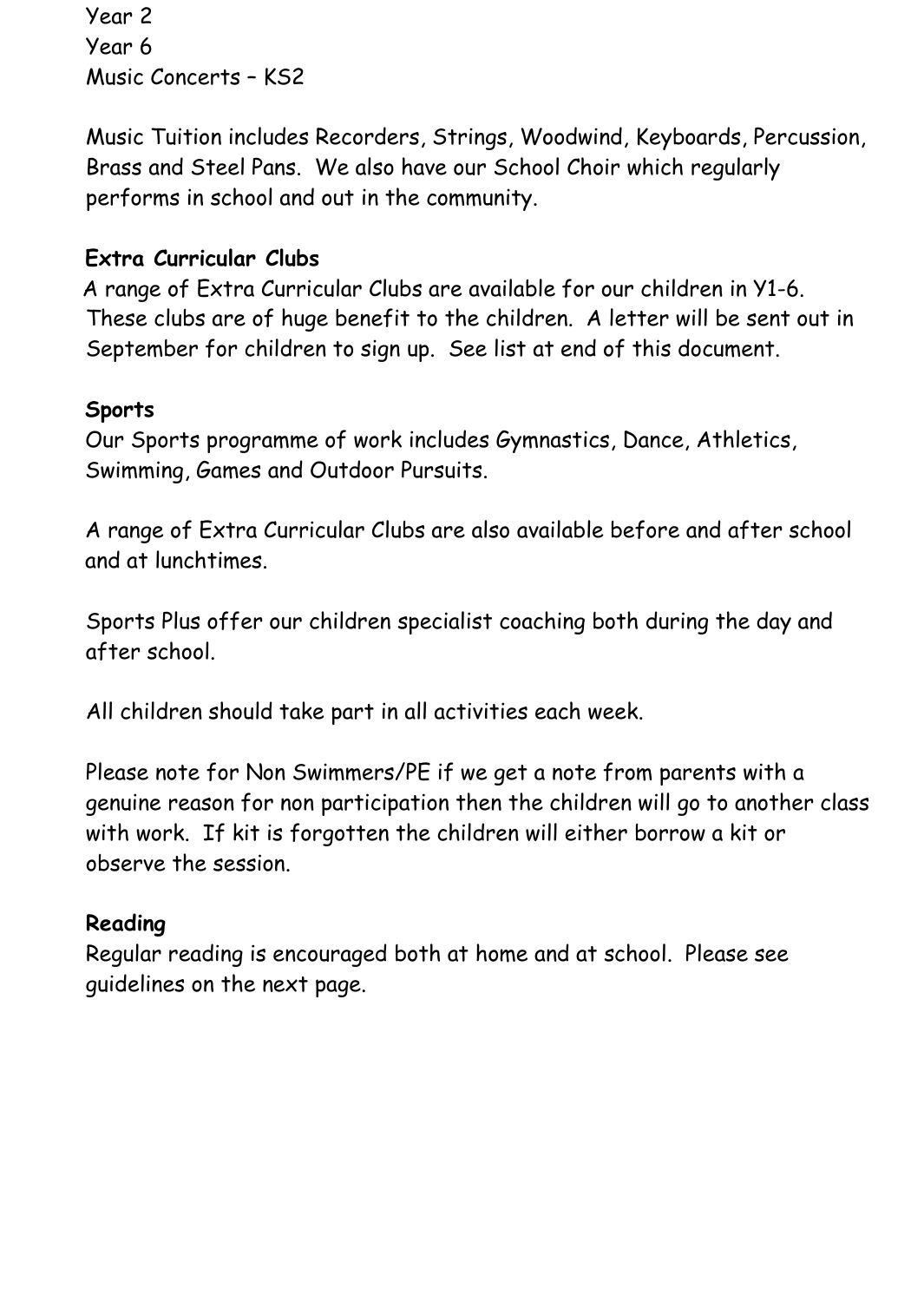## Reading

Research has shown that children who enjoy reading for pleasure have a wider vocabulary, an increased general knowledge and understanding of other cultures.

But there are lots of activities competing for your child's time so how can you continue to encourage your child to rea for pleasure?

Here are some ways to support your child in reading:

- ❖ Model reading at home. Let your child see you read at home the newspaper or a magazine.
- ❖ Listen to your child read and in return read to/with them.
- ❖ Reward your child's reading with praise and/or stickers.
- ❖ Show you have an interest in your child's reading by recording comments in their reading diary.
- ❖ Encourage your child to join in with reading at home; read out a recipe or the TV listings.
- ❖ Give and encourage others to give books or book vouchers as presents.
- ❖ Show that books are important so need to be looked after no ripped pages or scribbling inside.
- ❖ Visit a public library together and choose books together.
- ❖ Don't worry of your child wants to read the same book several times.
- ❖ Encourage your child and their friends to swap books and then this will provide another opportunity for them to talk about their reading.
- ❖ Try to develop comprehension skills; ask questions about their book, reading and particular sections of text: Why did you choose this book? Can you tell me what's happened so far? What do you think might happen next? What sort of character is…? How would you feel if…? Would you read another book by this author?
- ❖ The dialogue between home and school though your child's reading diary will help us to support their reading and enable them to read for pleasure and develop a love of reading.
- ❖ **Example comments:**
- ❖ "My child is struggling to read for any length of time, what can I do?" "Share the reading; read a page each to make sense of what is happening and keep school updated."
- ❖ "My child only likes to read non-fiction; should I force him to read a story book?" "Encourage him to continue reading as he is enjoying it but share some short stories together or suggest an autobiography."

Reception parents – please refer to the reading pack provided by the Reception teachers.

Encourage your child to loan and return books from our well-resourced School Library which features a range of fiction and non-fiction books covering a range of subjects. The Library continues to be updated on a regular basis in order to support your child when reading for pleasure.

REMEMBER – Children should enjoy and understand their reading books. Success in reading is measured by understanding reading for pleasure and good readers = good writers.

#### Why Can't I Skip My 20 Minutes of Reading Tonight?

Student "A" reads 20 minutes each day 3600 minutes in a school year

Student "B" reads 5 minutes each day 900 minutes in a school year

Student "C" reads 1 minute each day 180 minutes in

a school year



1,800,000 words



50<sup>th</sup> percentile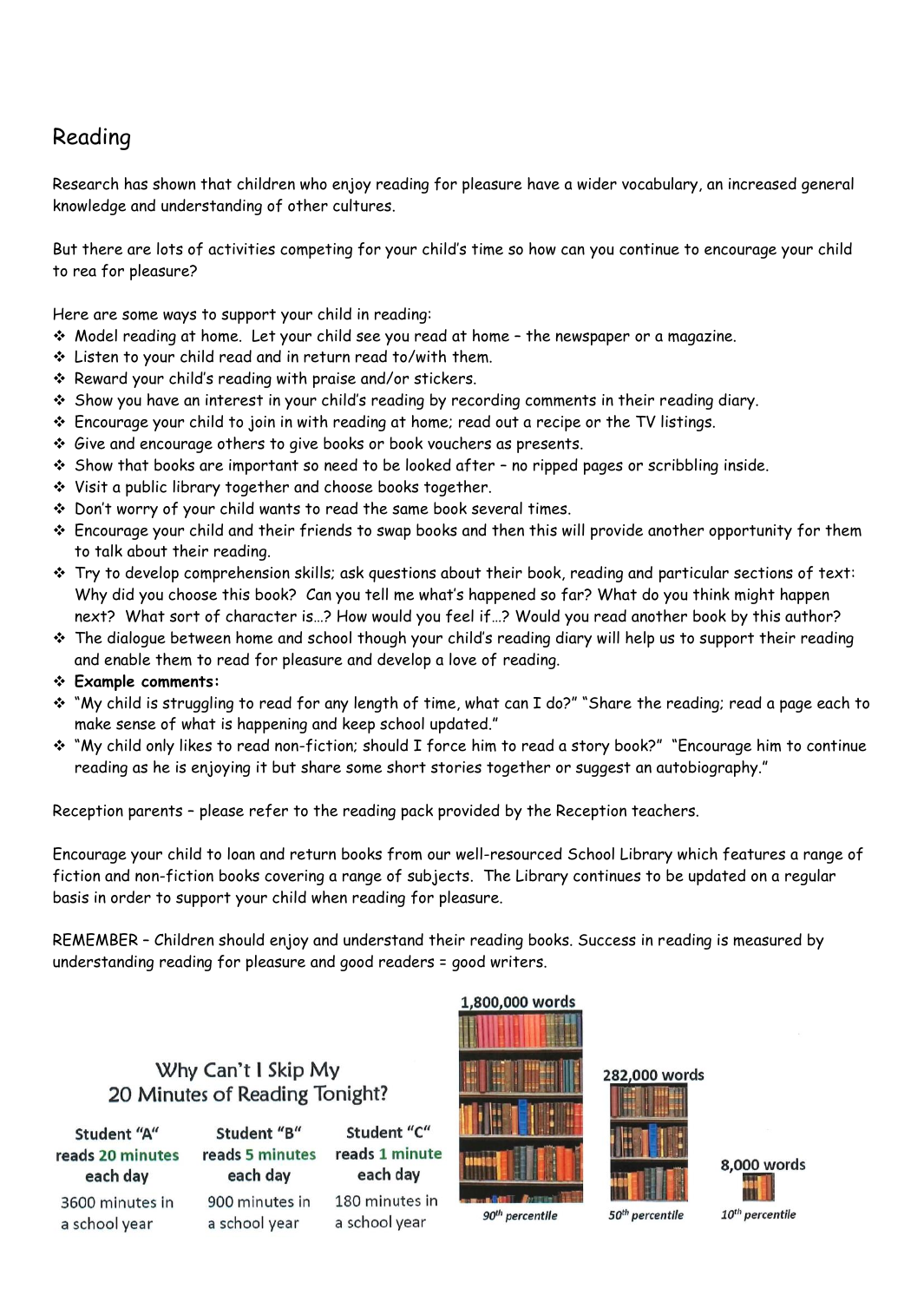# **Relationships and Sex Education Policy**

Within the context of the Personal, Social and Health curriculum, we aim to provide children with knowledge, skills and attitudes which will enable them to make informed choices about healthy living. They need to understand their own body, how to protect their health and how to keep safe.

Sex education starts with respect for oneself, one's body and an understanding of life's processes. In all year groups pupils are given an increasing understanding of these issues through science work or personal and social education.

In years 5 and 6 the children participate in a sex education project to prepare them for puberty and give them some insight into human development. Parents are invited to preview this project, which will involve qualified and trained staff and relevant educational materials and broadcasts.

Parents may request to withdraw their child from sex education.

# **Religious Education**

Our R. E. curriculum follows Walsall's agreed syllabus and is sometimes taught as a separate subject but sometimes linked to National Curriculum subjects. Pupils study Christianity and also the other principal religions. They have opportunities to explore human experiences, spirituality and develop moral values. We foster a spirit of co-operation, mutual respect and a growing awareness of belonging to a multicultural society.

# **Collective Worship**

Assemblies are a central part of school life and are broadly Christian but also include stories and traditions from the major world faiths.

Daily assemblies take place 9:00 until 9:30 a.m. These include ICT, Singing and SEAL (Social, Emotional Aspects of Learning).

Weekly Congratulations Assembly takes place and Parents are invited to celebrate children's work, effort and successes over the previous week. Key Stage 1 on Monday and Key Stage 2 on Friday-9:00-9:30 am.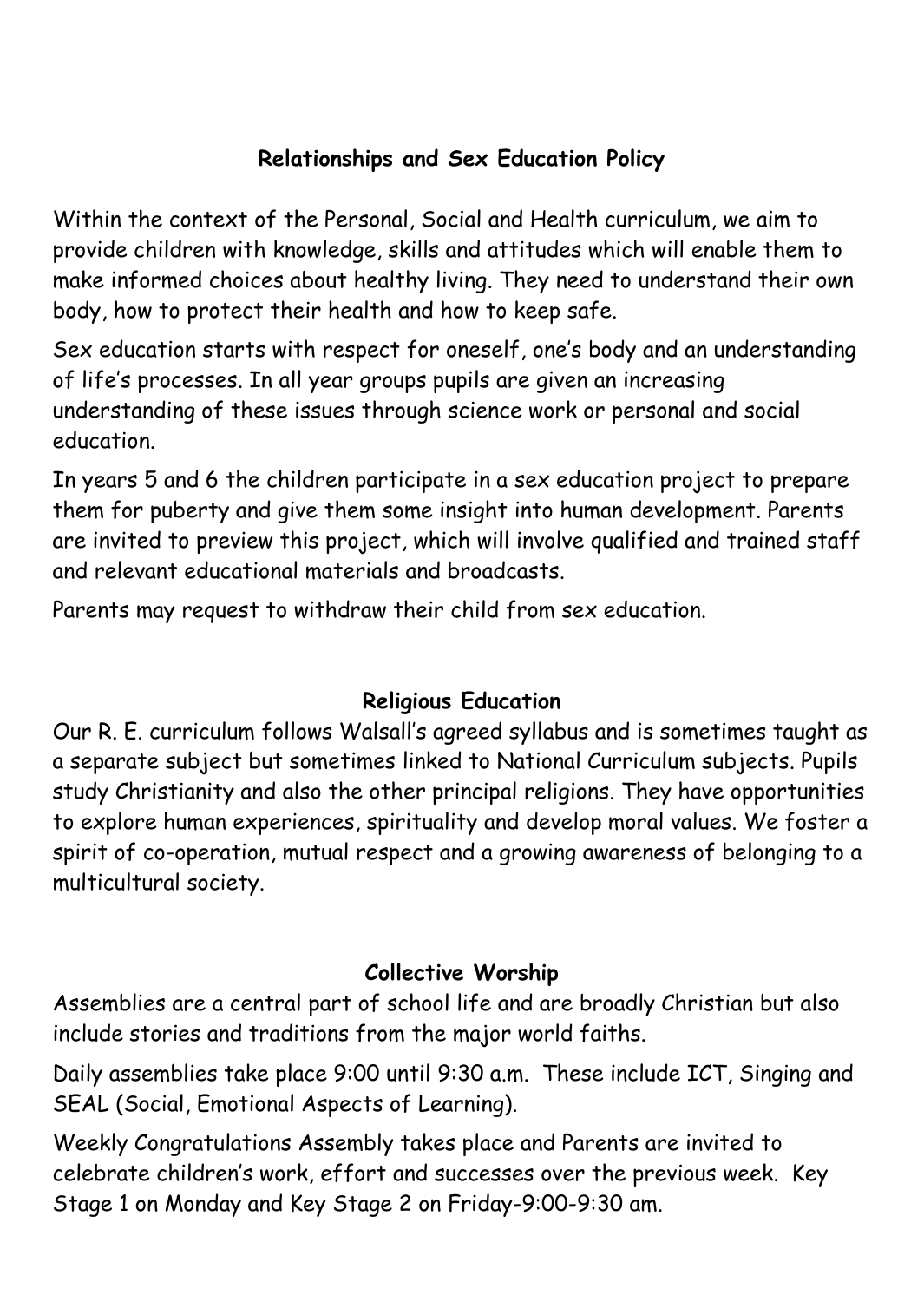We give public acclaim to children entered into congratulations assemblies.

They may have been nominated for achievement, effort or good behaviour. We also congratulate pupils for achievements outside school. Good attendance is rewarded and school events reported on.

These assemblies confirm our expectations on a weekly basis and re-establish our corporate pride and community responsibilities

Parents have a right to withdraw their child from religious education or collective worship. Children withdrawn go instead to the office with a book or some work.

# **Equal Opportunities**

We believe that all children should have equality of educational opportunity and the best life chances possible. We foster a supportive climate in which the children's self confidence and self esteem can grow. We are committed to the promotion of justice and racial equality through the establishment of a strong multi-cultural perspective in the school. We seek to prepare all pupils for life in a multi-cultural society, building upon the strengths of cultural diversity. We are prepared to counter racism in any form.

We have high expectations of all pupils, irrespective of their social background, culture, religious beliefs, race, gender, ability or disability. Each child is an individual with individual needs to be met in our inclusive school. It is our aim to ensure that every child feels valued and well supported to access the curriculum and all of school life.

# **Academically More Able and Talented Provision**

We encourage and make provision for pupils who demonstrate exceptional ability in any area of the curriculum or talent in any area of life. Staff are keen to discover the interests, gifts and talents of pupils and they welcome nominations from parents to draw their attention to these.

We feel it is an important commitment on the part of the school to provide challenge for all of our pupils as an integral part of learning and teaching.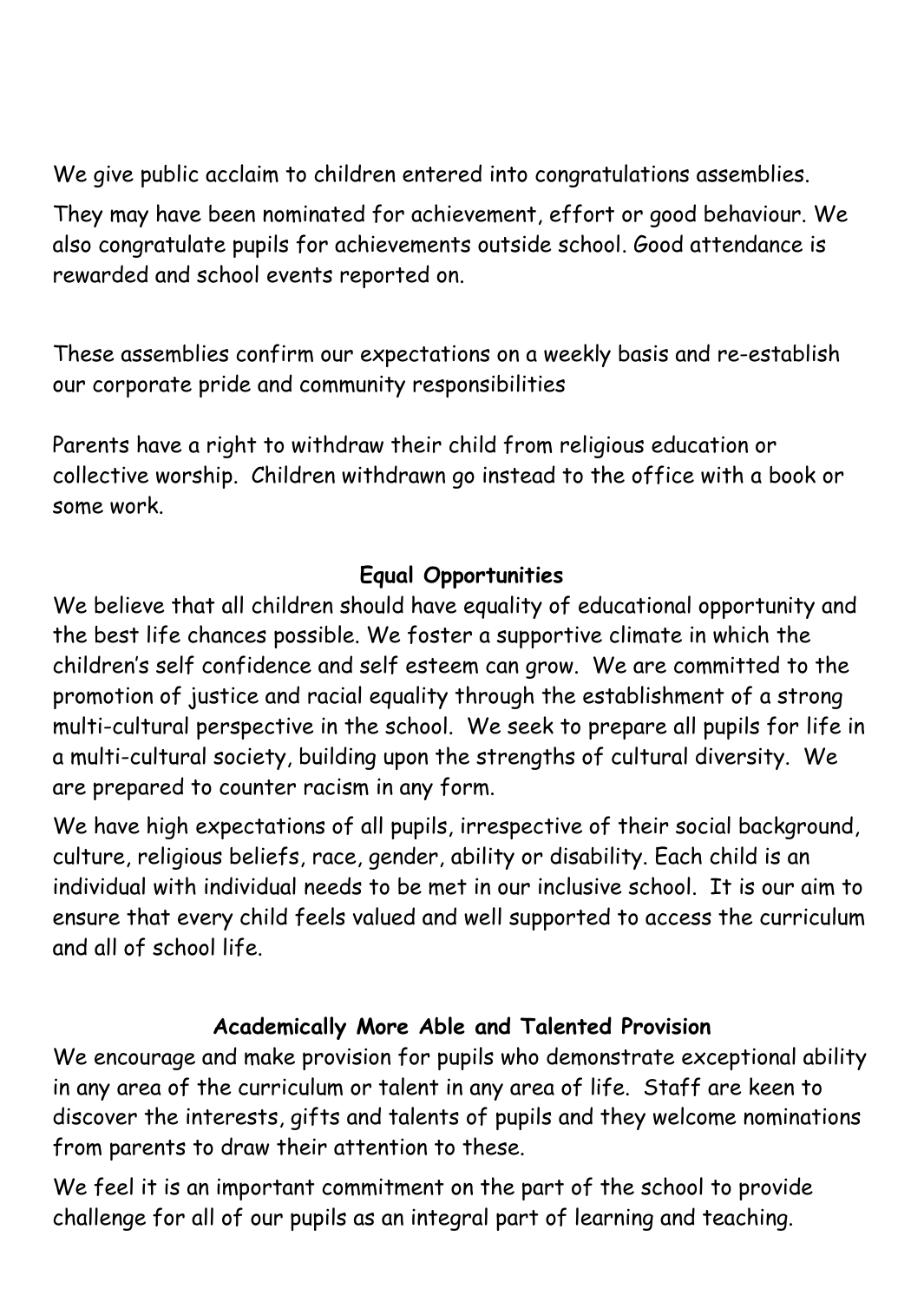Targets are set for these pupils and shared with parents.

#### **Special Education Needs**

All pupils at Pheasey Park Farm Primary School share a common entitlement to a broad, balanced, relevant and differentiated curriculum.

It is particularly important that pupils with special educational needs have maximum access to the curriculum and share in the full range of academic work or classroom activities. To achieve this, Staff plan and deliver schemes of work which meet the needs of the full range of their pupils' abilities. We encourage good home-school partnerships which enable families to support their own children. The school works closely with outside agencies to achieve support for children who require it.

The school's Special Educational Needs Co-ordinator compiles relevant information, keeps records and monitors pupils' progress. Children with special educational needs each have an Individual Education Plan (I.E.P). Review meetings are held with parents to discuss progress. Some pupils are offered additional support teaching. Pupils with Education Health Care Plans are supported by staff and additional or adapted facilities offered.

#### **Hedgehogs**

Our learning mentor offers a quiet space where children can seek support for 'The prickly things in life'. They will listen to problems, offer guidance and support as required. It is a place of safety where children can go if they are experiencing problems with friendships or bullying or difficulties at home.

The Hedgehogs Room is a calm, colourful and private space. Children's work is displayed and the room is a safe and accessible environment for pupils. Hedgehogs is a place that children can come if they are having any problems at school or home, or if they want to talk about their feelings/worries. These may involve family, friendships, managing emotions, behaviour, transition, bereavement etc. The name 'Hedgehogs' represents the prickly issues in life, that are sometimes difficult to talk about.

Our Learning Mentor will:

- **·** Provide support and guidance to individuals and groups of children
- **·** Encourage children to take care of their mental health and well-being
- **·** Promote positive attitudes and encourage children to achieve their potential
- **·** Support effective transition at various stages of school life for children
- **·** Develop/maintain professional relationships and contact with pupils, parents/carers and external agencies
- **·** Provide a safe environment for children to talk openly
- **·** Help to remove barriers to learning
- **·** Improve social skills and emotional development
- **·** Support children to develop confidence, independence and responsibility
- **·** Promote resilience and positive self-esteem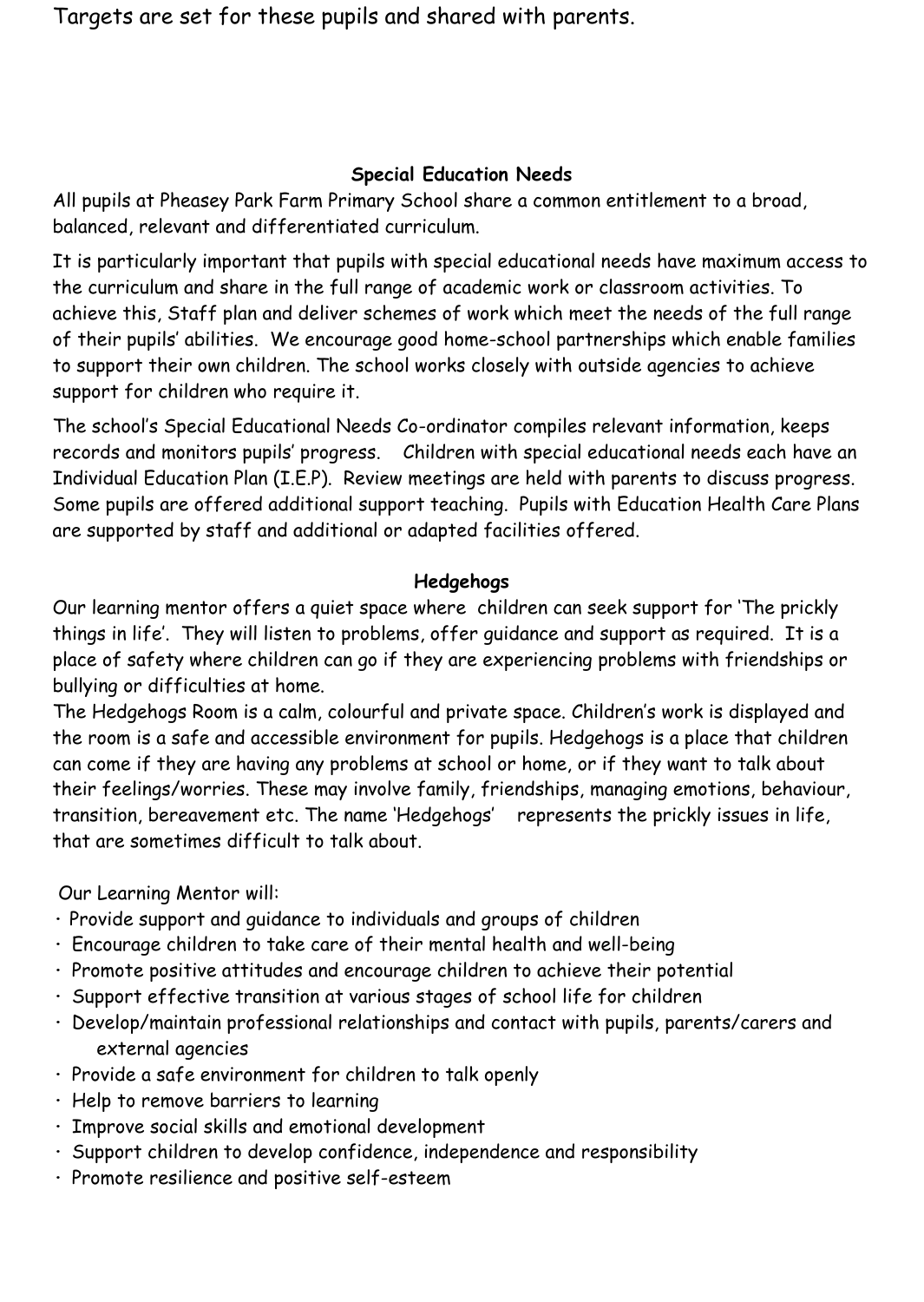#### **House Teams** Every child belongs to one of four teams:

| Vesey | <b>Scott</b> | <b>Boulton</b> | Watt |
|-------|--------------|----------------|------|
| Green | Yellow       | Red            | Blue |

Team points are awarded for good work, effort and good behaviour.

Children collect Team Points in their Achievement Book and a certificate is presented in Congratulations Assembly when this is completed.

# **Children's Jobs and Responsibilities**

All children are expected to assume certain duties and responsibilities within their classrooms/year groups on a daily basis.

## **Specific Roles include:**

Y6 Badge holders-by letter of application Y6 Librarians Y6 Young Leaders School Council Representatives Y1-5 Eco Warriors Y1-5 Y6 Jobs Monitors Junior Safety Officers Y3-6 Reading Champions Y2-5 Digital Champions Y2-6 A\* Sheriffs Y4-5

## **Relationship with Parents**

We value parents as educators and seek support at home for all pupils. There is a Home-School agreement which parents, pupils and school sign.

We appreciate help from parents in the classroom, hearing readers, preparing resources and on school visits. Please let us know if you can give up any time to help.

**Please note mobile phones are not permitted to be used on school premises.**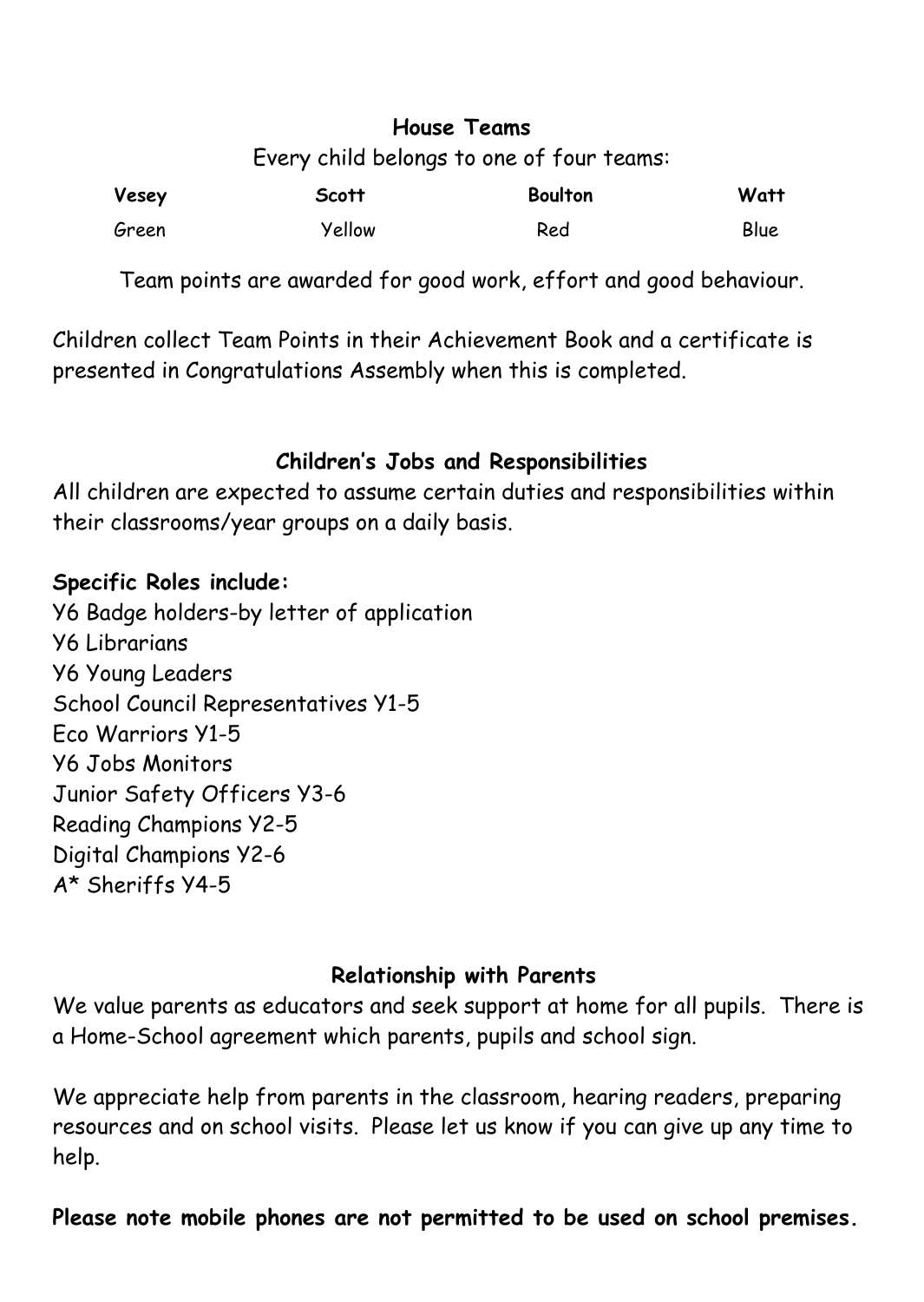#### **Home Learning**

At Pheasey Park Farm we offer our children a continuous learning environment via sharepoint which transitions smoothly between home and school. Homework is given to enable parents to support their child's learning at home. It enables parents to have insight into their child's school work and how he/she tackles it. Homework gives pupils the opportunity to consolidate, practise and extend work done in class as well as our flipped learning approach where children can research a topic prior to the lesson. Children are expected to complete homework on time.

Homework will include both written work and on line activity via our School Learning Platform and other education subscriptions. Homework and Curriculum information is available on the school web site.

At Pheasey Park Farm lessons are placed online through our secure portal using a Sharepoint learning platform on our Office 365 tenancy. This transfers the school's usual procedures for lesson planning, teaching and feedback to an online environment. Work is completed by our pupils online using Class Notebook.

Live lessons are also undertaken remotely using TEAMS. Lesson planning is completed using our own designed digital lesson wrapper which is a single Smart Notebook file containing all of the work for the whole week in one file including the lesson plan, explanations, activities, links to other sites, assessment activities.

A range of educational software packages are additionally available for our children in order to help meet the needs of the pupils alongside the prepared lessons.

All Key Stage 1 children will take their reading books home every evening. Parents are expected to ensure that their child practises his/her reading at least three times a week. Comprehension work will be given that links to reading books. Phonics homework will be given each week. Pupils will also be given Maths homework and multiplication, Spellings to learn. Y2 pupil also have practice SATs questions.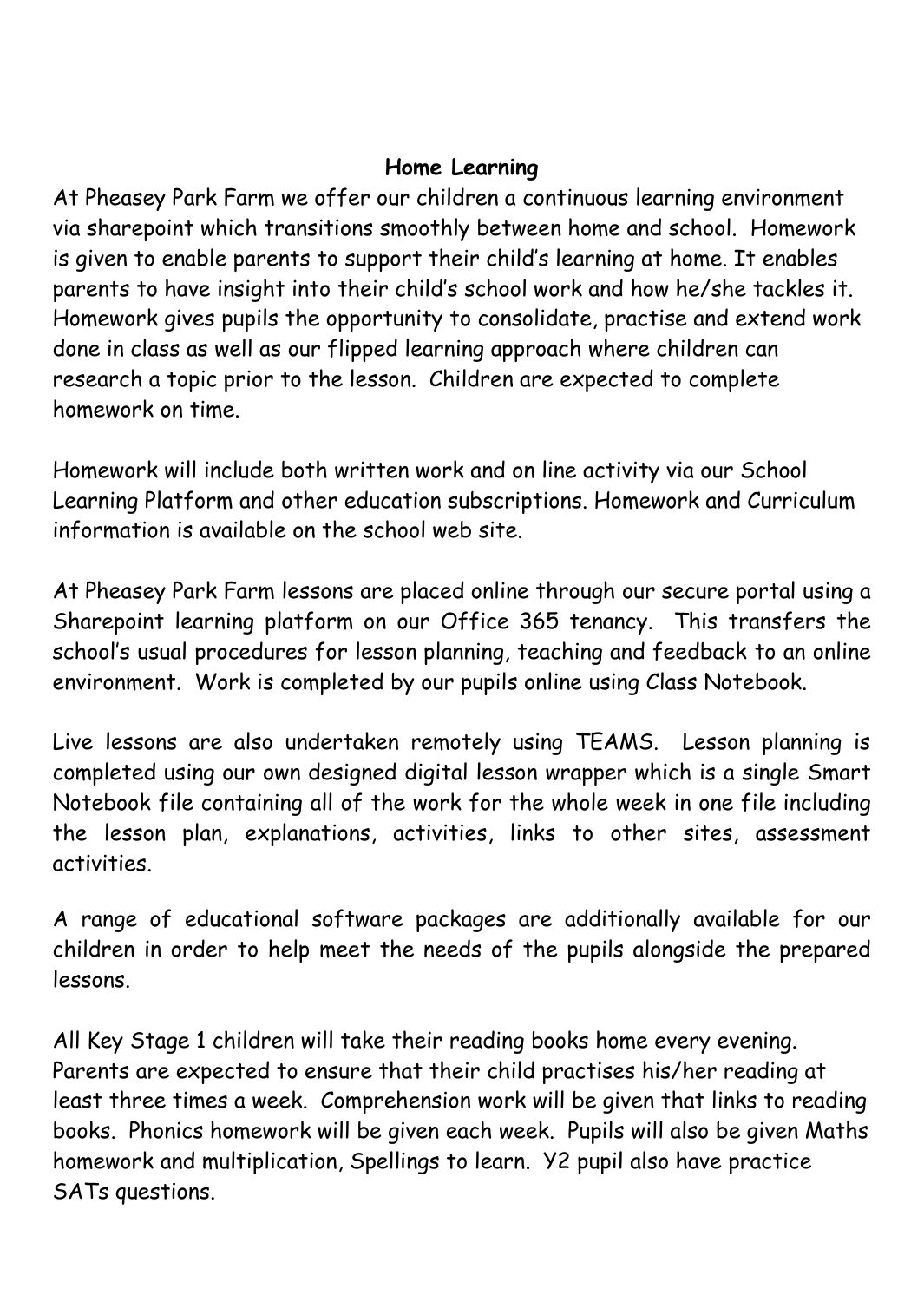All Key Stage 2 children will have a) Reading practice at least 3 times a week, b) Spellings, c) Multiplication tables, d) Maths work e) English work In addition to this pupils may be given a project or a piece of research probably

related to Science or Humanities per half term. Year 6 pupils also have practice SATs questions.

Children also receive support in homework club at lunchtimes if they haven't managed to do their homework.

Year Group Curriculum information will be available to parents on the web site for each term. Half termly newsletters will keep you informed of events in school and dates to be aware of.

Three times a year you will be offered an appointment to consult with your child's Staff to discuss progress. You will receive a written report at the end of the school year an a Mid Year Report in February.

In the Spring Term, an open evening will be held to enable children and their parents to tour the whole school and gain insight into the work going on.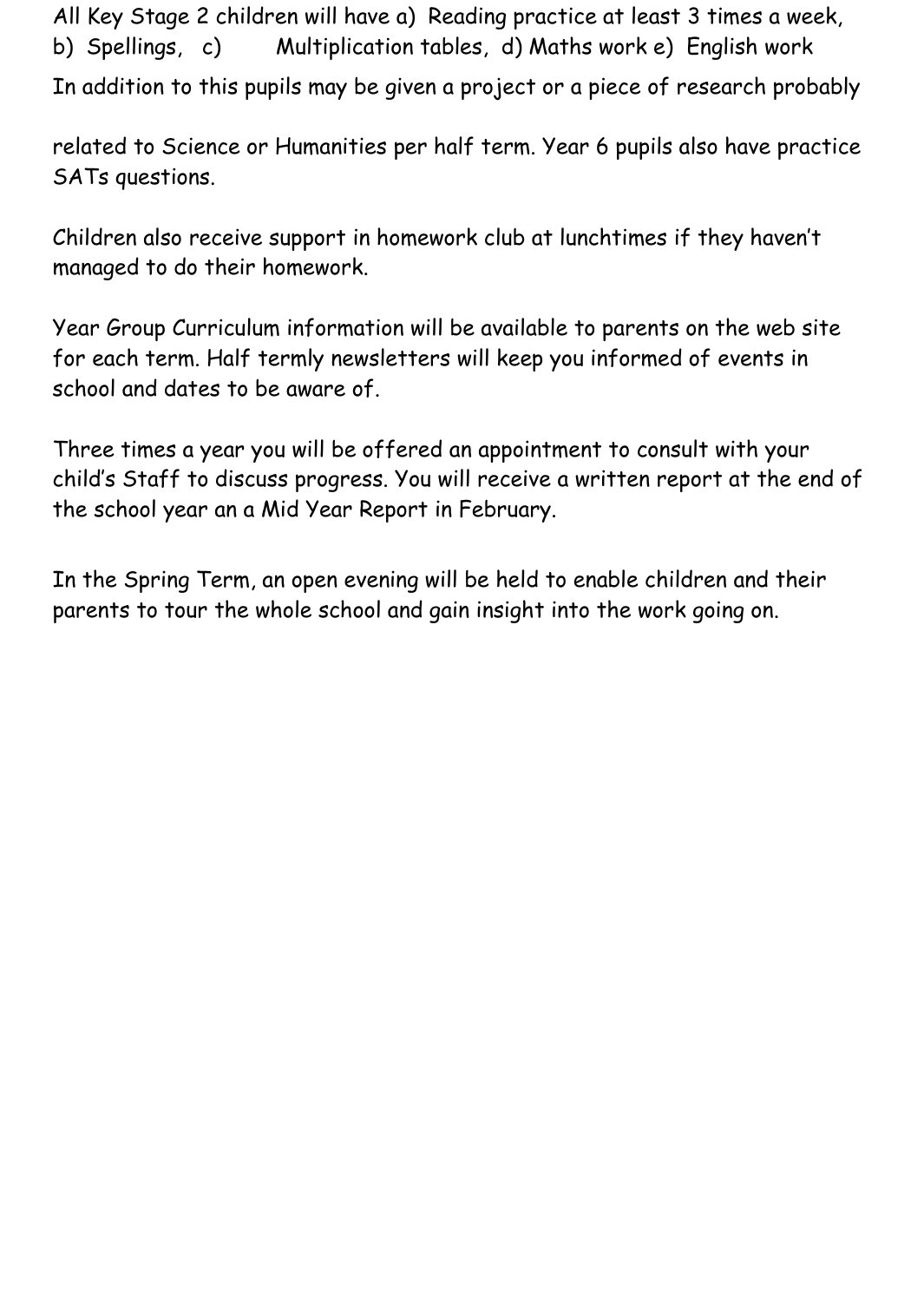#### **ACCEPTABLE USE POLICY FOR PUPILS (updated 10.01.2021)**

#### **This Acceptable Use Policy is for the duration of the child's time at Pheasey.**

As part of our children's curriculum enhancement and in order to develop their EdTech skills we are able to provide supervised access to a range of devices in school along with internet access for children to work online. We have taken positive steps to eliminate risk and the School's filtering and monitoring systems restrict access to inappropriate materials and alert the school immediately should any risk be identified.

As part of our remote and continuous learning policy we provide loan devices for parents where required and these should be used at home in line with this policy.

All of our teaching materials are accessible via our Sharepoint Learning Platform and all children have a single login to access this secure platform in order to complete their work both at School and at home. We use Class OneNote for online working and Microsoft Teams for discussion and occasional live teaching. A range of pre-recorded instruction is also available along with links to various teaching sites that we have subscribed to.

Teaching information on our Learning Platform may be subject to copyright and we request that any information is downloaded for personal use only by the individual pupil and not shared on any social media platform.

Children will receive a login and password which they must keep secret and not access other people's files without permission.

I understand that if I have any technical questions I can contact [onlinesupport@pheasey.org.uk](mailto:onlinesupport@pheasey.org.uk)

When my child is working online I will ensure that my child:

- . Looks after their device, treating it with care and using it only for the reasons intended.
- · Only accesses the system with their own login and password, which they should keep secret.
- · Does not access other people's files, unless they have their permission to do so.
- · Only visits sites which are appropriate.
- · Never downloads inappropriate materials of any nature.
- · Works in collaboration only with friends and deny access to others.
- · Tells a responsible adult immediately if anything makes them feel scared or uncomfortable online.
- · Make sure all messages sent are respectful.
- · Shows a responsible adult if a nasty message is received.
- · Does not give their mobile number to anyone who is not a friend.
- · Only emails people they know or those approved by a responsible adult.
- · Only uses email which has been provided by school.
- · Always keeps personal details private (my name, family information, journey to school, my pets and hobbies are all examples of personal details).
- · Always checks with a responsible adult and parents before showing photographs.
- · Never meets an online friend without taking a responsible adult.
- · Understands that the school has software that checks that what is done on the computer and Internet is acceptable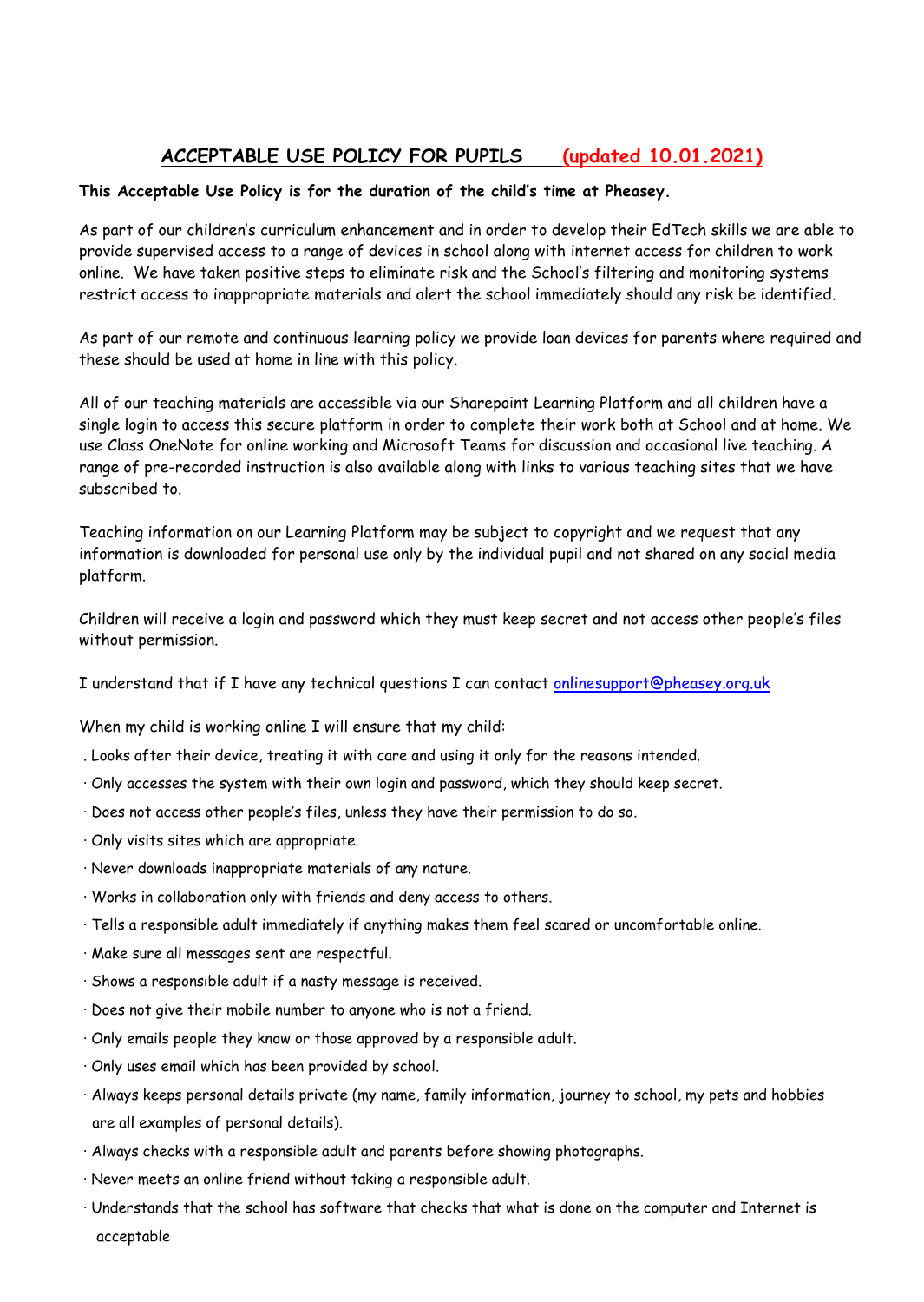· I will also contact my internet provider to ensure that the appropriate filtering is in place for home on line working.

· As Parents/Carers we/I will support and review my child's learning at home, engaging in discussions with staff in school about their progress regularly · Any technical support can be sent to onlinesupport@pheasey.org.uk

#### **Pupil Device Loan Agreement**

This is an agreement between Pheasey Park Farm Primary School and NAME OF PARENT, parent of NAME OF CHILD.

Pheasey Park Farm Primary School has loaned you the following equipment: -

| Otv | Description        | S/N Number | Start date of loan | <b>End date of loan</b> |
|-----|--------------------|------------|--------------------|-------------------------|
|     | Device and Charger |            |                    | To be confirmed         |

A device has been provided for your child to take home to support your child's learning. The device whilst loaned to you remains the property of Pheasey Park Farm Primary School and all due care and attention should be taken with it. The device is for your child's use only and it must not be left unattended in any situation where it might be at risk of theft, or tampering from any third party. Any damage or loss must be reported immediately to the School. The device is not to be used to download or store inappropriate materials or search inappropriate websites. The device is strictly for school use only.

The device has been provided to support you with your learning at home. It will help you to make the most of the learning materials that school provide and, where possible, to communicate with your teachers. It is a very important tool and we trust that you will make the most of it.

#### **Follow the steps below:**

Switch on device and log in with your school credentials provided by the school.

- 1.Once logged in, open up chrome internet browser, you will see relevant websites booked marked.
- 2. Teams will launch automatically and will log student in automatically.
- 3. You can log into your account from the school site.

#### **Logging in from School site:**

1.Click on the school website from the book mark on chrome or navigate to

[www.pheaseparkprimaryschool.co.uk](http://www.pheaseparkprimaryschool.co.uk/)

- 2. Scroll to the bottom of the page and click on "sign in to learning platform" on the bottom right hand side.
- 3. Login using the credentials given to you by the school.
- 4. On the top click on year groups and select your year. This will now display all the relevant platforms the student needs
- I/we agree that I am loaning the device for home learning and I will return the device to the School at the end of that period when requested
- I/ we are agreeing that the device is to be used for learning purposes only (no social media etc).
- I/we agree that the device is to be accessed and stored in a communal area within our home.
- As Parents/Carers we/ I will take full responsibility for my child/s safety whilst using the device and ensure they are only accessing material appropriate to their learning.
- We agree to keep the device stored in a safe place and will return it in its original state.
- We will not install any extra applications onto the device.
- I will ensure adequate filtering and monitoring is in place during home use (contact internet provider).
- I will ensure adequate insurance is in place for this device at home
- I accept I am responsible for the costs of any damage or breakages
- Any breaches of the above will be reported straight to school.
- Any technical support can be sent t[o onlinesupport@pheasey.org.uk](mailto:onlinesupport@pheasey.org.uk)
- \*I have also read, signed and understood the Acceptable Use Agreement.

**Pupil**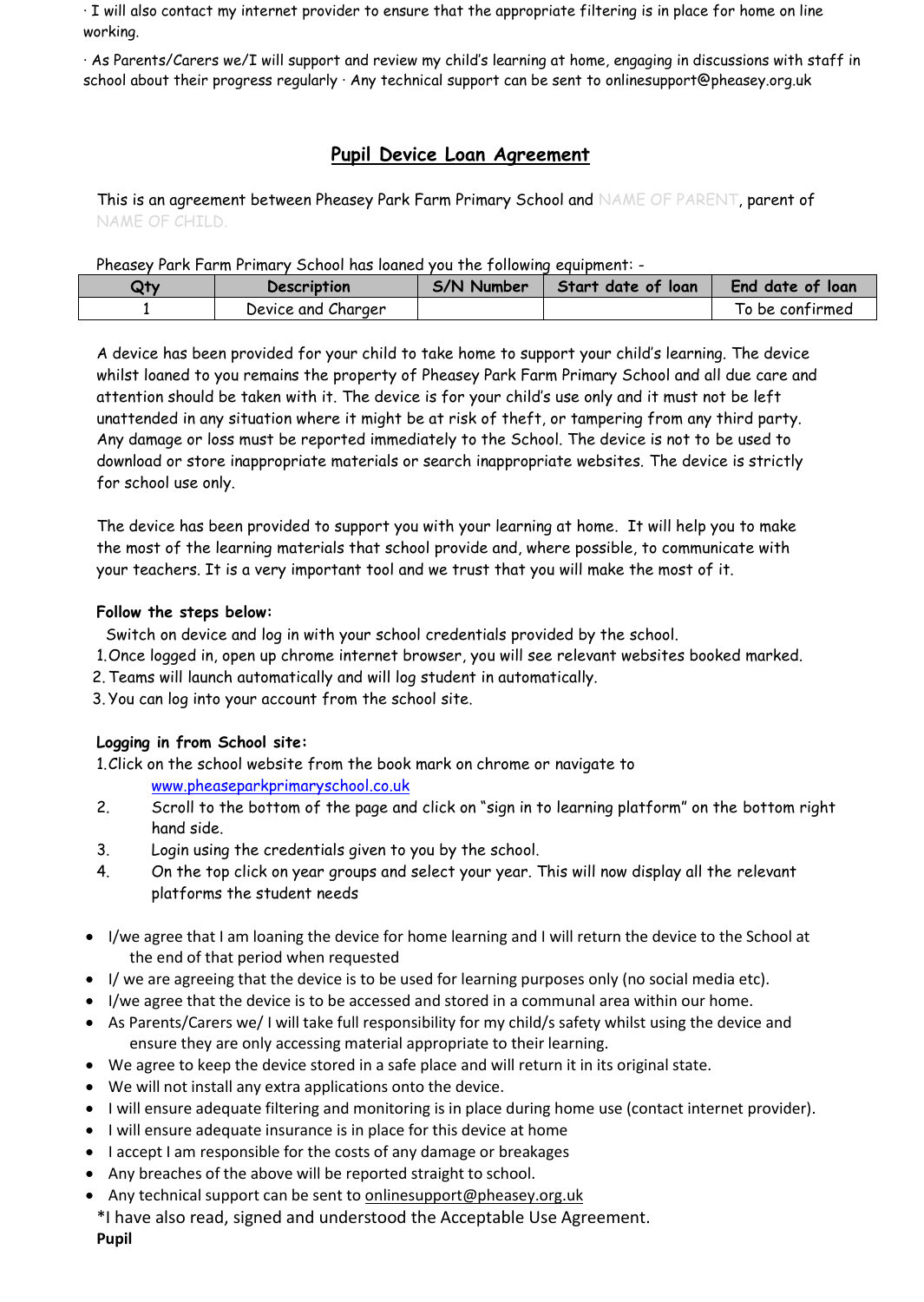| Print name:           | Signature: | Date: |
|-----------------------|------------|-------|
| Parent / carer        |            |       |
| Print name:           | Signature: | Date: |
| School – main contact |            |       |
| Print name:           | Signature: | Date: |

## **School Meals**

#### **Cooked Lunches**

Good quality school meals are provided. A choice of menu is on offer at the counter which may include a baked potato and a vegetarian choice. Menus are available on the school web site and comply with National nutritional standards. Children with severe allergies are strongly advised to bring a packed lunch and may be requested to do so if deemed necessary by the school.

#### **Healthy Lunch Boxes**

Children may bring a packed lunch and drink for their school meal, which must be in a named box. We recommend an ice pack in lunchboxes during Summer.

Parents are requested to ensure that the packed lunch is a healthy meal and children are encouraged in this through rewards and recognition at school. No sweets or chocolate should be in lunch boxes.

All pupils eat in one of our two dining rooms and have approximately 20 minutes to eat lunch. They are looked after at dinner time by a team of supervisors. Children are expected to behave well and display good manners.

## **Free Meals**

Since September, 2014 all Reception and Key Stage 1 pupils have been entitled to Free School Meals.

For Key Stage 2:

Parents are entitled to claim free school meals if they: -

- Claim Income Support
- Claim income Based Job Seekers Allowance
- Child Tax Credits but do not receive a Working Tax Credit and have an annual income below the government's current figure. **Applications will be dealt with confidentially.**

#### **Morning Snacks**

Nursery and Key Stage 1 children are provided with fruit. Key Stage 2 children may bring fruit to eat at playtime. No other snacks are permitted. Children in Y1-6 have access to a Tuck Trolley at playtime-see price list at the end of this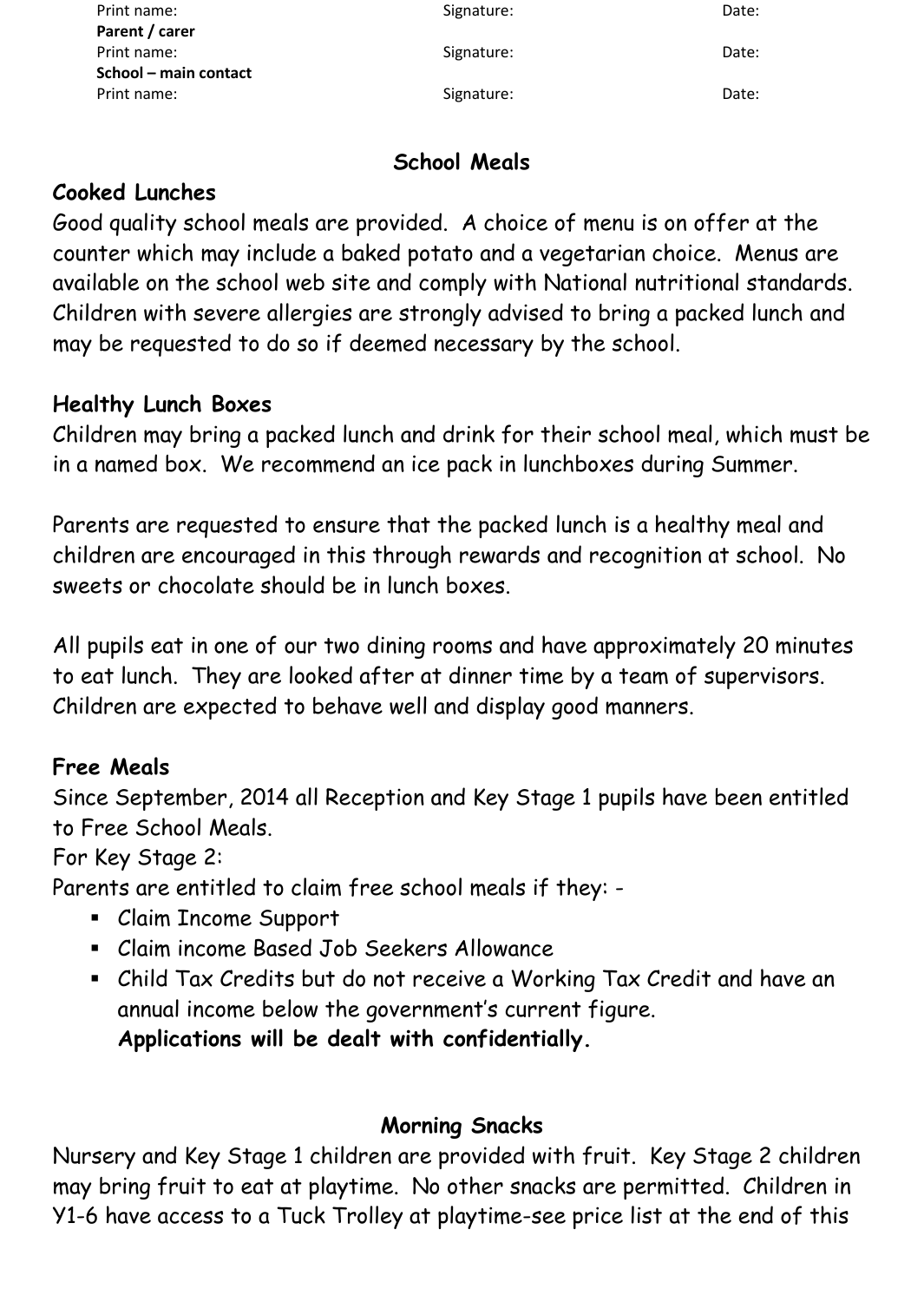document.

## **Nursery and Reception Refreshments**

In the Nursery, every child is provided with a drink of milk and a piece of fruit. In Reception, the free fruit continues and milk up to the age of 5. This forms part of their social learning.

Milk for children over 5 costs 26p per day (at time of print) (invoiced at start of each term).

#### **Water**

All children are able to bring a named bottle of water to drink during the day to prevent dehydration. (Sugar Free Squash is permitted in exceptional circumstances). Fizzy drinks are not permitted.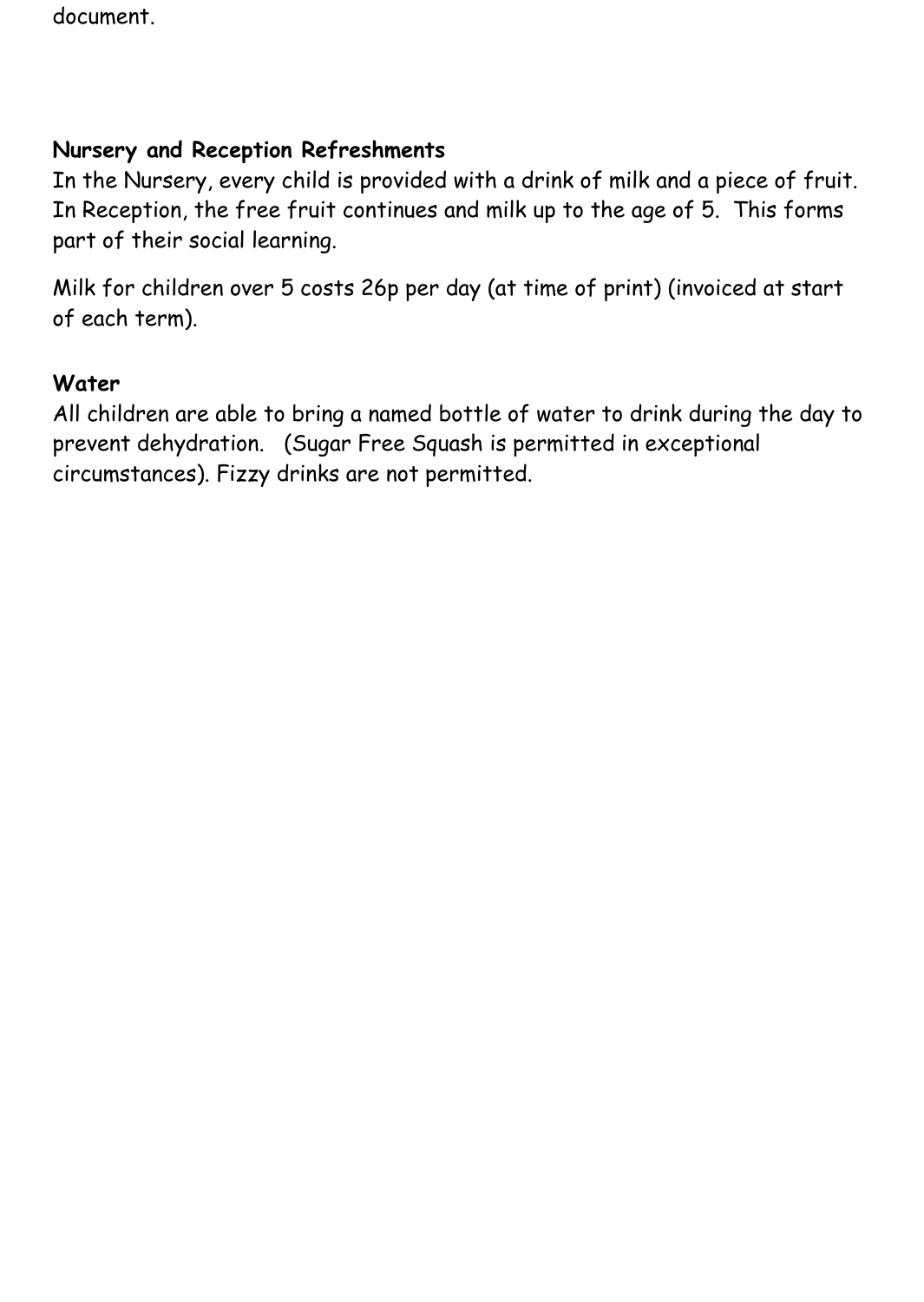#### **Money and School Charges**

#### **School Fund**

In Nursery & Reception School Fund is £15.00 per year payable upon Induction.

In Years 1-6 School Fund is £6.00 per year.

We use this fund for a multitude of purposes to benefit the children.

Schools Meals - £2.10 per meal are payable in advance.

See separate list at the back of this document for tuck trolley sales.

Please make all payments through SIMS Pay online payments. www.sims-pay.co.uk

## **A charge will be made for lost or damaged items.**

| Ruler/small items-       | £1.00       |
|--------------------------|-------------|
| <b>Reading Book-</b>     | £5.00       |
| Library Book-            | £5.00       |
| Homework Diary-          | £5.00       |
| <b>Exercise Book-</b>    | £1.00       |
| <b>Text Book</b>         | £5.00       |
| Photocopies of Documents | £1.00-£3.00 |

A payment of £5.00 is required for passports/driving licences applications if agreed to complete. This is at our discretion.

Early Years Centre charges are payable in advance – see price list.

## **Sims Pay**

School meals for children in KS2 should be paid in advance via SIMS Pay. [www.sims-pay.co.uk.](http://www.sims-pay.co.uk/)

You will be provided with log in details to create an account for your child/children.

Any money added to your child's account will be held as credit and £2.20 will be deducted each time your child has a school meal. School meals cannot be paid for by cash or cheque.

Tuck should also be ordered in advance for each week via Sims Pay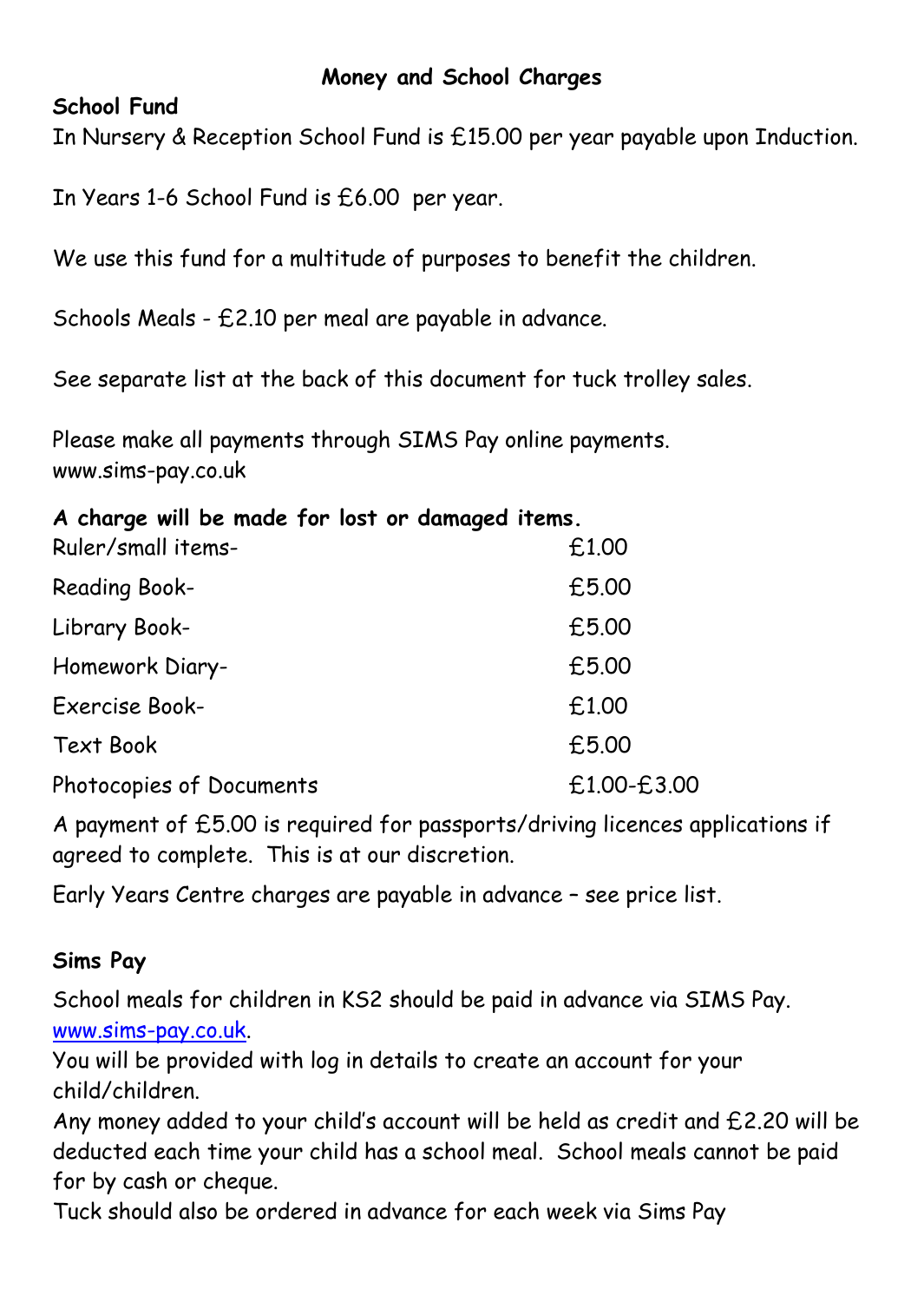## **Health and Well Being Matters**

#### **Accident/Illness at School**

When a child is ill or has an accident at school, we do all in our power to contact parents at the earliest opportunity. Parents are asked annually to fill in an "essential information form", giving us alternative contacts in the event that parents are at work or cannot be reached. Please notify us of any changes to this information immediately.

#### **Medication**

Members of staff volunteer to administer medication. Only medicine which is on prescription can be administered at school. If the prescribed dosage is four times a day so cannot be fitted in before and after school-one dose can be given at school. The medicine should be clearly named and accompanied by a note giving the child's name and class, the exact dose and a parent's signature. Please bring medicine to the school office and complete the relevant paperwork. No other medicine will be administered.

Please do not send tablets or medicines in pockets or bags for safety reasons.

Medication which may be required over a long period e.g. eczema cream can be kept in the school office. If your child has asthma, please supply a spare inhaler to keep in the school office. Older pupils may keep inhalers with them, but it is advisable to also keep a spare in the office. An epipen can be stored and administered by a trained volunteer. For any medication held in school parents will be asked to complete a medication form to provide all the details.

In line with the Human Medicines (Amendment) Regulation 2017, schools are now permitted to purchase emergency Adrenaline Auto-Injector devices without a prescription. The emergency Adrenaline Auto-Injector can be used in an emergency for children who are at risk of anaphylaxis but their own device is not available or not working (e.g. because it is broken or out-of-date). The school's emergency Adrenaline Auto-Injector will only be used on pupils known to be at risk of anaphylaxis, for whom both medical authorisation and written parental consent for use of the spare Adrenaline Auto-Injector has been provided. Schools are also permitted to hold spare salbutamol inhalers and spacers. Again, these will only be administered to a child who currently holds an inhaler in school, where their own inhaler is not available or not working (e.g. because it is broken or out-of-date).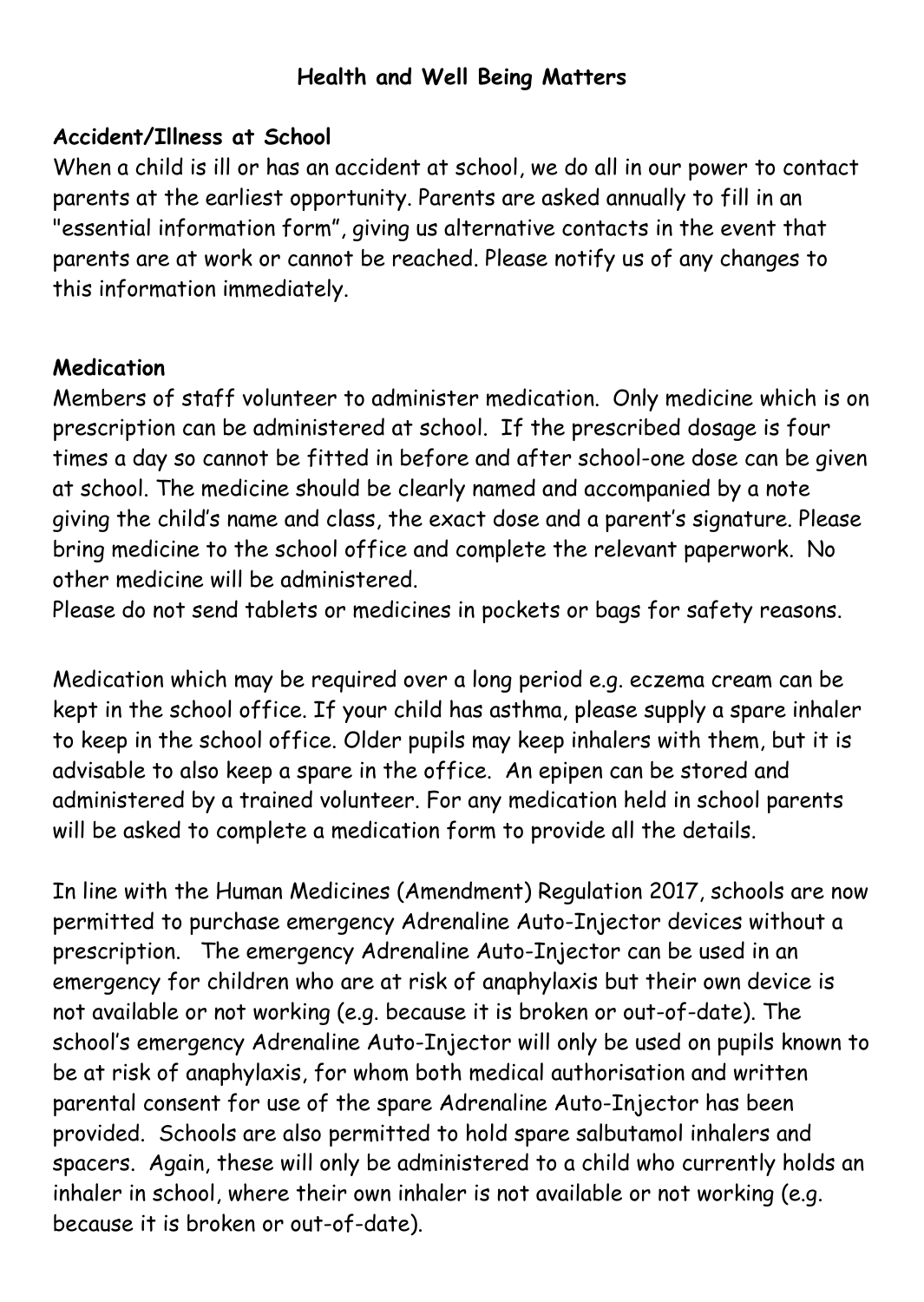# **Hair Hygiene**

Parents are responsible for checking children's hair regularly. We will send out educational information to support parents in identifying and treating nits and lice. The school health advisor will offer advice if parents require it.

#### **Sun Protection**

When the weather is sunny, children are welcome to bring a hat to wear outside. They can also bring a labelled bottle of sun screen cream to apply themselves although where possible sun cream should be applied at home before school. Children should not bring sun glasses to school for safety reasons.

## **The School Nursing Team**

The School Nursing Team is based at Harden Health Centre, Harden Road and supports us in health and welfare matters. Parents may see contact the school nurse to discuss concerns. The School nursing team can offer a range of advice, one to one meetings, referrals and parenting programmes.

#### **Health Surveys**

Periodically, children are seen in school by the dentist, have vision and hearing checks and are weighed and measured. Parents are notified of forthcoming surveys.

## **Child Protection/Safeguarding**

The school considers its role in safeguarding children to be very important. Children are valued, respected, listened to and taken seriously. School and Children's Centre staff will offer help and liaise with agencies to support families. If a child discloses abuse or staff suspect abuse, local authority safeguarding procedures will be followed.

Parents are required to behave in a manner appropriate to a school environment when on the premises and mobile telephones are not to be in use when on school premises or grounds.

#### **Attendance**

We pride ourselves on a high level of pupil attendance and to achieve this there needs to be constant reinforcement and the support of parents. We have our own School Education Welfare Officer who works with us to promote good attendance.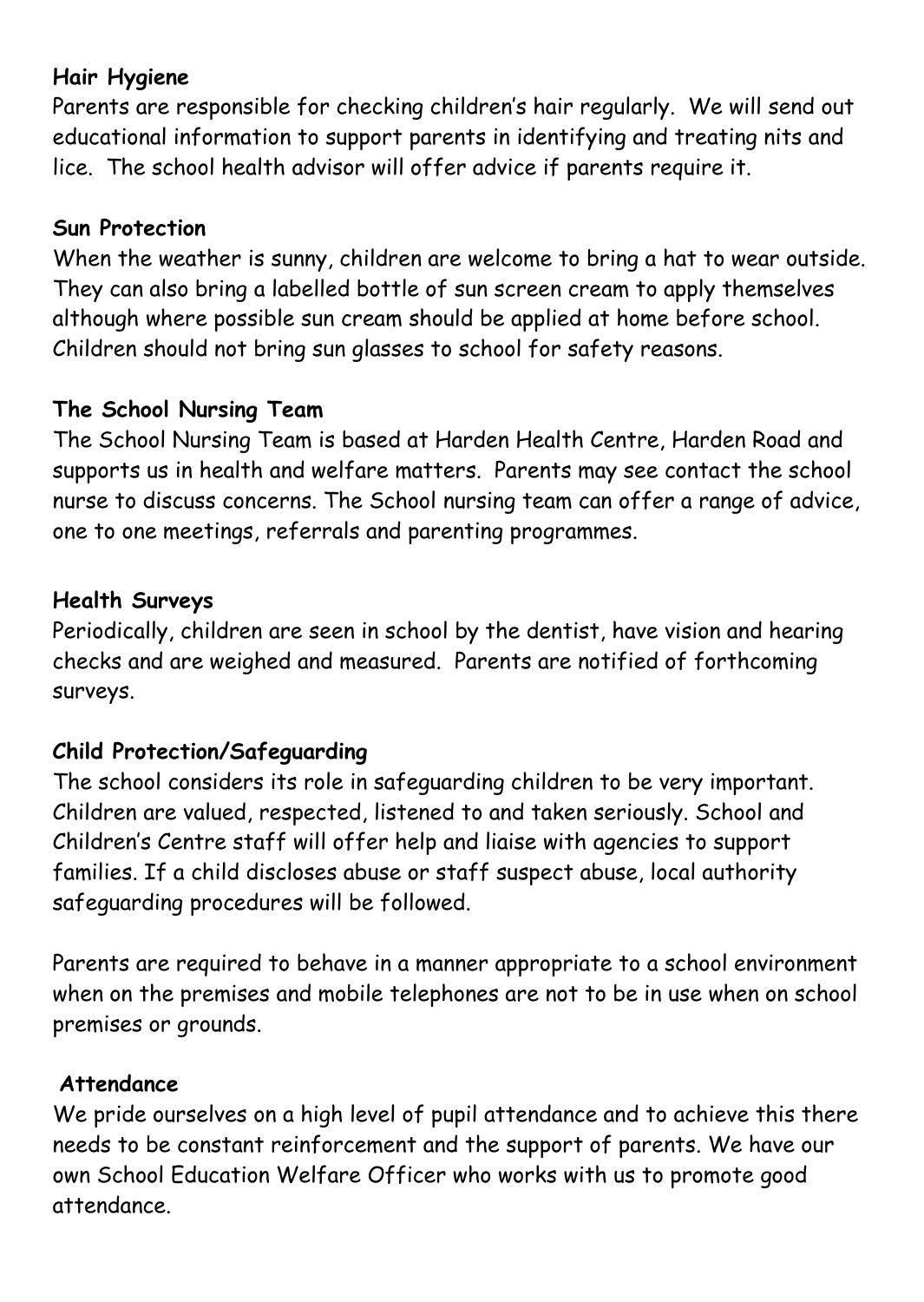An attendance shield is presented to the class achieving the best weekly attendance. Classes achieving 100% attendance are rewarded with extra playtime. Individual children are congratulated for 100% attendance over a term. Certificates are presented to individuals who achieve 100% over the term and a trophy and certificate for 100% attendance throughout the year.

Staff are required by law to record a reason for absence in the class register so parents are responsible for letting the school know. Parents are asked to adopt the following procedures:

- a) Please telephone the school and record a message on the absence answering machine before 9.00 am explaining the reason for absence. If you do not contact us then we will contact you.
- b) as a medical appointment then please provide school with a copy of the card/letter and please let the office know beforehand. our child, please come to the office.
- c) Holidays during term time cannot be authorised at all as per the DfE guidelines issued July, 2013. The Local Authority will issue Fixed Penalty Notices payable within 21 days.

Our target is 97% attendance.

Parents who access the Early Years Centre are required to inform the Centre separately of any planned absences. Fees may still be payable.

## **Unauthorised Absence**

Absences for which we have no authorised explanation from the parent have to be reported on individual pupils' reports at the end of the year. Authorised Reasons for Absence are:

- Illness with medical evidence where applicable  $\Box$
- Attendance at medical appointments which cannot be at any other time  $\Box$ with medical evidence where applicable
- Unavoidable special circumstance.  $\Box$

Other absences will only be authorised in exceptional circumstances.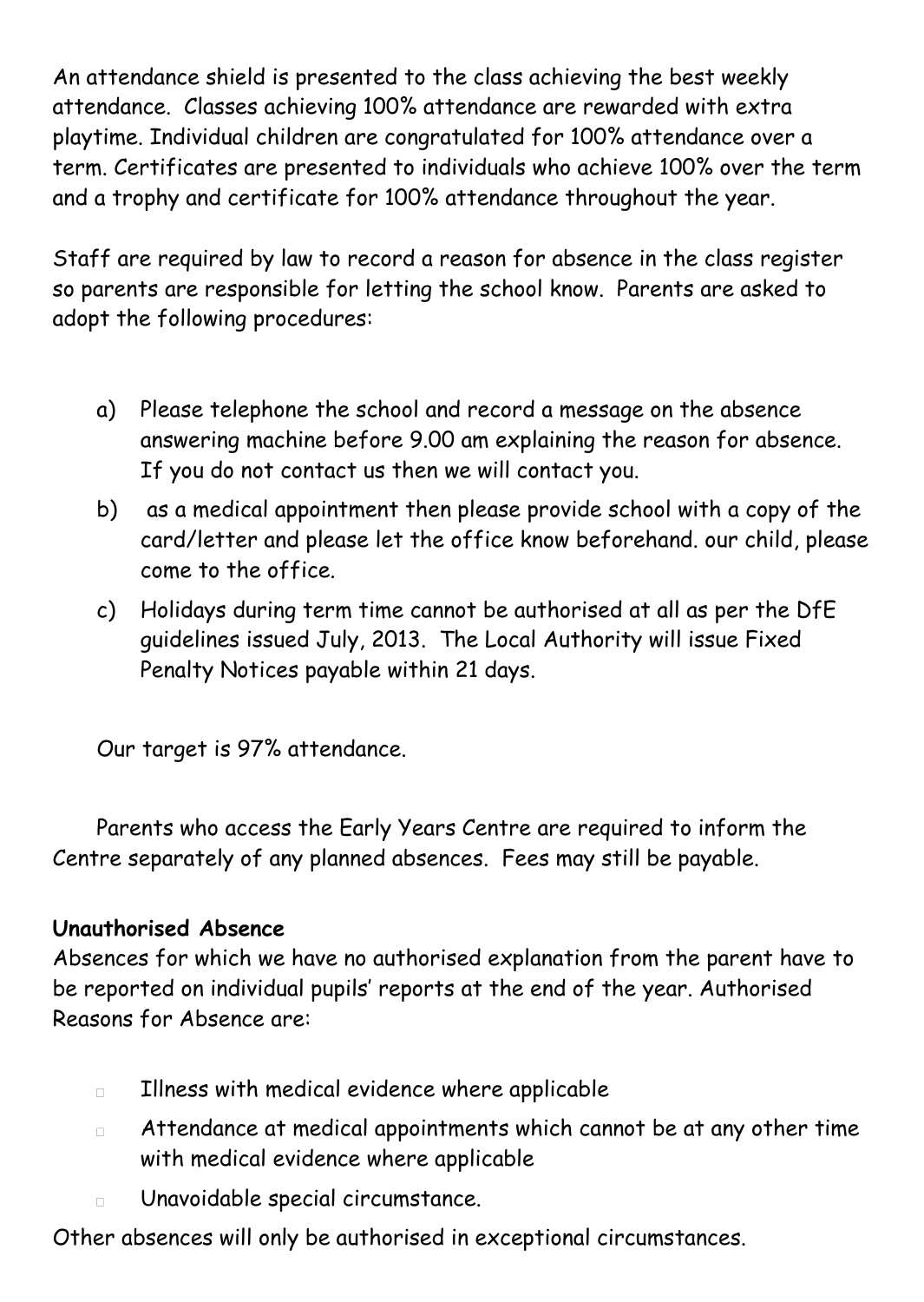The Local authority may issue a fixed term penalty per child to each parent for unauthorised absence.

## **Punctuality**

Please ensure that your child arrives at school on time. The doors open at 8.40 am when children should be in the playground and ready to come into school. At 8:40 a.m. children may come into school to start their Handwriting lesson. If you are late though, do send your child in rather than miss a whole day. After 9.00 am please bring your child to the main reception.

Letters are sent out each half term to parents of pupils who have attendance below 90%. Attendance is closely monitored by school and we welcome parents working with us to secure good attendance for our pupils.

# **Mobile Telephones**

Pupils are not permitted mobile telephones on site. If required for safety reasons and consent given (e.g travelling on public transport) then they should be locked away in the School Office upon arrival and collected at the end of the day.

Parents should not use mobile telephones on site.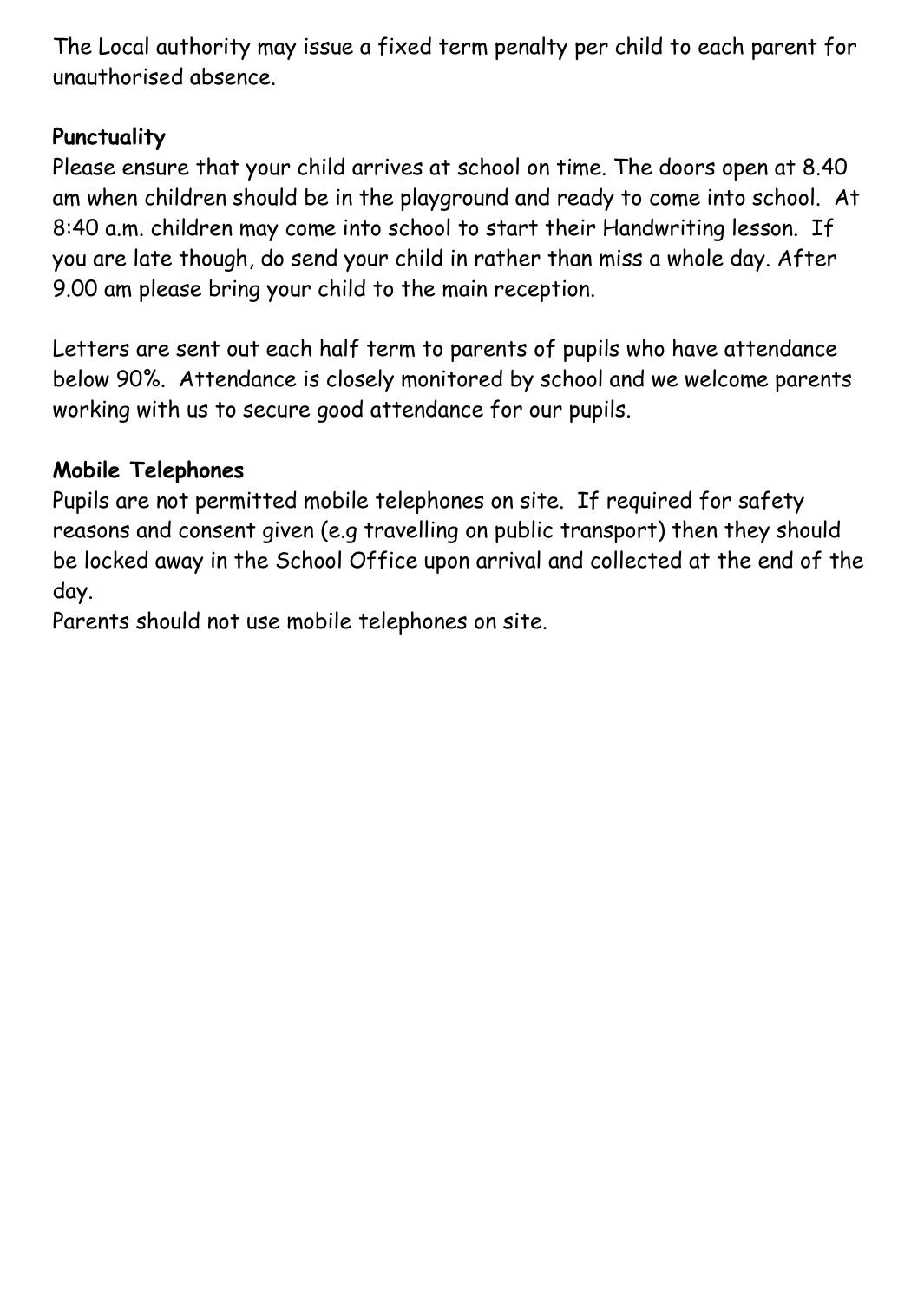# **BEHAVIOUR POLICY**

## **Rationale**

In order to operate and function efficiently and safely, School has a sound and firm approach to behaviour, which takes account of the individual ages, needs and backgrounds of our pupils in relation to the needs of all.

It is therefore essential to adopt a set of rules, rewards and sanctions which are applicable to all children.

# **Try Hard**

Through high expectations, we aim to help children to become responsible, independent and self disciplined. This whole school policy on discipline is vital to ensure that a good standard of behaviour prevails throughout the school. All members of staff understand the policy and work together to contribute to its success.

#### **The School Climate**

We believe that the positive ethos of the school is important in setting the tone for children's behaviour. We endeavour to create a caring, encouraging and supportive atmosphere where children are valued. Within our attractive environment we help children to feel a sense of ownership and pride in the school and its community. We encourage respect and tolerance through the curriculum, and promote the idea that teachers notice good things. Our approach to discipline is part of the positive ethos and comprises strategies which are used by all staff.

#### Aims

- To develop a Whole School Behaviour Policy supported and followed by the whole school community, parents, teachers, children and governors, based on a sense of community and shared values.
- To ensure that there is a clear system of rules, rewards and sanctions which are known by parents, teachers, children and governors.
- To apply positive policies in order to create a caring family atmosphere in which teaching and learning can take place in a safe and happy environment.
- To teach, through the School Curriculum, values and attitudes as well as knowledge and skills.(This will promote responsible behaviour, self discipline and respect)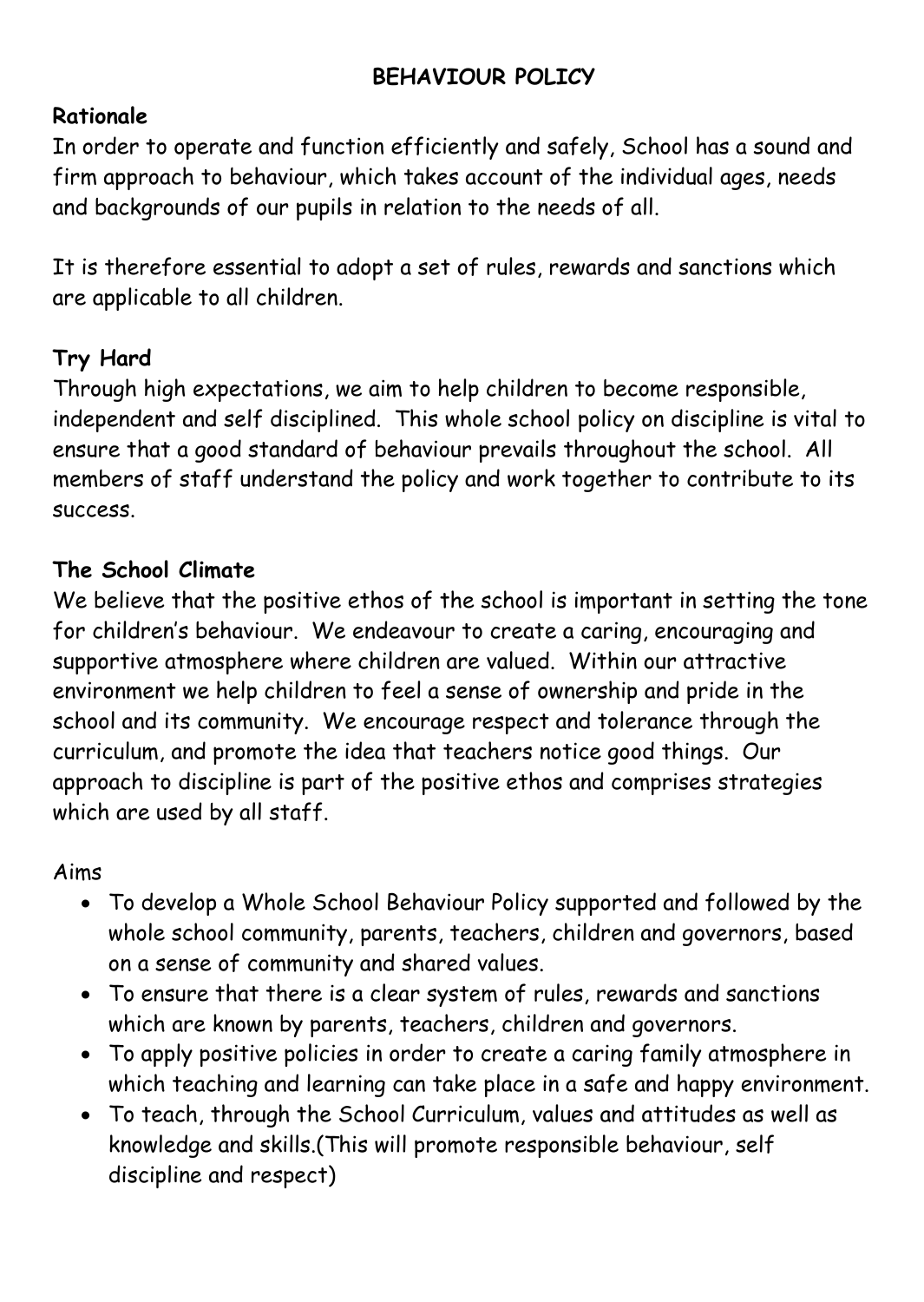- To encourage good behaviour rather than simply punish bad, by providing a range of rewards for children of all ages and abilities.
- To make clear to children the distinction between minor and more serious misbehaviour and the range of related sanctions.
- To treat problems when they occur in a caring and sympathetic manner in order to achieve improved behaviour.
- To promote equality of opportunity, eliminate racial discrimination and promote good relations between people from different racial groups

# Key Principles

We draw on the following good practice principles:

- Setting good habits early
- Early Intervention
- Rewarding Achievements
- Supporting Behaviour Management
- Working with Parents
- Involving Pupils
- Commitment to Equal Opportunities
- Identifying Underlying Causes
- Study Support

# **Reasonable Adjustments**

The School will make reasonable adjustments for managing behaviour which is related to a pupil's special educational need or disability. Staff should seek advice from the SENCO or a Senior Member of Staff if they are unsure about how to manage a pupil's behaviour where this is related to a special educational need or disability. Reasonable adjustments may include timetable variations, additional support in school, external agencies, regular meetings with parents or any other support deemed appropriate in the circumstances.

Where exclusion needs to be considered, the School will ensure that a pupil with a disability or special education needs is able to present their case fully where their disability or special educational needs might hinder this. Any religious requirements affecting the pupil will also be considered.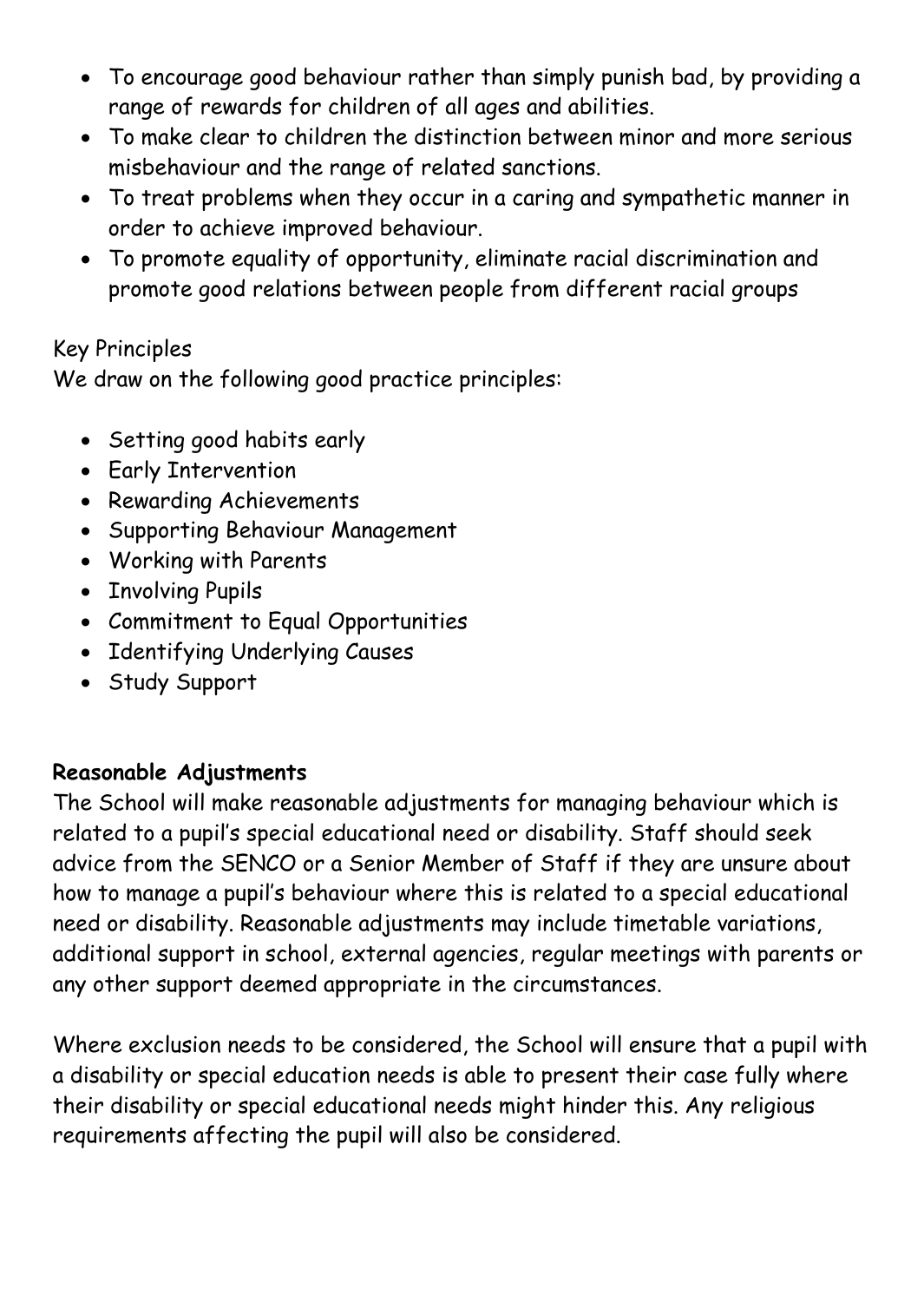# **Rules**

School has 12 rules which cover all aspects of School Life. These are:

- 1. All children must attend School by the stated times every day, unless they are ill or have otherwise had permission granted by Head Teacher or Governing Body.
- 2. Apart from going home for dinner, no child will be allowed to leave the premises during the School Day unless collected by a parent/adult or otherwise granted permission by a Senior Member of Staff.
- 3. All children must wear the school uniform at all times unless written permission or instruction to do otherwise has been provided.
- 4. All children will be expected to follow any reasonable request issued by a member of Staff, or Year 6 Monitor without question or argument.
- 5. All children will address each other, Staff of the School and any visitors to the School, in a polite and respectful manner.
- 6. Foul or abusive language must not be used.
- 7. All children will be expected to display good manners and courtesy at all times.
- 8. All children are expected to do their best at all times and to co-operate with staff to ensure the highest possible standards of personal achievement.
- 9. Children should not bring sharp or dangerous instruments, or any item that might cause a problem, to School. (Weapons Policy)
- 10. Respect for people and property must be shown at all times. No individual, or group, behaviour which may cause injury to self, others or damage to equipment or property will be allowed.
- 11. No child will indulge in any action or behaviour coming to, or going home from School, or on trips and visits, which is likely to bring School into disrepute.
- 12. Under no circumstances will School tolerate bullying(either physical or verbal), racism, vandalism or theft.

The following are classed as very serious incidents which may well lead to detention or exclusion: Absconding, Bullying, Cheating, Defiance, Persistent lies, Physical Violence, Racism, Stealing, Swearing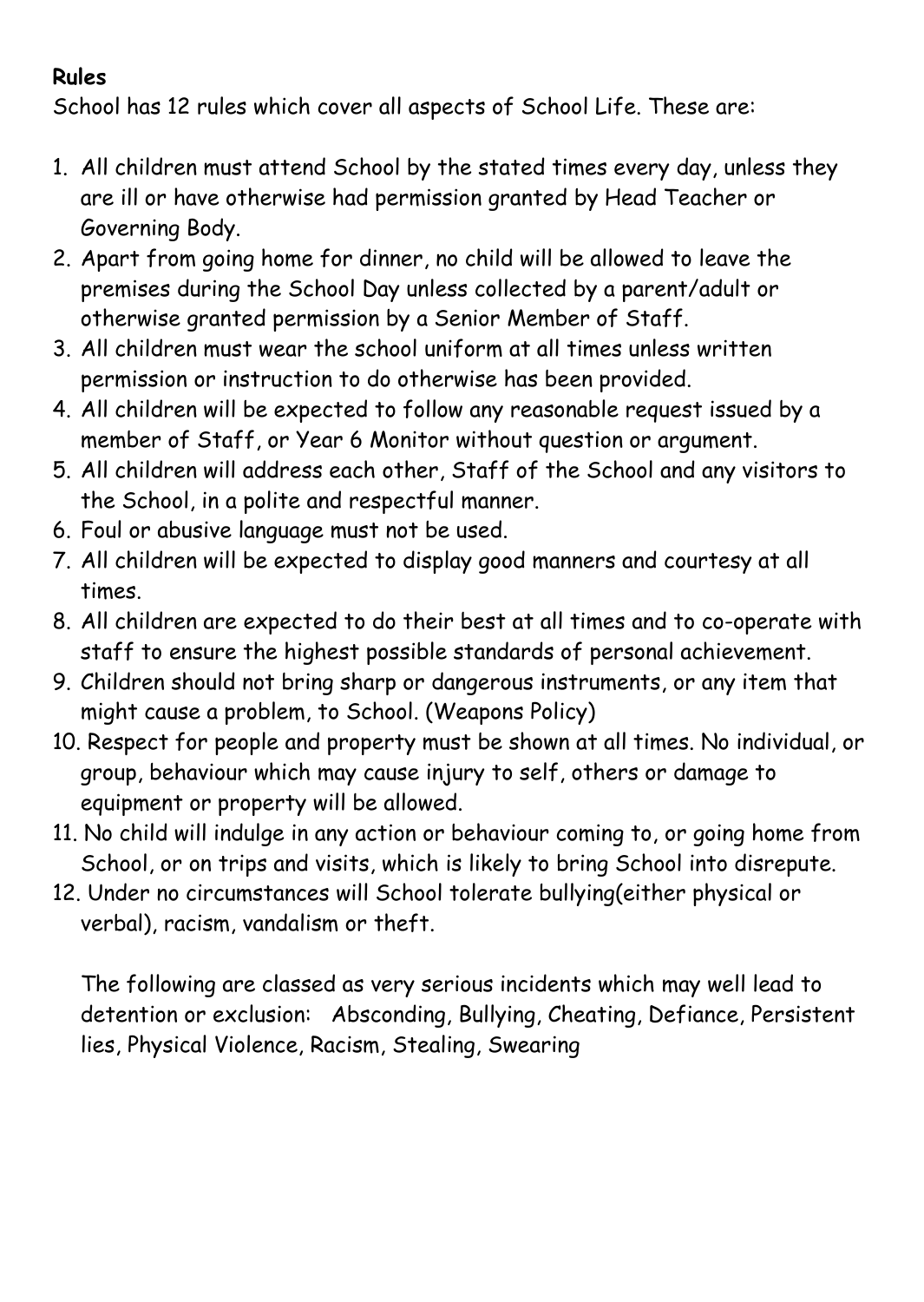## **Rewards**

A major aim at Pheasey Park farm Primary School is to encourage children to practise good work and behaviour by operating a system of praise and reward for all children.

The following system of rewards is used at the School to acknowledge good work and behaviour both inside and outside School:

- 1. Verbal praise
- 2. Green Card
- 3. Golden Time
- 4. Written praise
- 5. Achievement / House Point Stamp\*
- 6. Dinnertime stickers or certificates
- 7. Display of work
- 8. Selection for Congratulations Assembly\*\*
- 9. Positive communication with parents
- 10.Referral to Phase Leader for praise/reward
- 11.Referral to Senior Leadership for praise/reward
- 12.Additional playtimes

\* Each child has an achievement / House Point book in which s/he collects stamps. Stamps are awarded for both academic and non academic achievements, for effort, for being caring and for all other aspects of good work and behaviour. Upon completion of the Achievement Book children are presented with a certificate during Congratulations Assembly.

\*\* A weekly Congratulations Assembly is held in both Key Stage 1 and Key Stage 2. Children receive stickers/certificates for good work and behaviour and for effort. Children's names are displayed on the Achievement boards.

Each half term the House which has earned the most house points receives Golden Time Play.

# **House Teams**

There are 4 House Teams in School and all Pupils and Staff belong to one of these.

| Vesey | Scott | Boulton | Watt |
|-------|-------|---------|------|
|       |       |         |      |

One House Point is given for effort or achievement

Two House Points are given for considerable effort or achievement Three House Points are given for outstanding effort or achievement House Point Scores are announced during Assembly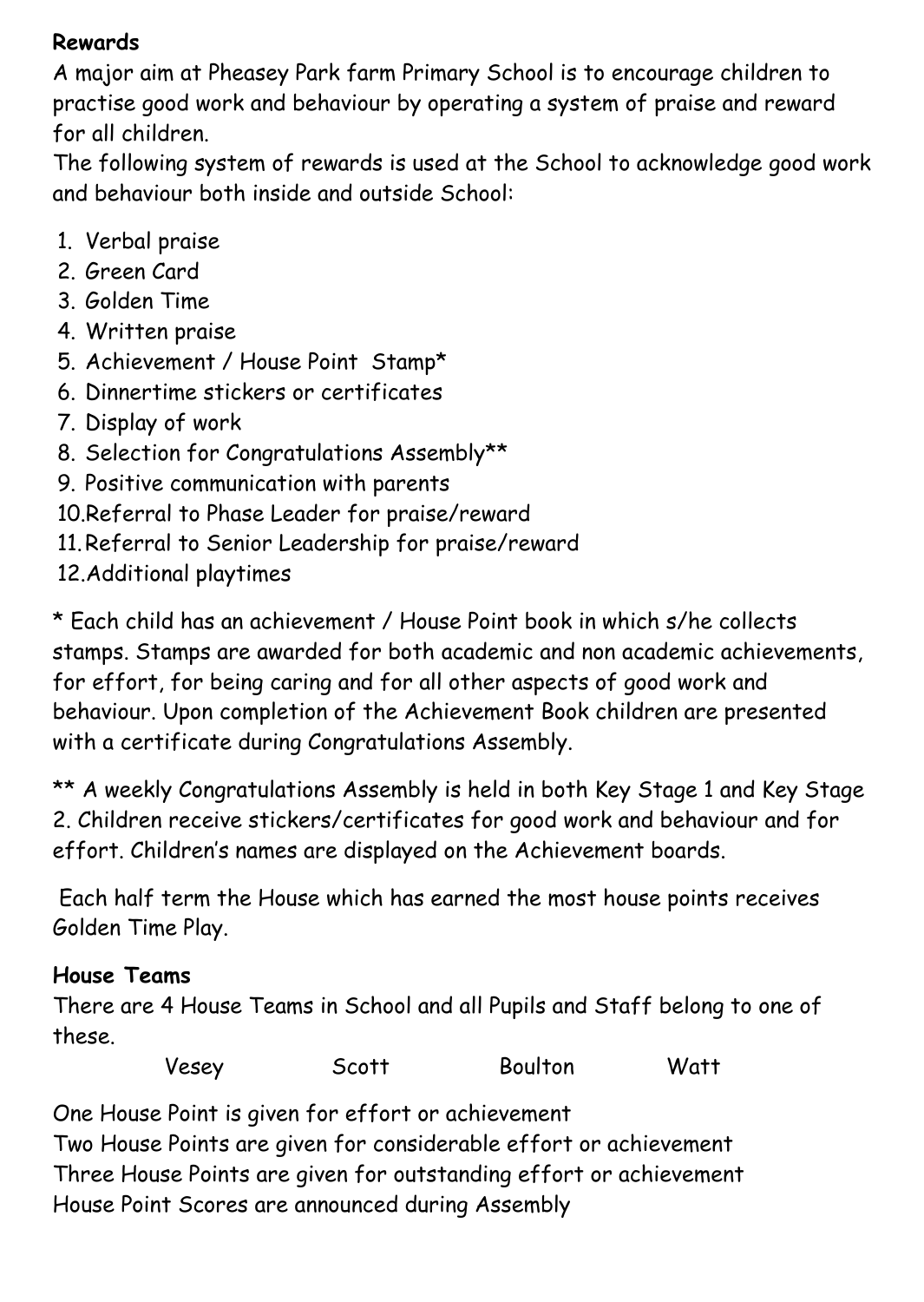# **School and House Captains**

School has designated roles for the following Head Boy , Head Girl, Deputy Head Boy, Deputy Head Girl One captain and one Vice captain for each House.

#### **Sanctions**

In order to set standards which are acceptable to both parents and School and society in general it is necessary for School to have a clear system of sanctions for dealing with children who break the agreed Code of Conduct. These are as follows:

- 1. Verbal warning from Class Teacher
- 2. Further warning and move to Yellow Card
- 3. Time out within classroom
- 4. Red Card and Loss of playtime (do lines/complete work)
- 5. Referral to Year/Phase Leader
- 6. Time out with Year/Phase Leader
- 7. Phase Leader to contact parents
- 8. Work sent home/child on report as appropriate
- 9. Referral to Hedgehogs if appropriate
- 10.Referral to Assistant Head Teacher
- 11.Referral to Head Teacher
- 12.Detention Playtime or Dinner Time
- 13.Loss of 2 or 3 House Points
- 14.Seclusion Internal Exclusion from Class
- 15.Withdrawal of extra-curricular privileges/responsibility
- 16.Referral to S.E.N. Co ordinator if appropriate
- 17.Letter to parents
- 18.Meeting with parents
- 19.Child on report if appropriate
- 20.Liaison with other support agencies
- 21.Pastoral Support Plan/other support/training if appropriate
- 22.Verbal or written warning to parents
- 23.Referral to Head Teacher
- 24.Short Fixed term exclusion Lunchtime / Childcare / School
- 25.Long fixed term exclusion Lunchtime / Childcare / School
- 26.Permanent exclusion Lunchtime / Childcare / School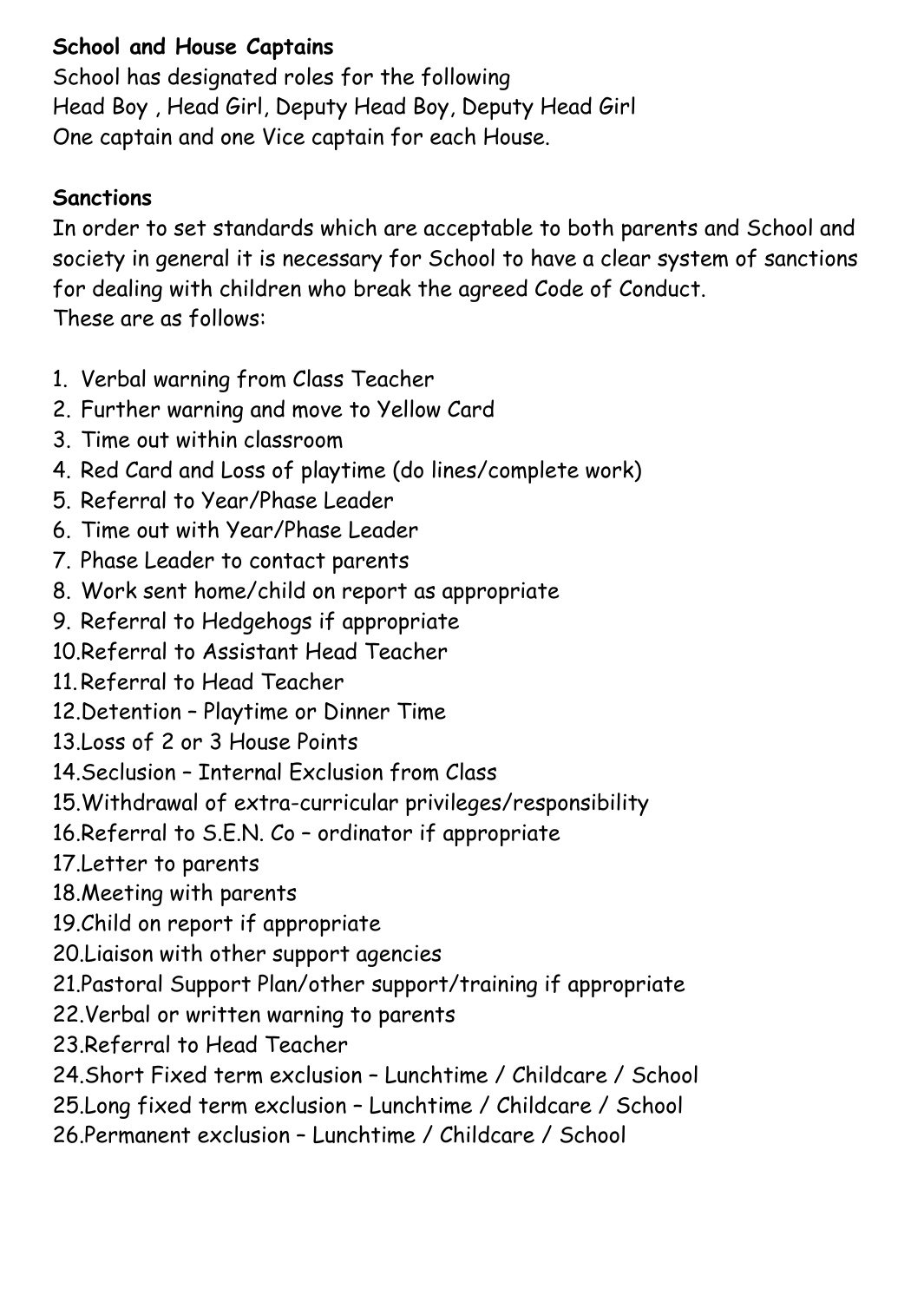## **Note**

Persistent serious incidents and/or fixed term exclusions may lead to a permanent exclusion.

Children in Detention 3 times or more over a half term will have a letter sent home to inform parents and possibly set up a meeting with a member of the Senior Management Team. A telephone call will also be made on the same day.

3 Detentions for Serious Incidents – Letter from Phase Leader 5 Detentions for Serious Incidents – Letter from Assistant Head Teacher 7 Detentions for Serious Incidents – Letter from Senior Assistant Head Teacher 9 Detentions for Serious Incidents – Letter from Head Teacher

Children in Detention more than 10 times for playground behaviour/physical violence will be excluded at Dinner Times for a fixed period.

# **Homework**

Pheasey Park Farm Primary School has a structured Homework Policy which is known to children, parents, staff and Governors. When Homework is not completed and returned by the said date the following procedures must be followed:

- 1. Verbal warning from Class Teacher-Homework completed and brought for next day.
- 2. Text to Parent-sent by school office-stating child will be in detention today to complete Homework
- 3. Reminder Letter sent if this persists
- 4. Referral to Senior Staff Homework completed in Detention.
- 5. If appropriate at any point a referral will be made to Homework Club.

Over a term letters are sent out as follows:

- 3 Homework Detentions Letter from Phase Leader
- 5 Homework Detentions Letter from Assistant Head Teacher
- 7 Homework Detentions Letter from Senior Assistant Head Teacher
- 9 Homework Detentions Letter from Head Teacher

A telephone call will also be made on the same day.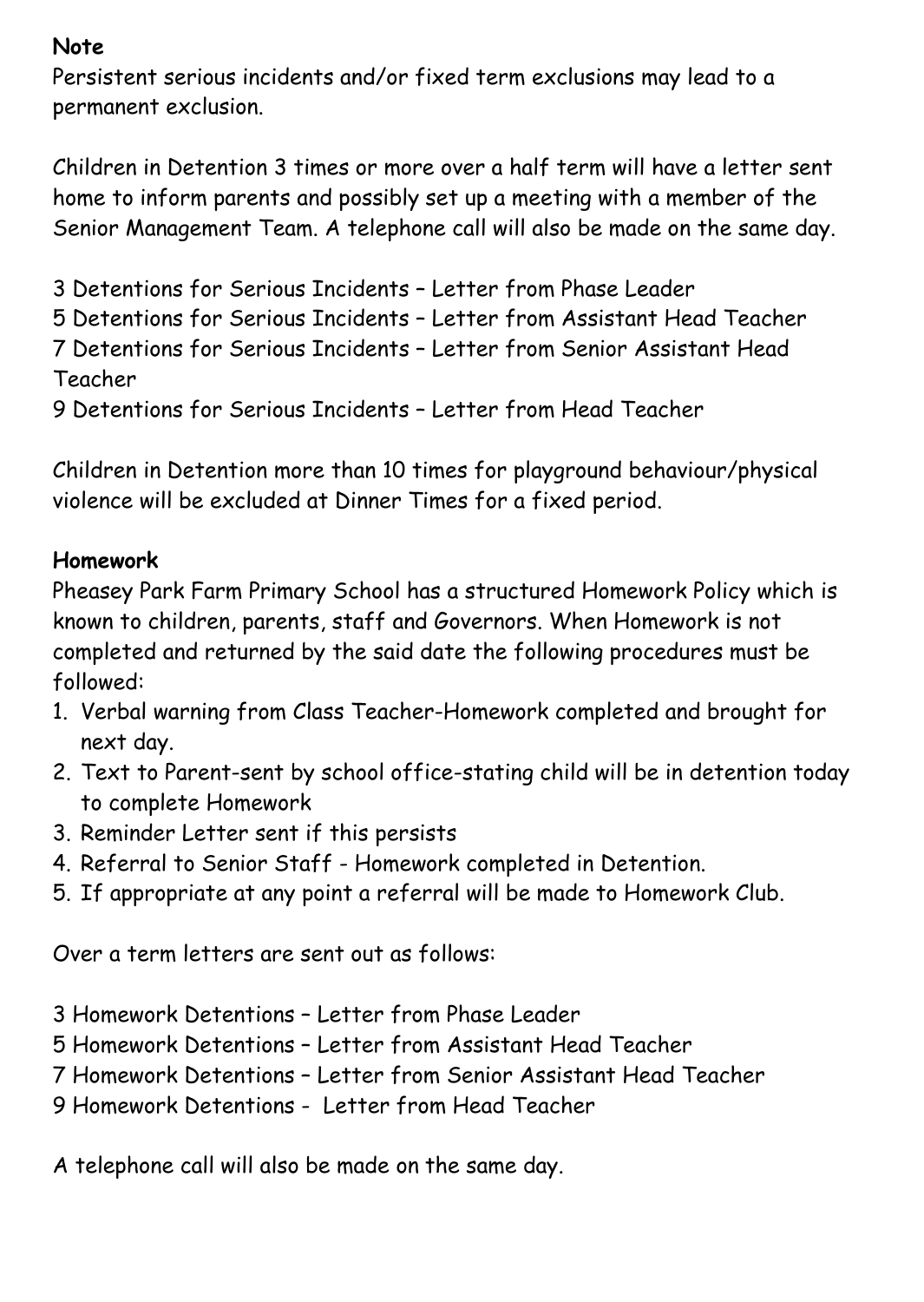On all occasions, unless the Class Teacher is satisfied with the reason for noncompletion, a Homework slip must be completed and Homework MUST be completed in the Detention Room. All names are recorded in the Homework Detention Book by a Senior member of Staff. Persistent offenders are to be placed on Homework Report.

## **Anti Bullying Policy**

Bullying can be described as being 'a deliberate act to cause distress solely in order to give a feeling of power, status or other gratification to the bully. It can range from ostracising, name calling, teasing, threats and extortion, through to physical assault on persons and / or property. It can be an unresolved single frightening incident which casts a shadow over a child's life, or a series of such incidents.'

At Pheasey Park Farm Primary School Staff, Parents and children work together to create a happy and caring learning environment. Bullying, either verbal, physical or indirect will not be tolerated. It is everyone's responsibility to aim to prevent occurrences of bullying and to deal with any incidents quickly and effectively.

Bullying can be brought to the attention of Staff by the victim(s), their friend(s), their parents or other interested people. All such incidents are dealt with in line with our Behaviour and Anti Bullying policies.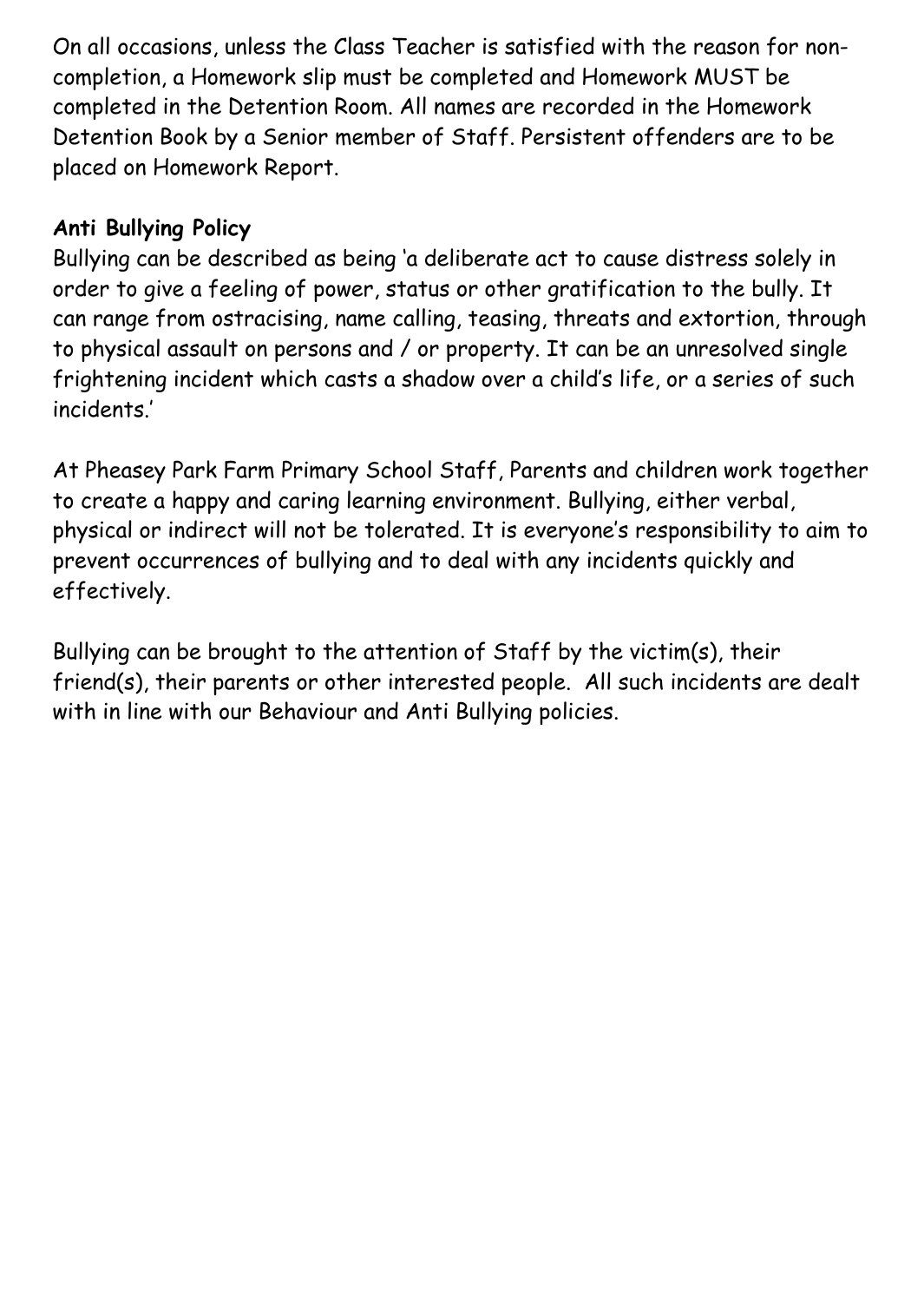## **Nursery Admissions Policy**

Criteria for Admission (applied if there is over-subscription)

- 1. Children in Public Care (looked after children).
- 2. Where children have a brother or sister already at the school at the time of admission.
- 3. Children for whom a place at the school is essential on medical or social grounds, as supported in writing by a medical practitioner or social worker (applications will be subject to verification by the governing body).
- 4. Distance between the home address and the school as measured in a straight line, with priority given to those living closest.

# **Nursery Admission Procedure**

- a) Parents may apply to add their child's name and details to the waiting list any time before the child's 3rd birthday.
- b) Parents will be informed in the spring term, if their child has a place.
- c) Parents will be invited to an induction evening meeting to receive information and meet staff.
- d) Nursery pupils will be offered admission dates on a staggered basis to enable the children to receive extra adult attention as they settle in.

# **Over-subscription**

Legislation does not give children who are attending the Nursery an automatic right of admission to Reception. For the sake of efficient education and the efficient use of resources, it is the policy of the Governing Body to limit Key Stage 2 classes to a maximum of 32 pupils. If the number of applications received exceeds the number of places available, the admission criteria are applied. If your child is of school age, you have a right of appeal so you may request forms and notes of guidance. A waiting list will be maintained of children who have been refused admission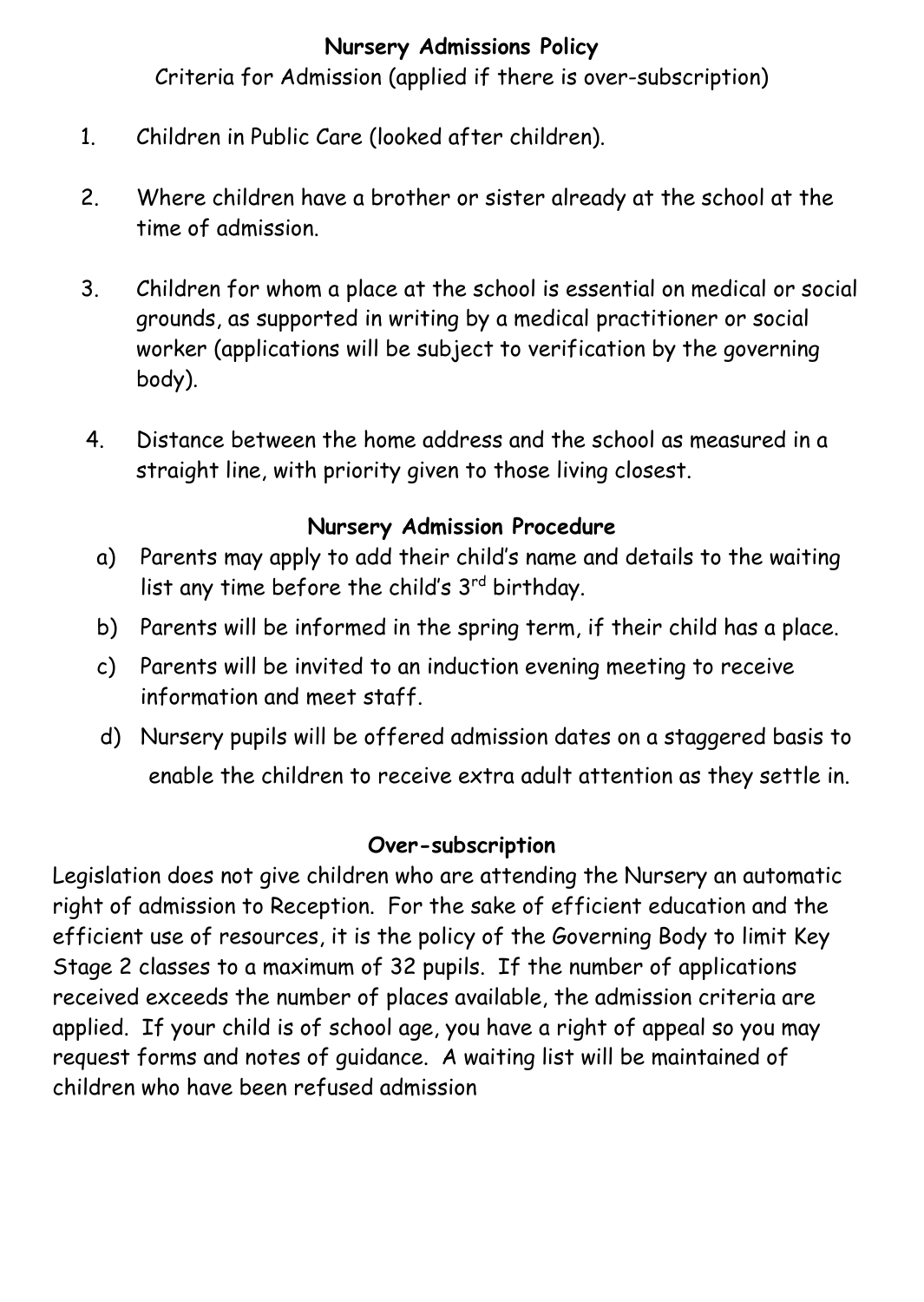# **Age of Admission**

Nursery pupils may be admitted in the September after they are three. Reception pupils are admitted in the school year in which they are five. (Compulsory school age is the term after a child's fifth birthday).

## **Admission Numbers**

90 children can be admitted to Reception and 91 to Nursery. KS1 can admit 90 children and KS2 96 children.

# **Early Years Centre**

Please contact the Children's Centre for information about:

- 3-4 year old funding
- 2 year old funding-Time2Start

# **Reception Admissions**

- 1. Parents must apply on line to their local authorities admissions during the Autumn Term
- 2. Parents will be informed by their local authority in the Spring Term which school has been allocated for their child
- 3. Parents will be invited by our School to an induction evening to receive information and meet staff, School tour will be available and paperwork to be completed.
- 4. Children will be invited into school to meet their teacher and class during the Summer term
- 5. Children will be admitted on the first day of the Autumn Term.

## **Mid Year Admissions**

All mid year admissions (excluding Nursery) are dealt with by the local authority.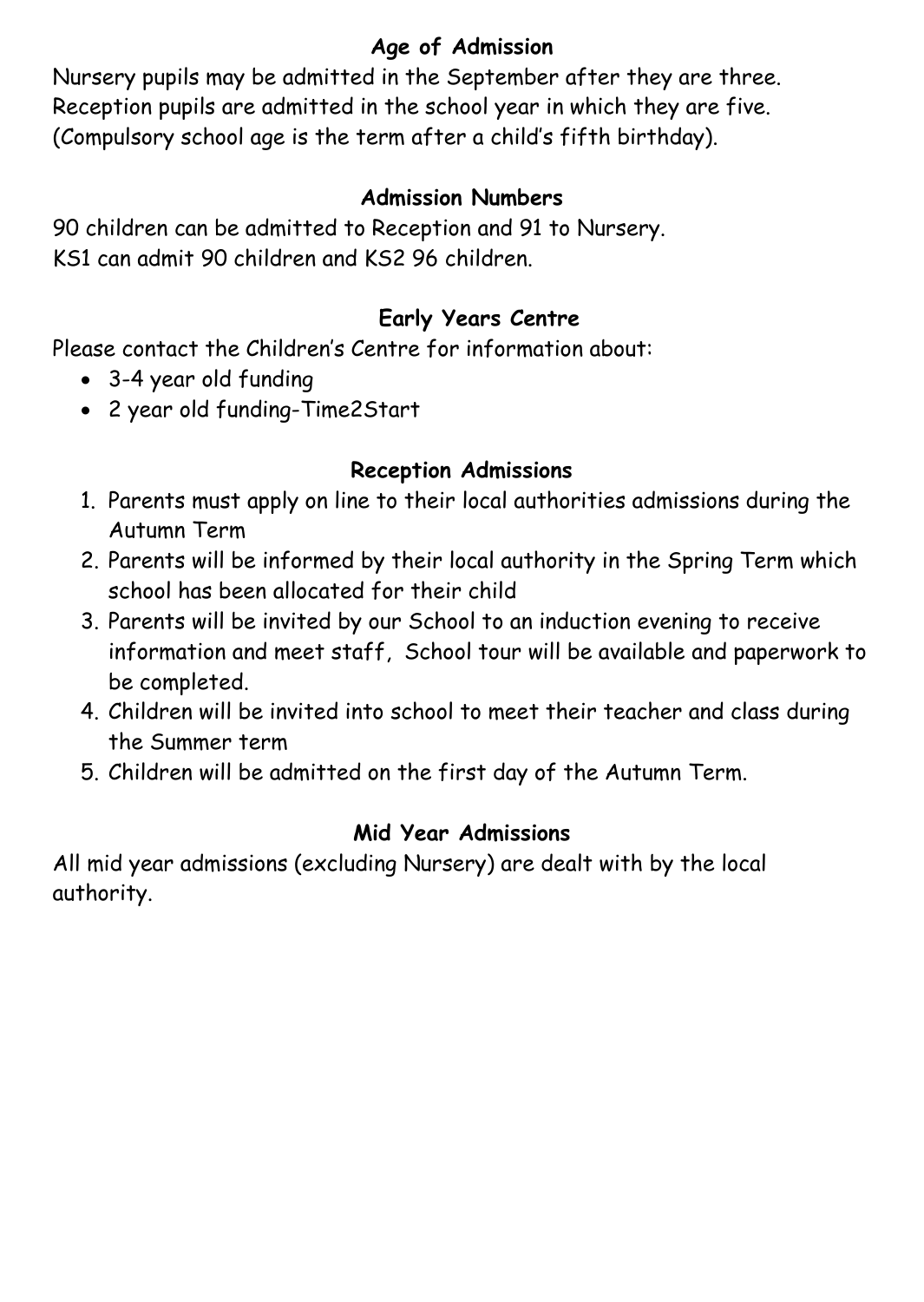# **Personal Belongings**

The school cannot be held responsible for any lost, stolen or damaged personal belongings. Children should not bring toys or expensive items to school. It is helpful if all articles of clothing and equipment are named.

Children should not bring in play equipment from home. Children are not permitted to play ball games in the playgrounds before or after school. Scooters and bikes must not be rode on school premises and should be securely placed in the bike shelter. School is not responsible for loss or damage.

# **Compliments and Complaints**

This school strives to care for each individual pupil and provide the best education possible. We do appreciate parents' views. We have a store of thank you letters available to view.

Regrettably, there may be times when complaints arise. Please contact the school quickly to avoid ill feeling or worry.

- a) Speak to your child's Class Teacher
- b) Speak to the Year Leader
- c) Speak to the Senior Teacher/Phase Leader
- d) Make an appointment to see the Assistant Head Teacher
- e) Make an appointment to see the Senior Assistant Head Teacher
- f) If the issue is still not resolved after the above it should be referred to the Head of School who will almost invariably be able to resolve difficulties in consultation with all parties concerned.
- g) Referral to the Governing Body C/O School A complaint form is available from the School Office.

For Children's Centre please:

- 1.Speak to the Room Leader
- 2. Speak to the Manager
- 3. If the issue is still not resolved after the above it should be referred to the Senior Assistant Head Teacher who will almost invariably be able to resolve difficulties in consultation with all parties concerned.
- 4. Referral to the Governing Body C/O School

If you require any further information about any aspect of your child's education, please do not hesitate to ask.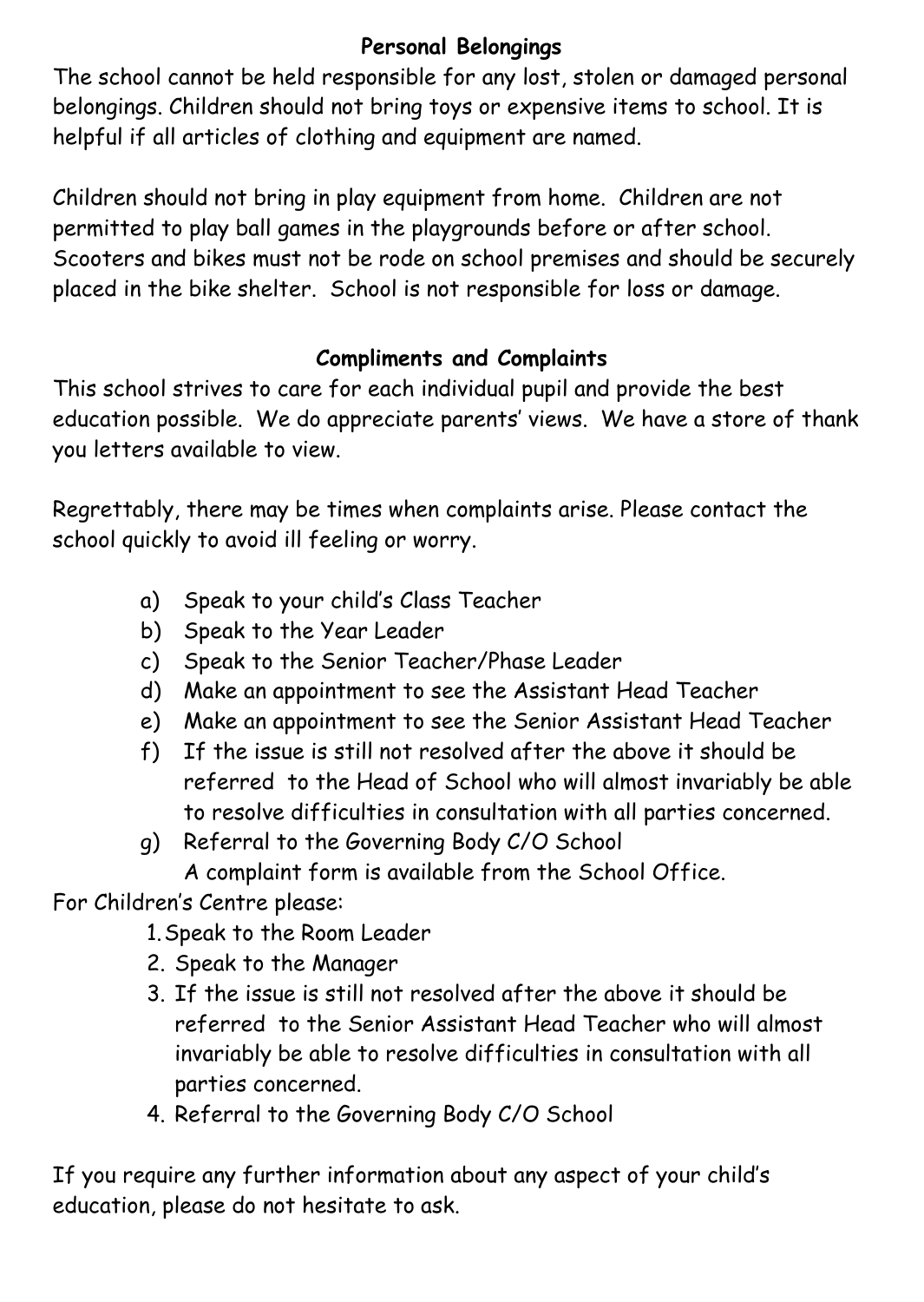# **Uniform Policy**

The uniform policy is compulsory. All children are expected to maintain a high standard of appearance and to wear our indoor school uniform which, although kept as simple and inexpensive as possible, is most effective and has brought many compliments from visitors to the School.

The governors recommend school uniform for the following reasons:

it generates a corporate image and pride in the school.

it works out cost effective in the long run.

it makes no distinction between individual pupils.

it saves time in the mornings.

#### **Winter – October (after half term) to April (Easter)**

Navy cardigan or jumper with logo Sky blue shirt or blouse with tie Plain grey skirt, pinafore or tailored trousers Navy, sky blue and gold striped tie (elasticated up to Year 3) Plain and flat black formal school shoes Plain black, white, navy or grey tights or socks.

#### **Summer-April (after Easter) to October (half term)**

Sky blue polo shirt with grey skirt, trousers or shorts Plain grey skirt, pinafore or tailored shorts Knee length pale blue and white striped or gingham summer dress Sandals may be worn in dry weather with socks. Sandals must be black or navy and flat.

Fashion items are not allowed. Parents are requested not to permit fashion clothing or 'designer' clothes to be incorporated in to the uniform. For example fleeces, zipped tops, loose tops and designer labels are not part of the uniform. Please ensure that trousers are grey and tailored, not tight fitting or stretch type and no zips or combat style pockets please.

A formal school shoe is a shoe usually of leather and consisting of a stiff or heavy sole and a lighter upper part ending at or below the ankle. Shoes should be flat, comfortable and appropriate for school activities, no trainers, pumps, canvas, suede, two tone shoes or slogans and no plastic sandals, boots or high heels please.

Coats should be plain and not bear unacceptable pictures or slogans. Skirts/dresses must be below knee length.

#### **Outdoor Wear**

All children need a sensible, plain and inexpensive school coat which should be suitable for the weather conditions prevailing and may vary from season to season. Coats bearing inappropriate lettering or slogans are not acceptable, neither are denim or leather jackets including imitation.

In very severe weather it is perfectly acceptable/sensible for both boys and girls to wear suitable outdoor clothing/footwear to and from School and to slip on for outside play at dinner time. Children will, however, be expected to remove or change such items inside School.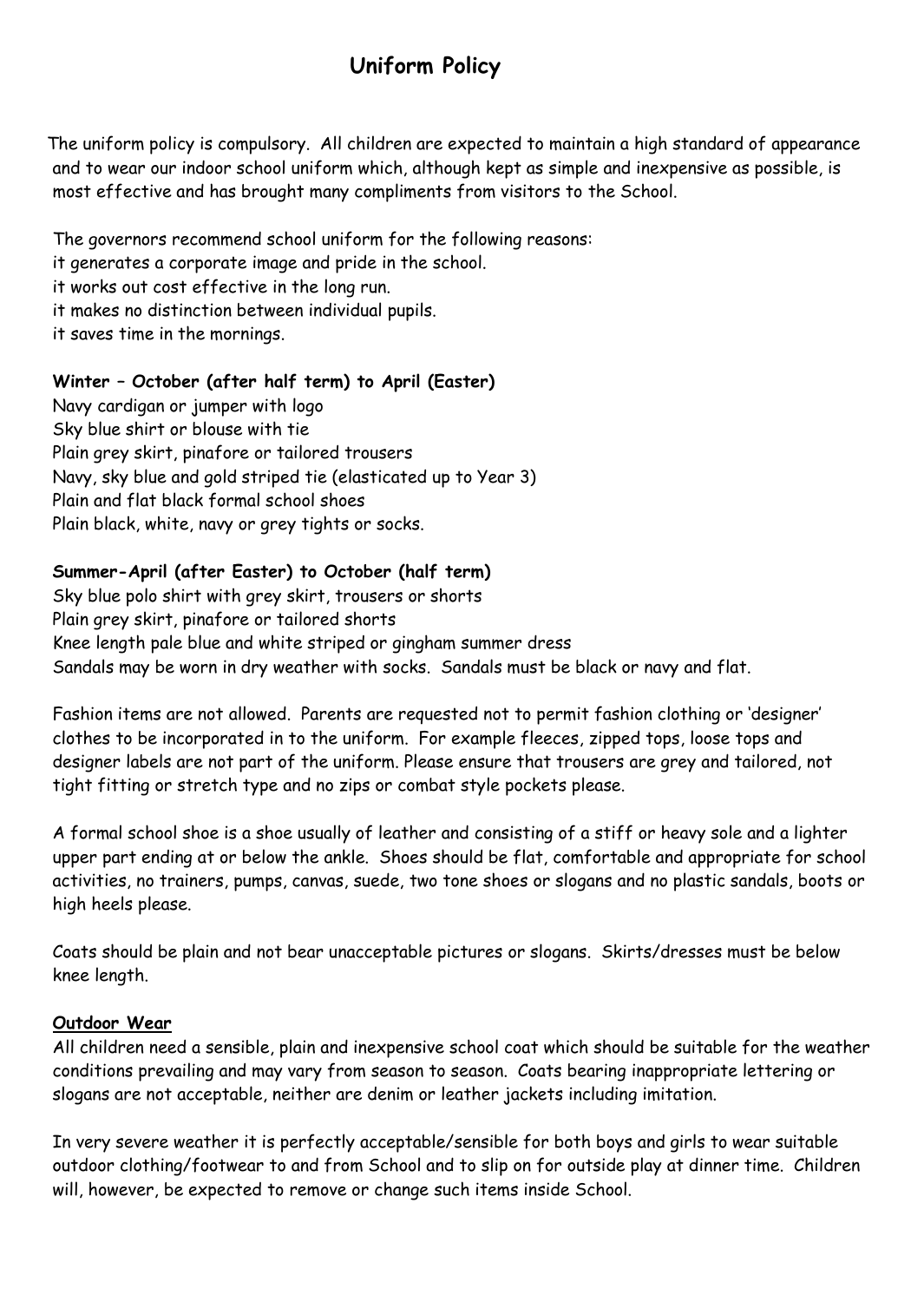Parents are implored to mark all items of clothing with the child's name as School will not take responsibility for lost items of clothing.

All children are required to come and go from school in full uniform for all events and occasions including evening events.

#### **Physical Education**

For reasons of safety and hygiene, all pupils must change clothes and footwear for P.E. lessons. The P.E. uniform is a white T shirt with logo and navy shorts or P.E. skirt and plain black pumps (not branded).

A costume (trunks for boys and full costume for girls) and towel are required for swimming. All pupils must wear a swimming hat for safety reasons. Swimming goggles are not allowed in Reception to Year 4 unless there is a medical reason with evidence. Nail varnish is not permitted in school.

For outdoor P.E. a pair of plain Training Shoes or pumps, a Navy Sweatshirt and a pair of Navy Joggers are optional.

Parents should note that Swimming and P.E. is a compulsory part of the curriculum and all children are required to participate every week. If a child is unable to participate parents must send a note into school.

Children unable to participate in swimming will be sent with work to the SMT. Children who do not bring a P.E. or Swimming kit will borrow one from school. All children are expected to participate in P.E. and must have kits in School.

#### **Bags and School Book Bags**

Older children in particular will want, and find it useful, to have a bag in which to carry books and equipment to and from School. Children and parents are asked to remember that storage space at school is extremely limited and that therefore such bags/packs should be as small as possible. Children should also be able to carry them easily.

Children should use a plastic book bag for Homework/ reading books available to purchase from school via SIMS Pay.

#### **General Appearance**

Hair must be smart and formal. Hair styles which are extreme/detract from learning or impact health and safety are not allowed-e.g tram lines, beads, numerous plaits, spiky or outrageous styles*.* Please note:

-Scalp should not be visible

-Long hair (shoulder length or below) must be tied back and fringes kept short

- -Hair bands/bobbles must be plain black, white, grey or navy with no ornamental accessories
- -More than two plaits are to be tied back together
- -Hair Gel/hairspray must be kept to a minimum and used to tidy hair and not spike or fashion hair -Children should not have their hair or eyebrows shaved.

-Tramlines, patterns, highlights, beads, colours, shaved partings are not allowed.

#### **The School reserves the right to make decisions in all matters relating to uniform & hair styles.**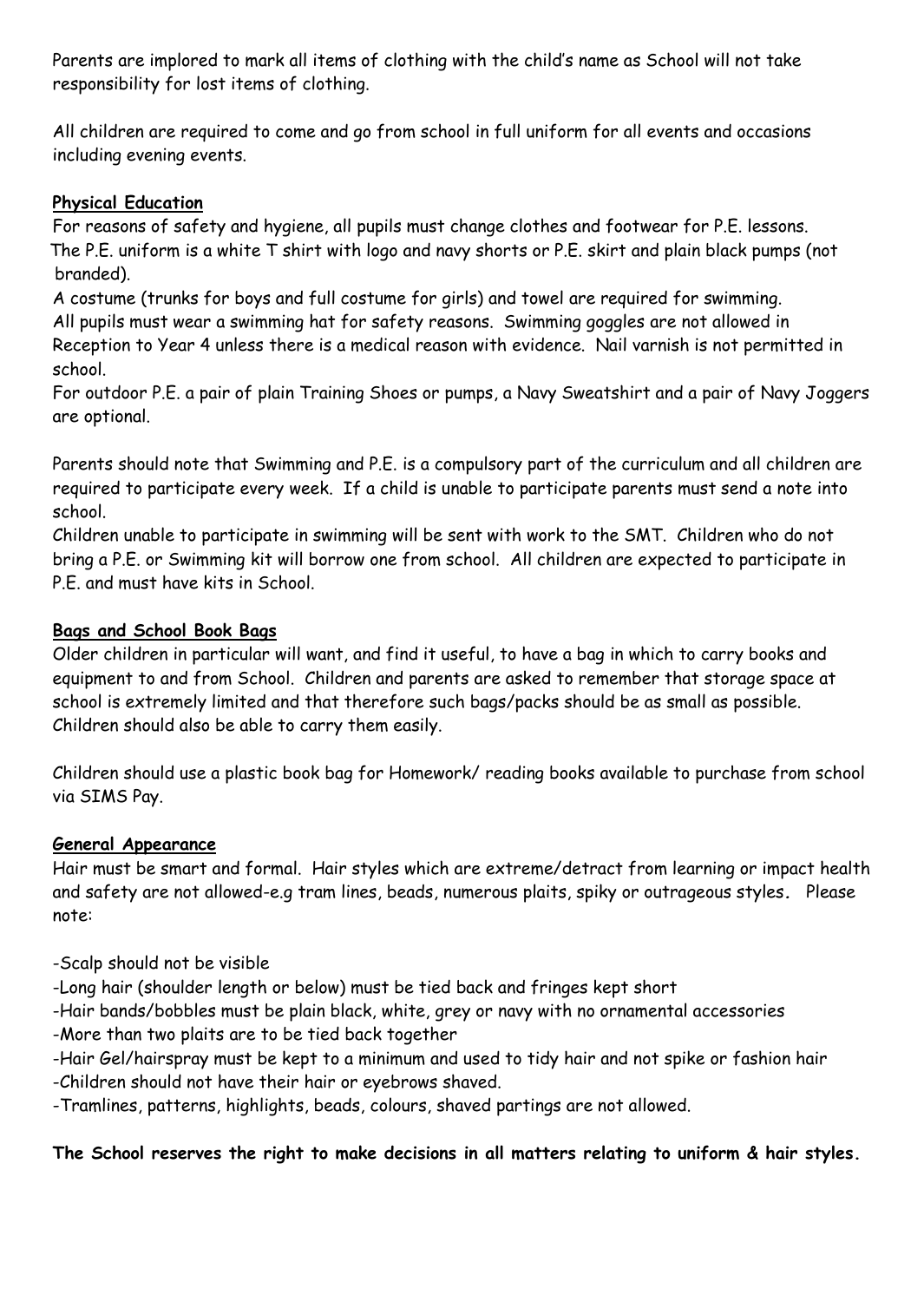#### **Jewellery**

Children may not wear jewellery at school. One pair of pierced earrings are permitted which should be a **small, plain stud** type so that they do not catch on anything. No other body piercing is permitted. For KS2 a small plain watch, covered by clothing, is permitted at the discretion of the Head Teacher and at the risk of the owner.

For both your child's safety and that of others, all jewellery, in particular earrings, have to be removed for P.E. and Swimming.

Please note that if children have ears pierced they must do so at the beginning of the summer holiday otherwise it will affect their statutory curriculum.

We also reserve the right to ask children to remove any other accessory which in our opinion constitutes a danger to the wearer or other children.

#### **Purchase of Uniform**

School uniform should be purchased from our supplier Uniforms Plus, 935 Walsall Road, Great Barr, Birmingham, B42 1TN, 0121 357 8285 or Crested School Wear, 7 Victorian Arcade, Walsall Town Centre, WS1 1RE, 01922 276266

School ties, swimming hats and book bags are available to purchase from the school office via SIMS Pay and collected from the School Office.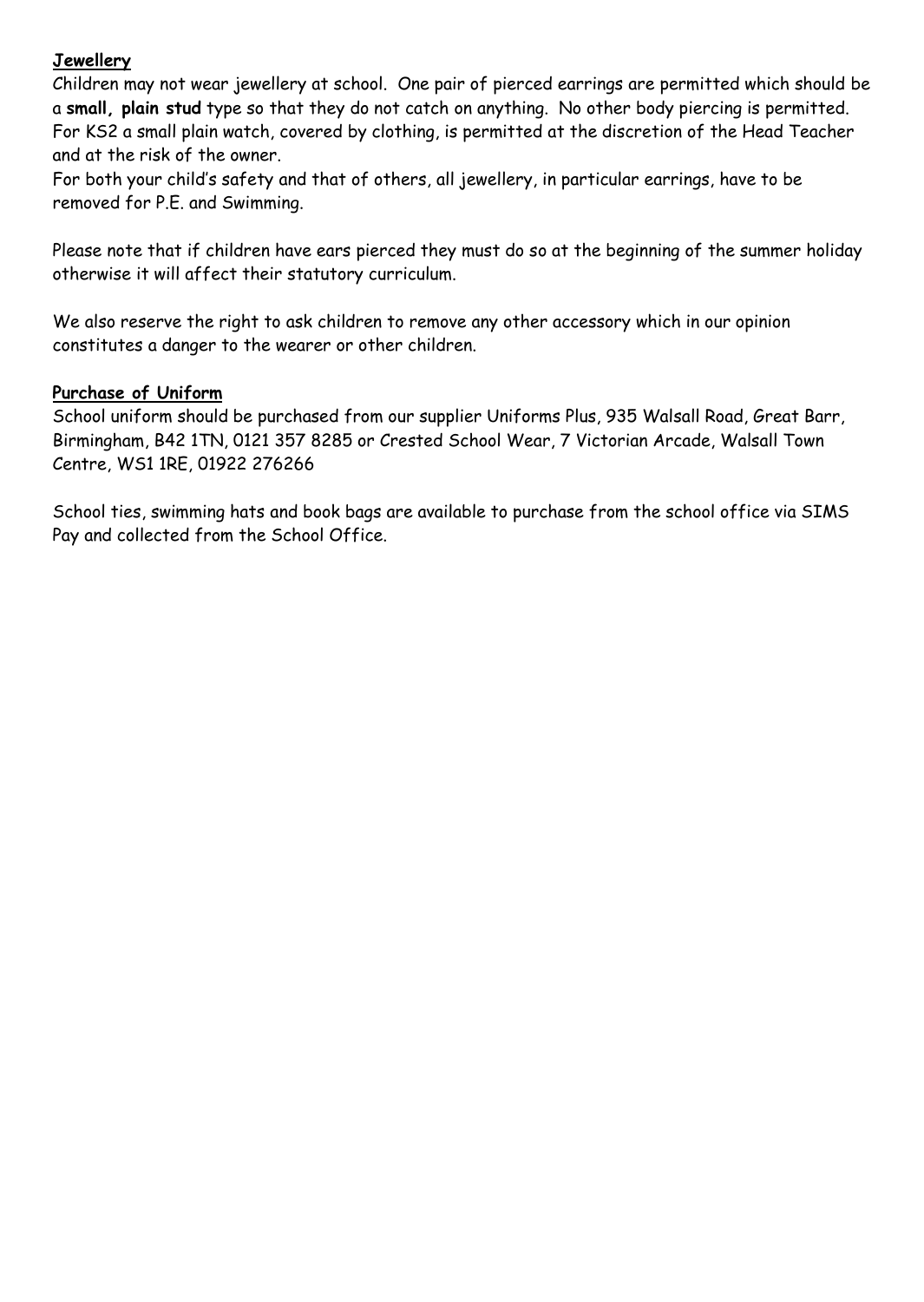# **Tuck Trolley Price Lists (Subject to Change)**

# **Infants (Year 1 – 2 only)**

| Toast (half slice)          | 20 <sub>p</sub> |
|-----------------------------|-----------------|
| Teacakes                    | 20 <sub>p</sub> |
| Crumpets                    | 30 <sub>p</sub> |
| <b>Fairtrade Drinks</b>     | 20 <sub>p</sub> |
| <b>Bottled Water</b>        | 30 <sub>p</sub> |
| <b>Fruit Juice</b>          | 30 <sub>p</sub> |
| <b>Flavoured Milk</b>       | 40 <sub>p</sub> |
| <b>Fresh Milk Cartons</b>   | 30 <sub>p</sub> |
| <b>Raisins and Sultanas</b> | 30 <sub>p</sub> |

# **Juniors**

| Toast                       | 40 <sub>p</sub> |
|-----------------------------|-----------------|
| Teacakes                    | 20 <sub>p</sub> |
| Crumpets                    | 30 <sub>p</sub> |
| <b>Fairtrade Drinks</b>     | 20 <sub>p</sub> |
| <b>Bottled water</b>        | 30 <sub>p</sub> |
| <b>Fruit Juice</b>          | 30 <sub>p</sub> |
| <b>Fresh Milk Cartons</b>   | 30 <sub>p</sub> |
| <b>Flavoured milk</b>       | 40 <sub>p</sub> |
| Grapes                      | 40 <sub>p</sub> |
| <b>Raisins and Sultanas</b> | 30 <sub>p</sub> |
| Melon                       | 30 <sub>p</sub> |
| Yoghurts                    | 30 <sub>p</sub> |

**Please order via SIMS Pay.**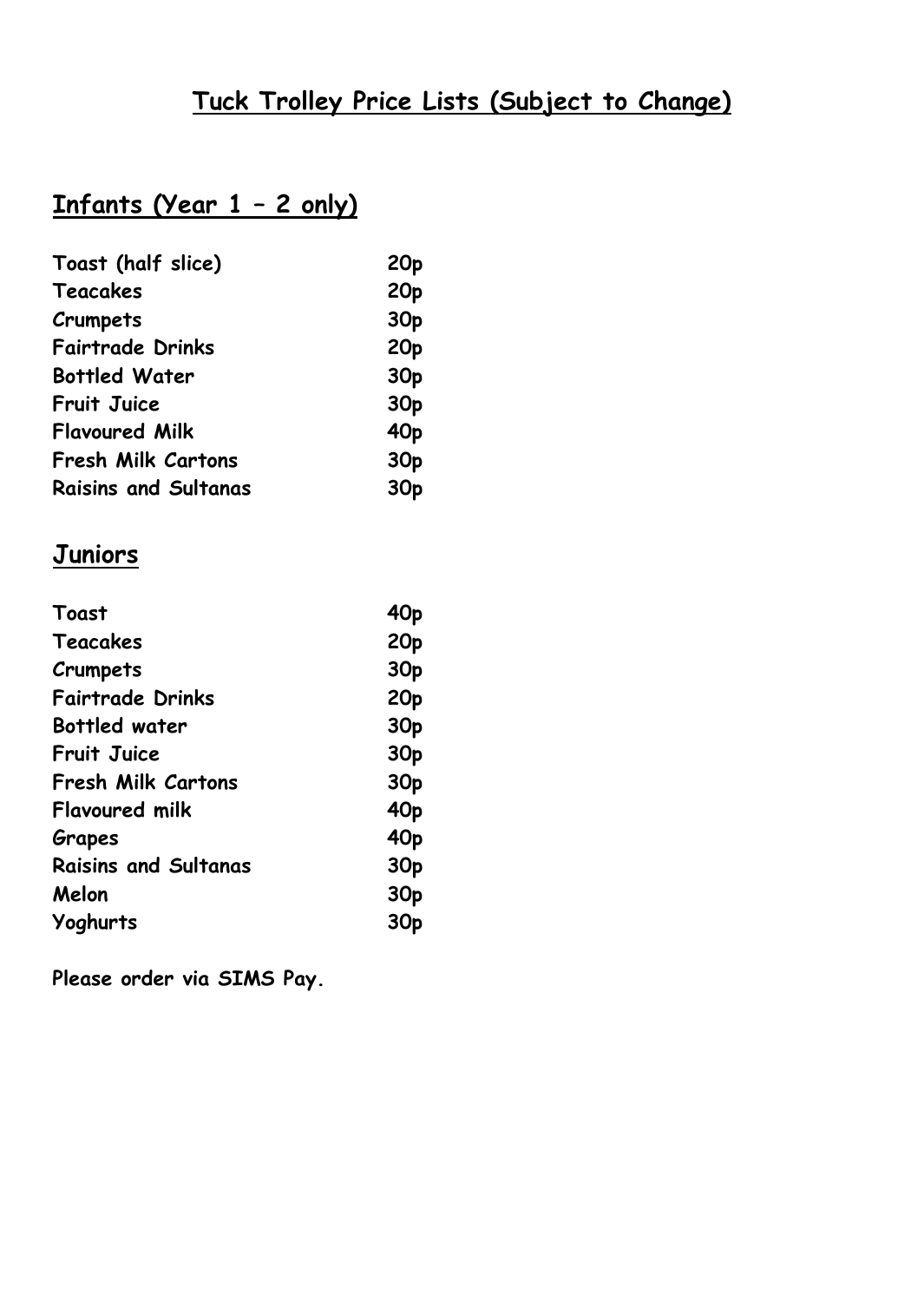## **TERM DATES 2021/2022**

**Autumn Term 2021 INSET Day: Thursday 2 nd September 2021, Friday 3 rd September 2021** School Opens: Monday 6<sup>th</sup> September 2021 School Closes: Thursday 21st October 2021 **INSET Day: Friday 22 nd October 2021**

**October Half Term: Monday 25 th October – Friday 29th October 2021**

School Opens: Monday 1<sup>st</sup> November 2021 School Closes: Friday 17th December 2021

**Christmas Break: Monday 20 th December – Friday 31 st December 2021**

**Spring Term 2022 Bank Holiday: Monday 3 rd January 2022 INSET Day: Tuesday 4 th January 2022** School Opens: Wednesday 5<sup>th</sup> January 2022 School Closes: Friday 18<sup>th</sup> February 2022

**February Half Term: Monday 21st February – Friday 25th February 2022**

School Opens: Monday 28<sup>th</sup> February 2022 School Closes: Friday 8<sup>th</sup> April 2022

**Easter Break: Monday 11th April – Friday 22nd April 2022**

#### **Summer Term 2022**

School Opens: Monday 25<sup>th</sup> April 2022 Bank Holiday: Monday 2<sup>nd</sup> May 2022 School Closes: Thursday 26<sup>th</sup> May 2022 **INSET Day: Friday 27th May 2022**

**Whitsun Half Term: Monday 30 th May – Friday 3 rd June 2022**

School Opens: Monday 6<sup>th</sup> June 2022 School Closes: Friday 22nd July 2022